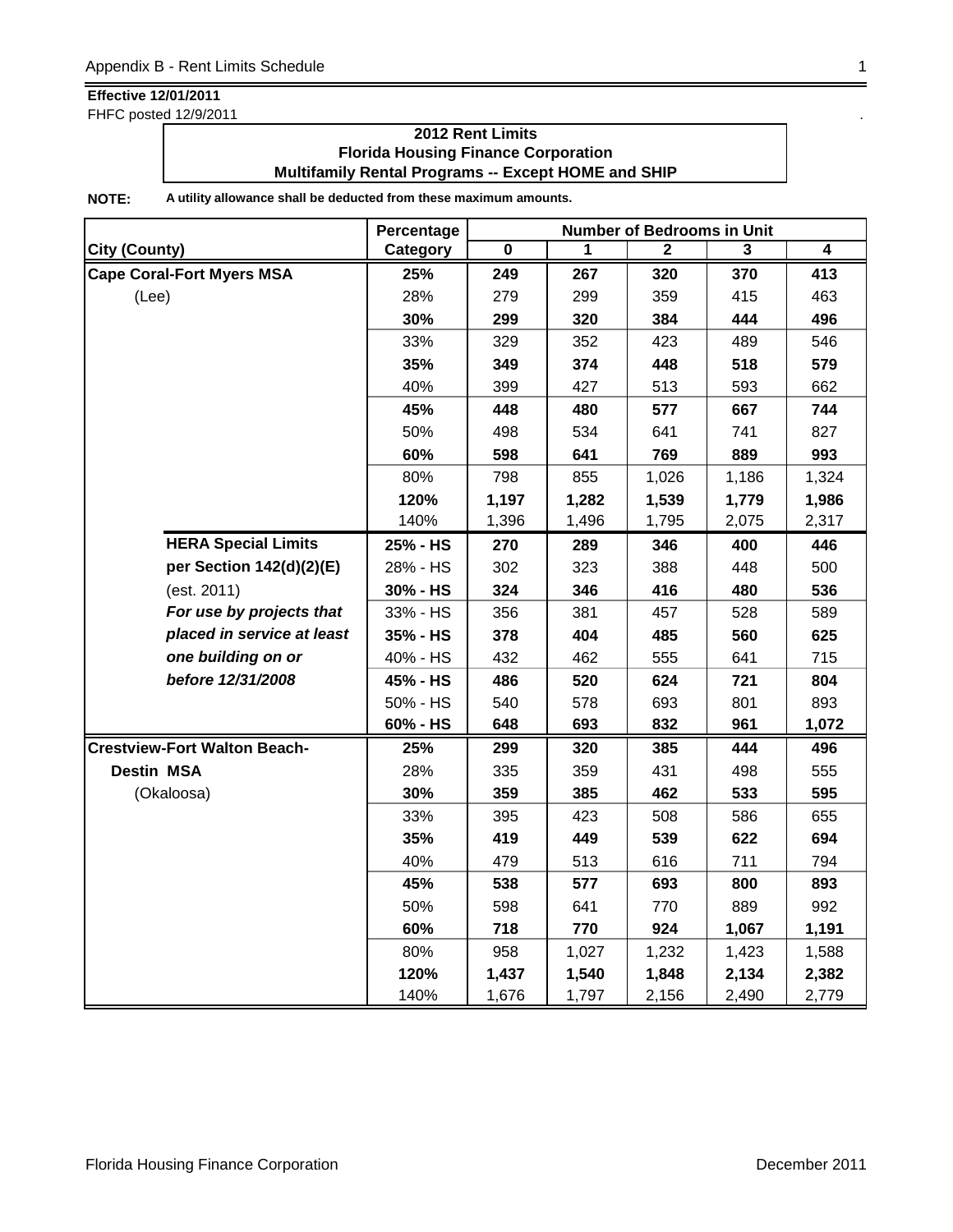FHFC posted 12/9/2011

### **2012 Rent Limits Florida Housing Finance Corporation Multifamily Rental Programs -- Except HOME and SHIP**

|                            | Percentage | <b>Number of Bedrooms in Unit</b> |       |              |       |                         |  |
|----------------------------|------------|-----------------------------------|-------|--------------|-------|-------------------------|--|
| <b>City (County)</b>       | Category   | $\overline{\mathbf{0}}$           | 1     | $\mathbf{2}$ | 3     | $\overline{\mathbf{4}}$ |  |
| Deltona-Daytona Beach-     | 25%        | 253                               | 271   | 326          | 376   | 420                     |  |
| <b>Ormond Beach MSA</b>    | 28%        | 284                               | 304   | 365          | 421   | 470                     |  |
| (Volusia)                  | 30%        | 304                               | 326   | 391          | 451   | 504                     |  |
|                            | 33%        | 334                               | 358   | 430          | 497   | 554                     |  |
|                            | 35%        | 355                               | 380   | 456          | 527   | 588                     |  |
|                            | 40%        | 406                               | 435   | 522          | 602   | 672                     |  |
|                            | 45%        | 456                               | 489   | 587          | 677   | 756                     |  |
|                            | 50%        | 507                               | 543   | 652          | 753   | 840                     |  |
|                            | 60%        | 609                               | 652   | 783          | 903   | 1,008                   |  |
|                            | 80%        | 812                               | 870   | 1,044        | 1,205 | 1,344                   |  |
|                            | 120%       | 1,218                             | 1,305 | 1,566        | 1,807 | 2,016                   |  |
|                            | 140%       | 1,421                             | 1,522 | 1,827        | 2,108 | 2,352                   |  |
| <b>Gainesville MSA</b>     | 25%        | 243                               | 260   | 313          | 361   | 403                     |  |
| (Alachua/Gilchrist)        | 28%        | 273                               | 292   | 350          | 404   | 451                     |  |
|                            | 30%        | 292                               | 313   | 375          | 433   | 483                     |  |
|                            | 33%        | 321                               | 344   | 413          | 477   | 532                     |  |
|                            | 35%        | 341                               | 365   | 438          | 506   | 564                     |  |
|                            | 40%        | 390                               | 417   | 501          | 578   | 645                     |  |
|                            | 45%        | 438                               | 469   | 563          | 650   | 725                     |  |
|                            | 50%        | 487                               | 521   | 626          | 723   | 806                     |  |
|                            | 60%        | 585                               | 626   | 751          | 867   | 967                     |  |
|                            | 80%        | 780                               | 835   | 1,002        | 1,157 | 1,290                   |  |
|                            | 120%       | 1,170                             | 1,252 | 1,503        | 1,735 | 1,935                   |  |
|                            | 140%       | 1,365                             | 1,461 | 1,753        | 2,024 | 2,257                   |  |
| <b>HERA Special Limits</b> | 25% - HS   | 268                               | 287   | 345          | 398   | 445                     |  |
| per Section 142(d)(2)(E)   | 28% - HS   | 301                               | 322   | 386          | 446   | 498                     |  |
| (est. 2011)                | 30% - HS   | 322                               | 345   | 414          | 478   | 534                     |  |
| For use by projects that   | 33% - HS   | 354                               | 379   | 455          | 526   | 587                     |  |
| placed in service at least | 35% - HS   | 376                               | 402   | 483          | 558   | 623                     |  |
| one building on or         | 40% - HS   | 430                               | 460   | 552          | 638   | 712                     |  |
| before 12/31/2008          | 45% - HS   | 483                               | 518   | 621          | 717   | 801                     |  |
|                            | 50% - HS   | 537                               | 575   | 690          | 797   | 890                     |  |
|                            | 60% - HS   | 645                               | 690   | 828          | 957   | 1,068                   |  |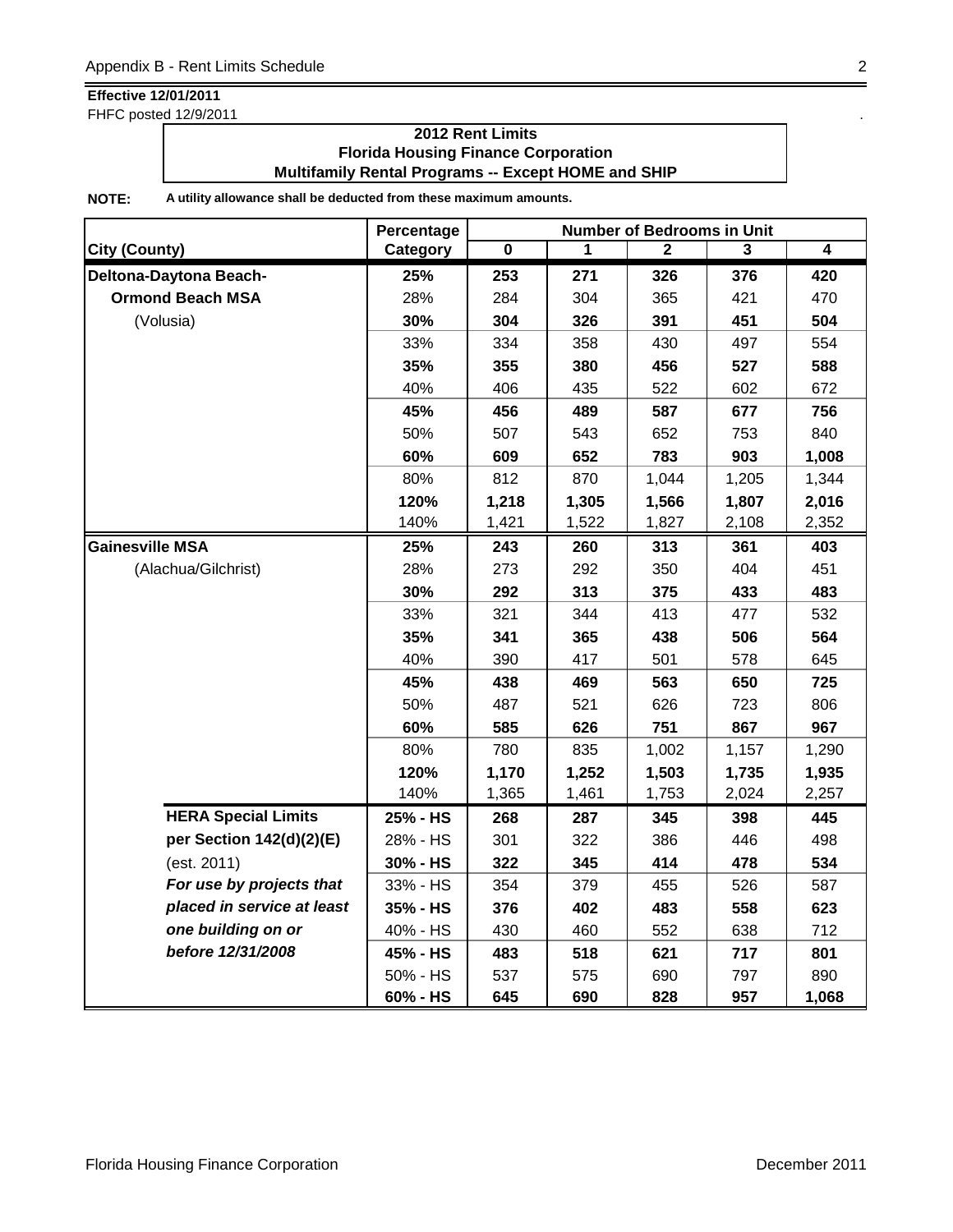FHFC posted 12/9/2011

### **2012 Rent Limits Florida Housing Finance Corporation Multifamily Rental Programs -- Except HOME and SHIP**

|                          | Percentage | <b>Number of Bedrooms in Unit</b> |       |                |       |                         |  |
|--------------------------|------------|-----------------------------------|-------|----------------|-------|-------------------------|--|
| <b>City (County)</b>     | Category   | $\mathbf 0$                       | 1     | $\overline{2}$ | 3     | $\overline{\mathbf{4}}$ |  |
| <b>Jacksonville MSA</b>  |            |                                   |       |                |       |                         |  |
| <b>Baker County HMFA</b> | 25%        | 255                               | 273   | 327            | 378   | 422                     |  |
|                          | 28%        | 285                               | 305   | 366            | 423   | 473                     |  |
|                          | 30%        | 306                               | 327   | 393            | 454   | 507                     |  |
|                          | 33%        | 336                               | 360   | 432            | 499   | 557                     |  |
|                          | 35%        | 357                               | 382   | 458            | 529   | 591                     |  |
|                          | 40%        | 408                               | 437   | 524            | 605   | 676                     |  |
|                          | 45%        | 459                               | 491   | 589            | 681   | 760                     |  |
|                          | 50%        | 510                               | 546   | 655            | 756   | 845                     |  |
|                          | 60%        | 612                               | 655   | 786            | 908   | 1,014                   |  |
|                          | 80%        | 816                               | 874   | 1,048          | 1,211 | 1,352                   |  |
|                          | 120%       | 1,224                             | 1,311 | 1,572          | 1,816 | 2,028                   |  |
|                          | 140%       | 1,428                             | 1,529 | 1,834          | 2,119 | 2,366                   |  |
| <b>Jacksonville HMFA</b> | 25%        | 295                               | 315   | 378            | 437   | 488                     |  |
| (Clay/Duval/             | 28%        | 330                               | 353   | 424            | 490   | 546                     |  |
| Nassau/Saint Johns)      | 30%        | 354                               | 379   | 454            | 525   | 585                     |  |
|                          | 33%        | 389                               | 417   | 499            | 577   | 644                     |  |
|                          | 35%        | 413                               | 442   | 530            | 612   | 683                     |  |
|                          | 40%        | 472                               | 505   | 606            | 700   | 781                     |  |
|                          | 45%        | 531                               | 568   | 681            | 787   | 878                     |  |
|                          | 50%        | 590                               | 631   | 757            | 875   | 976                     |  |
|                          | 60%        | 708                               | 758   | 909            | 1,050 | 1,171                   |  |
|                          | 80%        | 944                               | 1,011 | 1,212          | 1,400 | 1,562                   |  |
|                          | 120%       | 1,416                             | 1,516 | 1,818          | 2,100 | 2,343                   |  |
|                          | 140%       | 1,652                             | 1,769 | 2,121          | 2,450 | 2,733                   |  |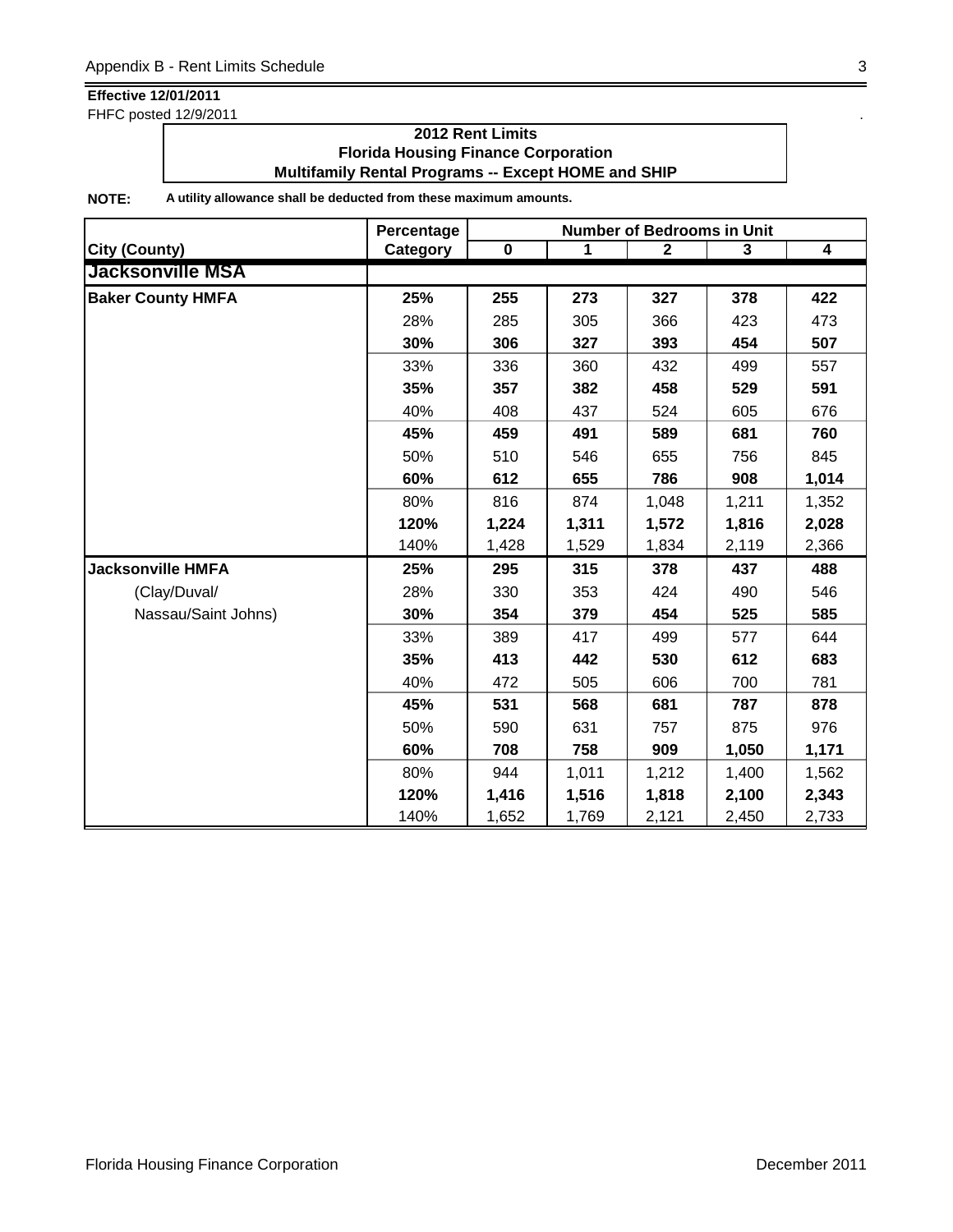FHFC posted 12/9/2011

### **2012 Rent Limits Florida Housing Finance Corporation Multifamily Rental Programs -- Except HOME and SHIP**

|                                         | Percentage |             |       | <b>Number of Bedrooms in Unit</b> |       |       |
|-----------------------------------------|------------|-------------|-------|-----------------------------------|-------|-------|
| <b>City (County)</b>                    | Category   | $\mathbf 0$ | 1     | $\overline{2}$                    | 3     | 4     |
| <b>Lakeland-Winter Haven MSA</b>        | 25%        | 238         | 255   | 306                               | 354   | 395   |
| (Polk)                                  | 28%        | 267         | 286   | 343                               | 396   | 443   |
|                                         | 30%        | 286         | 306   | 368                               | 425   | 474   |
|                                         | 33%        | 315         | 337   | 405                               | 467   | 522   |
|                                         | 35%        | 334         | 357   | 429                               | 496   | 553   |
|                                         | 40%        | 382         | 409   | 491                               | 567   | 633   |
|                                         | 45%        | 429         | 460   | 552                               | 637   | 712   |
|                                         | 50%        | 477         | 511   | 613                               | 708   | 791   |
|                                         | 60%        | 573         | 613   | 736                               | 850   | 949   |
|                                         | 80%        | 764         | 818   | 982                               | 1,134 | 1,266 |
|                                         | 120%       | 1,146       | 1,227 | 1,473                             | 1,701 | 1,899 |
|                                         | 140%       | 1,337       | 1,431 | 1,718                             | 1,984 | 2,215 |
| Miami-Fort Lauderdale-Pompano Beach MSA |            |             |       |                                   |       |       |
| <b>Fort Lauderdale HMFA</b>             | 25%        | 313         | 335   | 403                               | 465   | 519   |
| (Broward)                               | 28%        | 351         | 376   | 451                               | 521   | 581   |
|                                         | 30%        | 376         | 403   | 483                               | 558   | 623   |
|                                         | 33%        | 414         | 443   | 532                               | 614   | 685   |
|                                         | 35%        | 439         | 470   | 564                               | 651   | 727   |
|                                         | 40%        | 502         | 537   | 645                               | 745   | 831   |
|                                         | 45%        | 564         | 604   | 725                               | 838   | 934   |
|                                         | 50%        | 627         | 671   | 806                               | 931   | 1,038 |
|                                         | 60%        | 753         | 806   | 967                               | 1,117 | 1,246 |
|                                         | 80%        | 1,004       | 1,075 | 1,290                             | 1,490 | 1,662 |
|                                         | 120%       | 1,506       | 1,612 | 1,935                             | 2,235 | 2,493 |
|                                         | 140%       | 1,757       | 1,881 | 2,257                             | 2,607 | 2,908 |
| Miami-Miami Beach-                      | 25%        | 287         | 307   | 369                               | 426   | 475   |
| <b>Kendall HMFA</b>                     | 28%        | 322         | 344   | 413                               | 477   | 532   |
| (Miami-Dade)                            | 30%        | 345         | 369   | 443                               | 511   | 570   |
|                                         | 33%        | 379         | 406   | 487                               | 563   | 627   |
|                                         | 35%        | 402         | 430   | 517                               | 597   | 665   |
|                                         | 40%        | 460         | 492   | 591                               | 682   | 761   |
|                                         | 45%        | 517         | 554   | 664                               | 767   | 856   |
|                                         | 50%        | 575         | 615   | 738                               | 853   | 951   |
|                                         | 60%        | 690         | 738   | 886                               | 1,023 | 1,141 |
|                                         | 80%        | 920         | 985   | 1,182                             | 1,365 | 1,522 |
|                                         | 120%       | 1,380       | 1,477 | 1,773                             | 2,047 | 2,283 |
|                                         | 140%       | 1,610       | 1,723 | 2,068                             | 2,388 | 2,663 |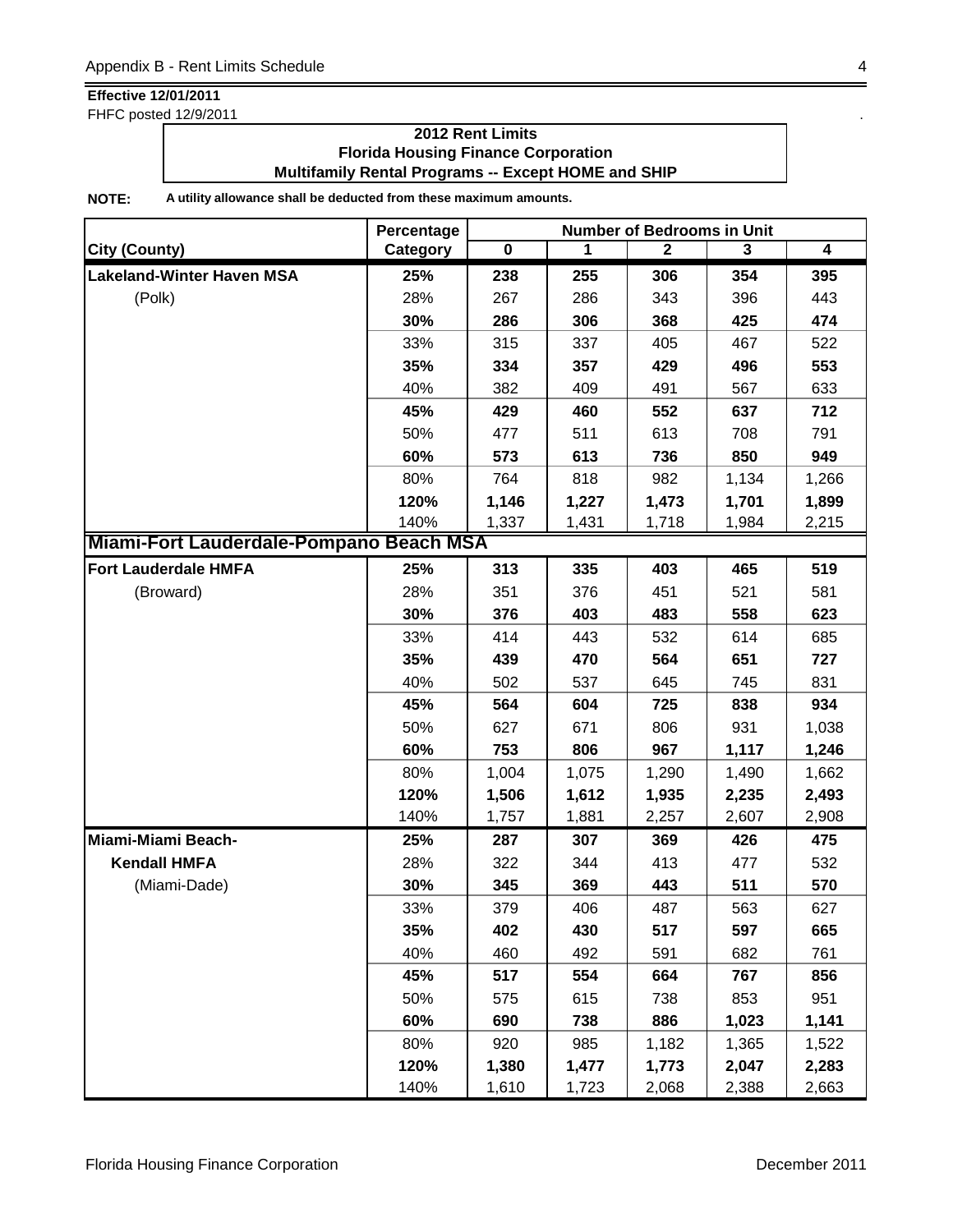FHFC posted 12/9/2011

### **2012 Rent Limits Florida Housing Finance Corporation Multifamily Rental Programs -- Except HOME and SHIP**

|                            | Percentage |             |       | Number of Bedrooms in Unit |       |                         |
|----------------------------|------------|-------------|-------|----------------------------|-------|-------------------------|
| <b>City (County)</b>       | Category   | $\mathbf 0$ | 1     | $\overline{2}$             | 3     | $\overline{\mathbf{4}}$ |
| <b>West Palm Beach-</b>    | 25%        | 316         | 339   | 406                        | 470   | 524                     |
| <b>Boca Raton HMFA</b>     | 28%        | 354         | 380   | 455                        | 526   | 587                     |
| (Palm Beach)               | 30%        | 380         | 407   | 488                        | 564   | 629                     |
|                            | 33%        | 418         | 447   | 537                        | 620   | 692                     |
|                            | 35%        | 443         | 475   | 569                        | 658   | 734                     |
|                            | 40%        | 507         | 543   | 651                        | 752   | 839                     |
|                            | 45%        | 570         | 610   | 732                        | 846   | 943                     |
|                            | 50%        | 633         | 678   | 813                        | 940   | 1,048                   |
|                            | 60%        | 760         | 814   | 976                        | 1,128 | 1,258                   |
|                            | 80%        | 1,014       | 1,086 | 1,302                      | 1,504 | 1,678                   |
|                            | 120%       | 1,521       | 1,629 | 1,953                      | 2,256 | 2,517                   |
|                            | 140%       | 1,774       | 1,900 | 2,278                      | 2,632 | 2,936                   |
| <b>HERA Special Limits</b> | 25% - HS   | 333         | 356   | 428                        | 494   | 551                     |
| per Section 142(d)(2)(E)   | 28% - HS   | 373         | 399   | 479                        | 554   | 618                     |
| (est. 2012)                | 30% - HS   | 399         | 428   | 513                        | 593   | 662                     |
| For use by projects that   | 33% - HS   | 439         | 471   | 565                        | 652   | 728                     |
| placed in service at least | 35% - HS   | 466         | 499   | 599                        | 692   | 772                     |
| one building on or         | 40% - HS   | 533         | 571   | 685                        | 791   | 883                     |
| before 12/31/2008          | 45% - HS   | 599         | 642   | 770                        | 890   | 993                     |
|                            | 50% - HS   | 666         | 713   | 856                        | 989   | 1,103                   |
|                            | 60% - HS   | 799         | 856   | 1,027                      | 1,187 | 1,324                   |
|                            | 140% - HS  | 1,865       | 1,998 | 2,397                      | 2,770 | 3,090                   |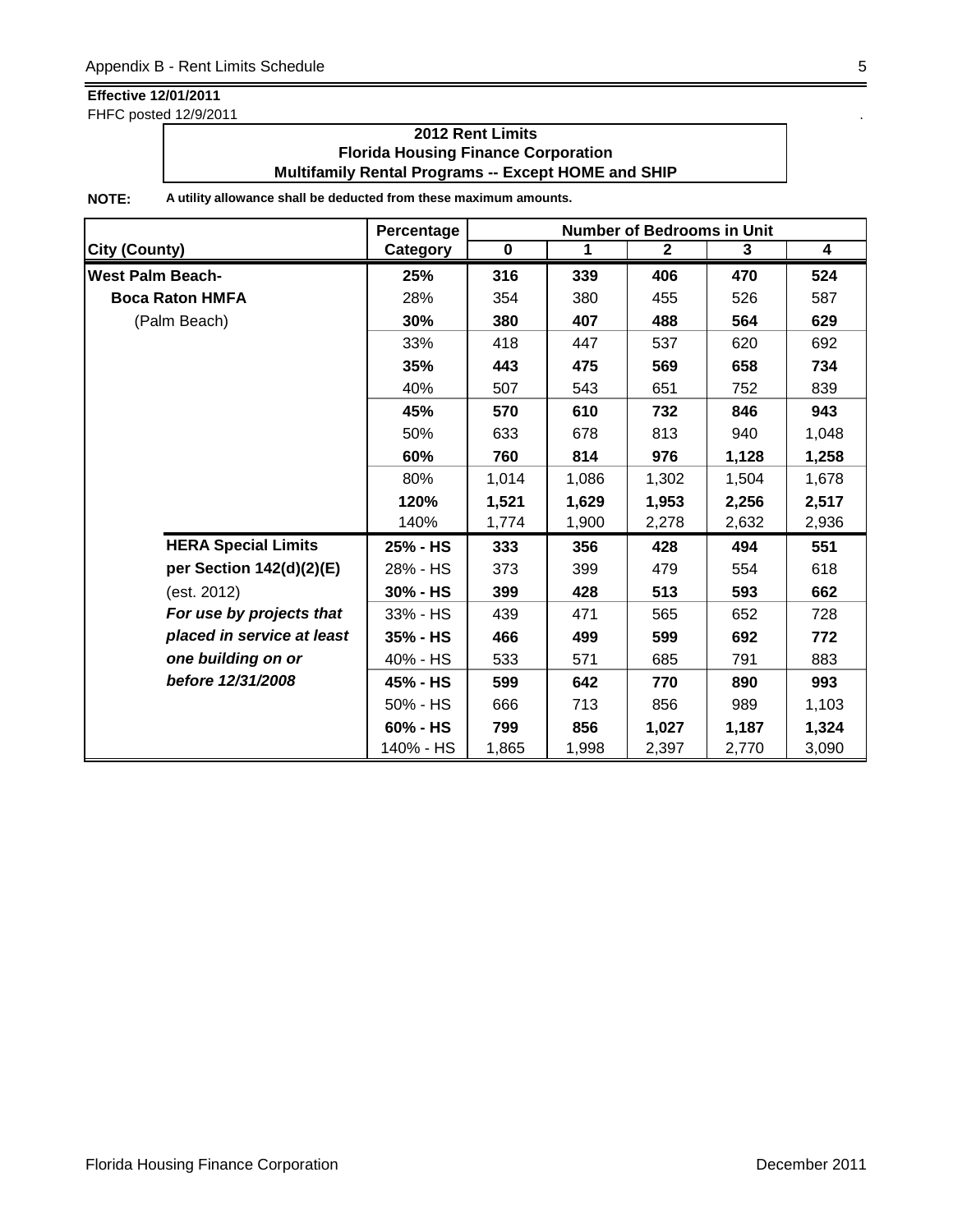FHFC posted 12/9/2011

### **2012 Rent Limits Florida Housing Finance Corporation Multifamily Rental Programs -- Except HOME and SHIP**

|                                | Percentage |           |       | <b>Number of Bedrooms in Unit</b> |       |                         |
|--------------------------------|------------|-----------|-------|-----------------------------------|-------|-------------------------|
| <b>City (County)</b>           | Category   | $\pmb{0}$ | 1     | $\mathbf{2}$                      | 3     | $\overline{\mathbf{4}}$ |
| <b>Naples-Marco Island MSA</b> | 25%        | 318       | 341   | 410                               | 473   | 528                     |
| (Collier)                      | 28%        | 357       | 382   | 459                               | 530   | 591                     |
|                                | 30%        | 382       | 409   | 492                               | 568   | 633                     |
|                                | 33%        | 420       | 450   | 541                               | 624   | 697                     |
|                                | 35%        | 446       | 478   | 574                               | 662   | 739                     |
|                                | 40%        | 510       | 546   | 656                               | 757   | 845                     |
|                                | 45%        | 573       | 614   | 738                               | 852   | 950                     |
|                                | 50%        | 637       | 683   | 820                               | 946   | 1,056                   |
|                                | 60%        | 765       | 819   | 984                               | 1,136 | 1,267                   |
|                                | 80%        | 1,020     | 1,093 | 1,312                             | 1,515 | 1,690                   |
|                                | 120%       | 1,530     | 1,639 | 1,968                             | 2,272 | 2,535                   |
|                                | 140%       | 1,785     | 1,912 | 2,296                             | 2,651 | 2,957                   |
| <b>HERA Special Limits</b>     | 25% - HS   | 321       | 344   | 413                               | 477   | 532                     |
| per Section 142(d)(2)(E)       | 28% - HS   | 359       | 385   | 462                               | 534   | 596                     |
| (est. 2009)                    | 30% - HS   | 385       | 413   | 495                               | 572   | 639                     |
| For use by projects that       | 33% - HS   | 424       | 454   | 545                               | 629   | 702                     |
| placed in service at least     | 35% - HS   | 449       | 482   | 578                               | 668   | 745                     |
| one building on or             | 40% - HS   | 514       | 551   | 661                               | 763   | 852                     |
| before 12/31/2008              | 45% - HS   | 578       | 619   | 743                               | 858   | 958                     |
|                                | 50% - HS   | 642       | 688   | 826                               | 954   | 1,065                   |
|                                | 60% - HS   | 771       | 826   | 991                               | 1,145 | 1,278                   |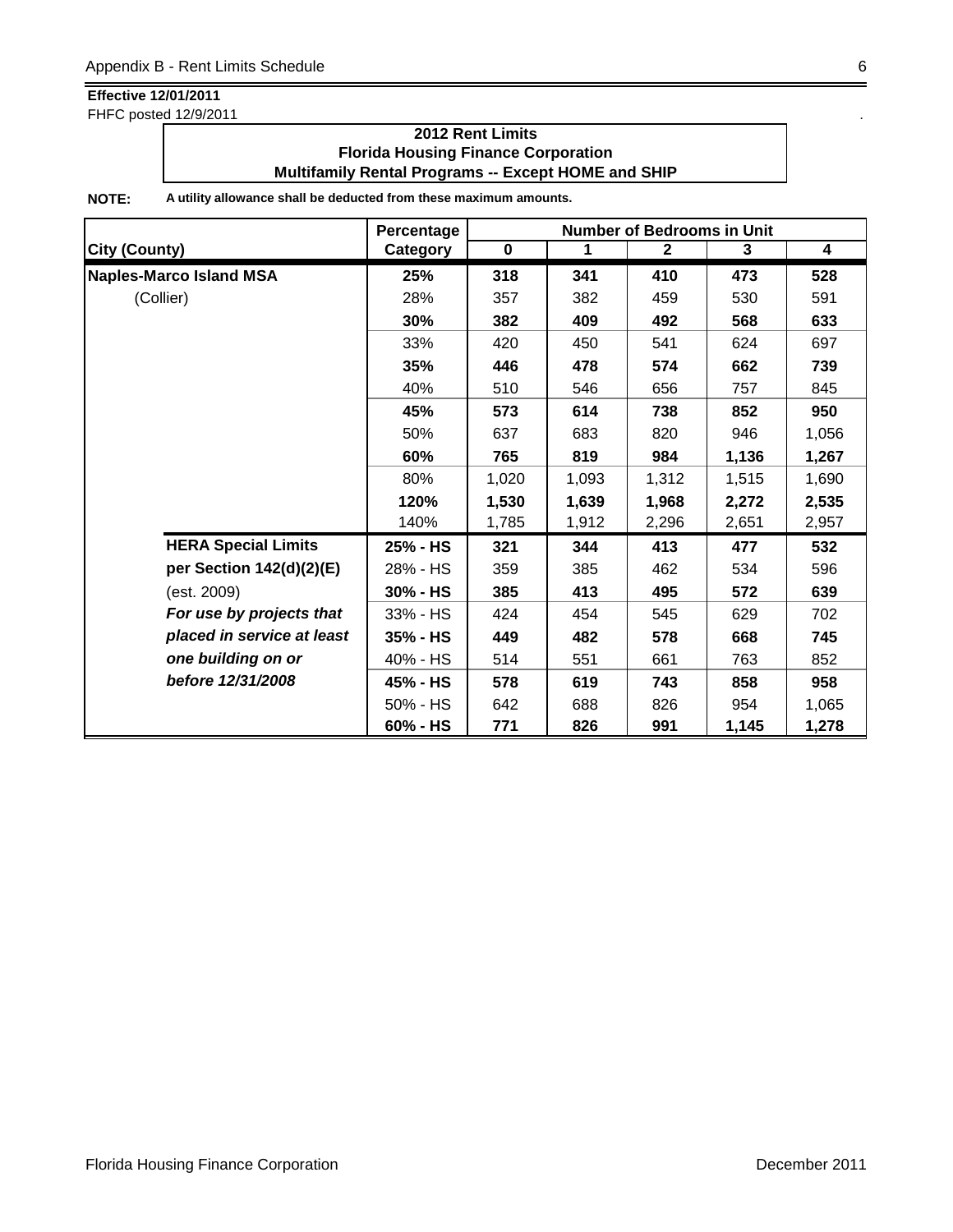FHFC posted 12/9/2011

### **2012 Rent Limits Florida Housing Finance Corporation Multifamily Rental Programs -- Except HOME and SHIP**

|                              | Percentage |           |       | <b>Number of Bedrooms in Unit</b> |       |                         |
|------------------------------|------------|-----------|-------|-----------------------------------|-------|-------------------------|
| <b>City (County)</b>         | Category   | $\pmb{0}$ | 1     | $\mathbf{2}$                      | 3     | $\overline{\mathbf{4}}$ |
| <b>North Port-Bradenton-</b> | 25%        | 270       | 289   | 346                               | 400   | 446                     |
| Sarasota MSA                 | 28%        | 302       | 323   | 388                               | 448   | 500                     |
| (Manatee/Sarasota)           | 30%        | 324       | 346   | 416                               | 480   | 536                     |
|                              | 33%        | 356       | 381   | 457                               | 528   | 589                     |
|                              | 35%        | 378       | 404   | 485                               | 560   | 625                     |
|                              | 40%        | 432       | 462   | 555                               | 641   | 715                     |
|                              | 45%        | 486       | 520   | 624                               | 721   | 804                     |
|                              | 50%        | 540       | 578   | 693                               | 801   | 893                     |
|                              | 60%        | 648       | 693   | 832                               | 961   | 1,072                   |
|                              | 80%        | 864       | 925   | 1,110                             | 1,282 | 1,430                   |
|                              | 120%       | 1,296     | 1,387 | 1,665                             | 1,923 | 2,145                   |
|                              | 140%       | 1,512     | 1,618 | 1,942                             | 2,243 | 2,502                   |
| <b>HERA Special Limits</b>   | 25% - HS   | 286       | 306   | 368                               | 425   | 474                     |
| per Section 142(d)(2)(E)     | 28% - HS   | 320       | 343   | 412                               | 476   | 531                     |
| (est. 2011)                  | 30% - HS   | 343       | 368   | 441                               | 510   | 569                     |
| For use by projects that     | 33% - HS   | 377       | 405   | 485                               | 561   | 626                     |
| placed in service at least   | 35% - HS   | 400       | 429   | 515                               | 595   | 664                     |
| one building on or           | 40% - HS   | 458       | 491   | 589                               | 680   | 759                     |
| before 12/31/2008            | 45% - HS   | 515       | 552   | 662                               | 765   | 853                     |
|                              | 50% - HS   | 572       | 613   | 736                               | 850   | 948                     |
|                              | 60% - HS   | 687       | 736   | 883                               | 1,020 | 1,138                   |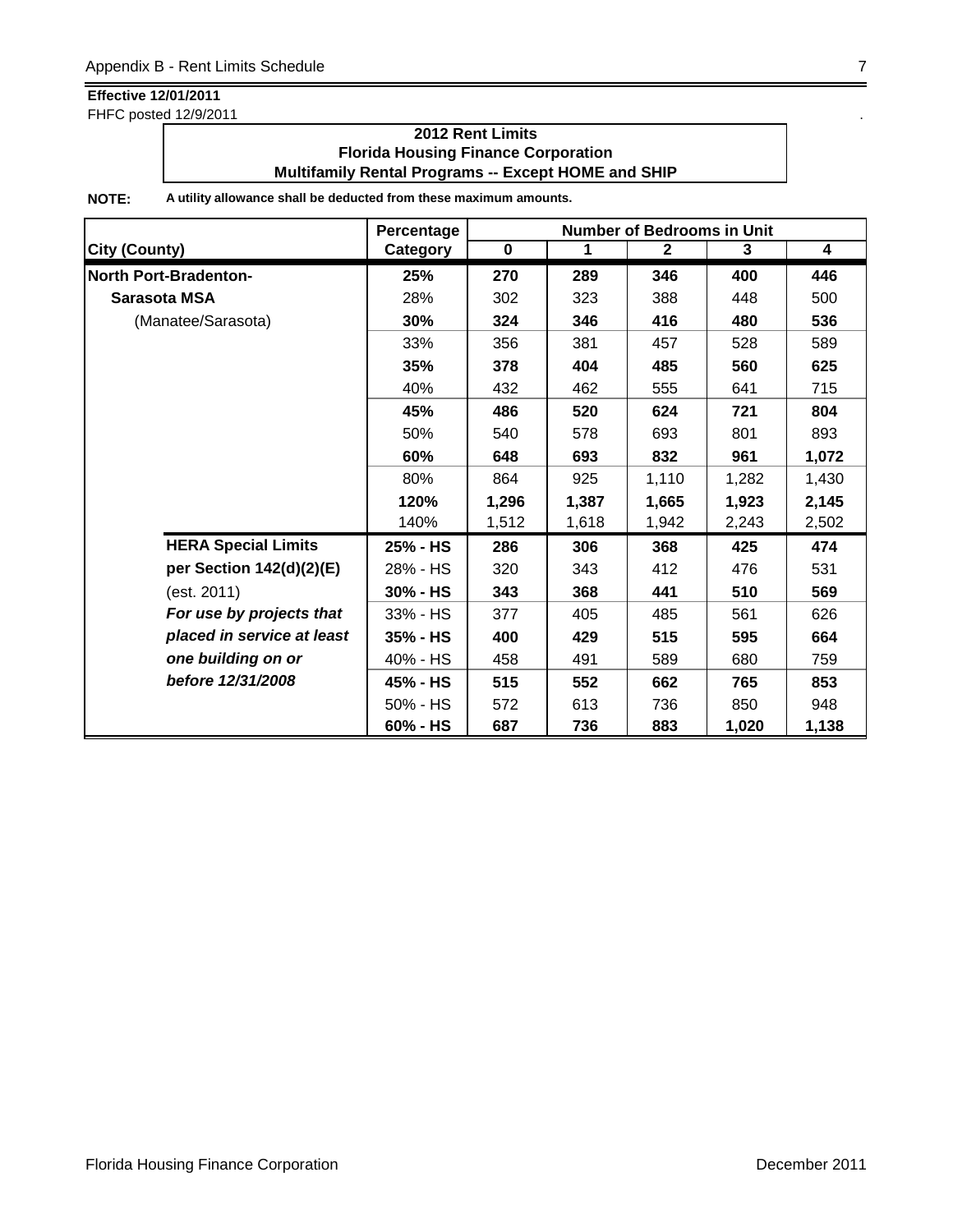FHFC posted 12/9/2011

### **2012 Rent Limits Florida Housing Finance Corporation Multifamily Rental Programs -- Except HOME and SHIP**

|                            | Percentage |             |       | <b>Number of Bedrooms in Unit</b> |       |                         |
|----------------------------|------------|-------------|-------|-----------------------------------|-------|-------------------------|
| <b>City (County)</b>       | Category   | $\mathbf 0$ | 1     | $\mathbf{2}$                      | 3     | $\overline{\mathbf{4}}$ |
| <b>Ocala MSA</b>           | 25%        | 221         | 236   | 284                               | 328   | 366                     |
| (Marion)                   | 28%        | 247         | 265   | 318                               | 367   | 410                     |
|                            | 30%        | 265         | 284   | 341                               | 394   | 439                     |
|                            | 33%        | 292         | 312   | 375                               | 433   | 483                     |
|                            | 35%        | 309         | 331   | 398                               | 459   | 512                     |
|                            | 40%        | 354         | 379   | 455                               | 525   | 586                     |
|                            | 45%        | 398         | 426   | 511                               | 591   | 659                     |
|                            | 50%        | 442         | 473   | 568                               | 656   | 732                     |
|                            | 60%        | 531         | 568   | 682                               | 788   | 879                     |
|                            | 80%        | 708         | 758   | 910                               | 1,051 | 1,172                   |
|                            | 120%       | 1,062       | 1,137 | 1,365                             | 1,576 | 1,758                   |
|                            | 140%       | 1,239       | 1,326 | 1,592                             | 1,839 | 2,051                   |
| <b>USDA-Eligible</b>       | 25% - R    | 229         | 245   | 295                               | 340   | 380                     |
| <b>Rural Addresses</b>     | 28% - R    | 256         | 275   | 330                               | 381   | 425                     |
| per Section 42(i)(8)       | $30% - R$  | 275         | 294   | 354                               | 408   | 456                     |
| For use by projects that   | $33% - R$  | 302         | 324   | 389                               | 449   | 501                     |
| placed in service at least | $35% - R$  | 321         | 343   | 413                               | 476   | 532                     |
| one building on or         | 40% - R    | 367         | 393   | 472                               | 545   | 608                     |
| before 12/31/2008          | 45% - R    | 412         | 442   | 531                               | 613   | 684                     |
|                            | $50% - R$  | 458         | 491   | 590                               | 681   | 760                     |
|                            | $60% - R$  | 550         | 589   | 708                               | 817   | 912                     |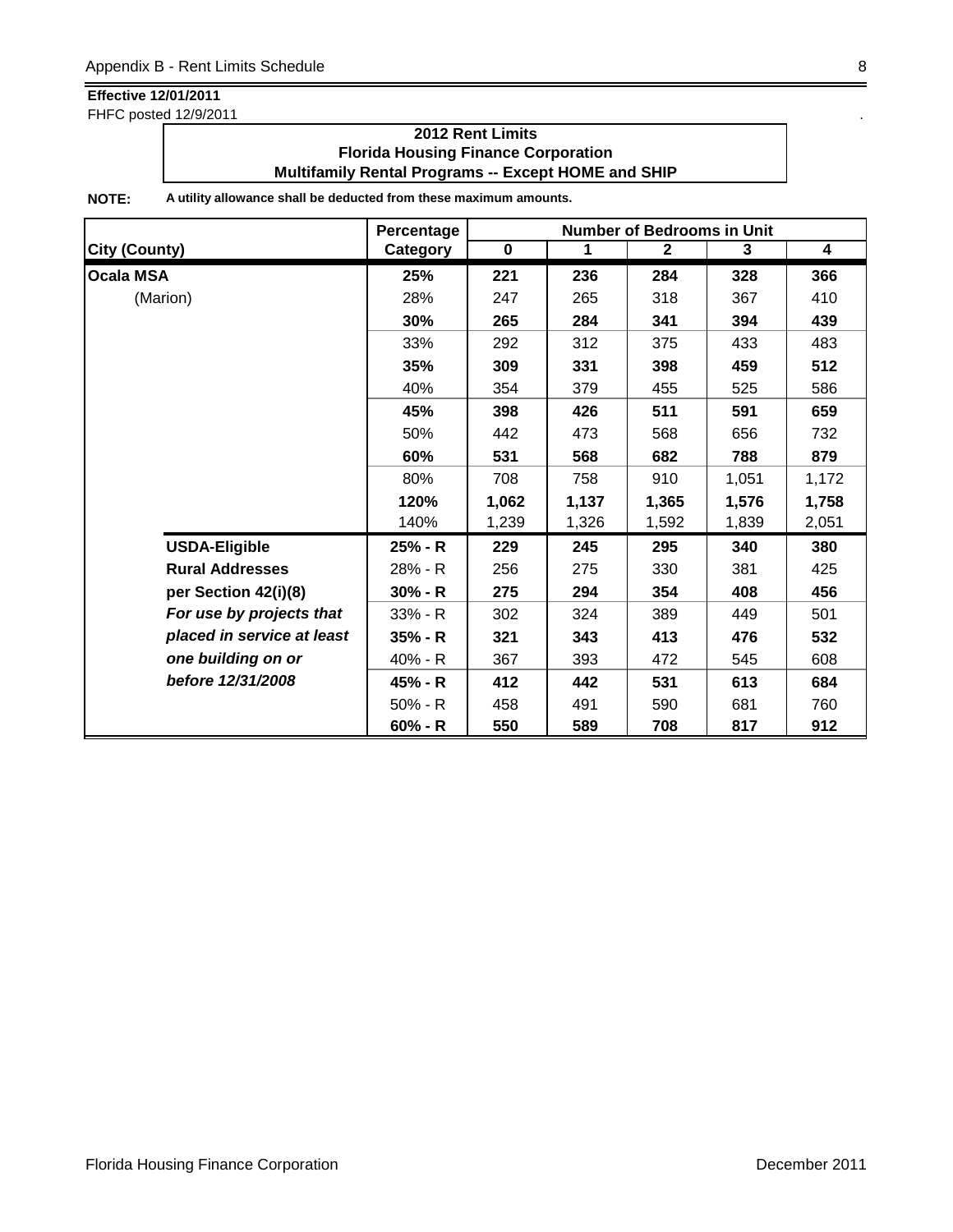FHFC posted 12/9/2011

### **2012 Rent Limits Florida Housing Finance Corporation Multifamily Rental Programs -- Except HOME and SHIP**

|                            | Percentage      |             | <b>Number of Bedrooms in Unit</b> |              |       |                         |  |  |
|----------------------------|-----------------|-------------|-----------------------------------|--------------|-------|-------------------------|--|--|
| <b>City (County)</b>       | <b>Category</b> | $\mathbf 0$ | 1                                 | $\mathbf{2}$ | 3     | $\overline{\mathbf{4}}$ |  |  |
| Orlando-Kissimmee-         | 25%             | 255         | 273                               | 327          | 378   | 422                     |  |  |
| <b>Sanford MSA</b>         | 28%             | 285         | 305                               | 366          | 423   | 473                     |  |  |
| (Lake/Orange/              | 30%             | 306         | 327                               | 393          | 454   | 507                     |  |  |
| Osceola/Seminole)          | 33%             | 336         | 360                               | 432          | 499   | 557                     |  |  |
|                            | 35%             | 357         | 382                               | 458          | 529   | 591                     |  |  |
|                            | 40%             | 408         | 437                               | 524          | 605   | 676                     |  |  |
|                            | 45%             | 459         | 491                               | 589          | 681   | 760                     |  |  |
|                            | 50%             | 510         | 546                               | 655          | 756   | 845                     |  |  |
|                            | 60%             | 612         | 655                               | 786          | 908   | 1,014                   |  |  |
|                            | 80%             | 816         | 874                               | 1,048        | 1,211 | 1,352                   |  |  |
|                            | 120%            | 1,224       | 1,311                             | 1,572        | 1,816 | 2,028                   |  |  |
|                            | 140%            | 1,428       | 1,529                             | 1,834        | 2,119 | 2,366                   |  |  |
| <b>HERA Special Limits</b> | 25% - HS        | 268         | 287                               | 345          | 398   | 445                     |  |  |
| per Section 142(d)(2)(E)   | 28% - HS        | 301         | 322                               | 386          | 446   | 498                     |  |  |
| (est. 2011)                | 30% - HS        | 322         | 345                               | 414          | 478   | 534                     |  |  |
| For use by projects that   | 33% - HS        | 354         | 379                               | 455          | 526   | 587                     |  |  |
| placed in service at least | 35% - HS        | 376         | 402                               | 483          | 558   | 623                     |  |  |
| one building on or         | 40% - HS        | 430         | 460                               | 552          | 638   | 712                     |  |  |
| before 12/31/2008          | 45% - HS        | 483         | 518                               | 621          | 717   | 801                     |  |  |
|                            | 50% - HS        | 537         | 575                               | 690          | 797   | 890                     |  |  |
|                            | 60% - HS        | 645         | 690                               | 828          | 957   | 1,068                   |  |  |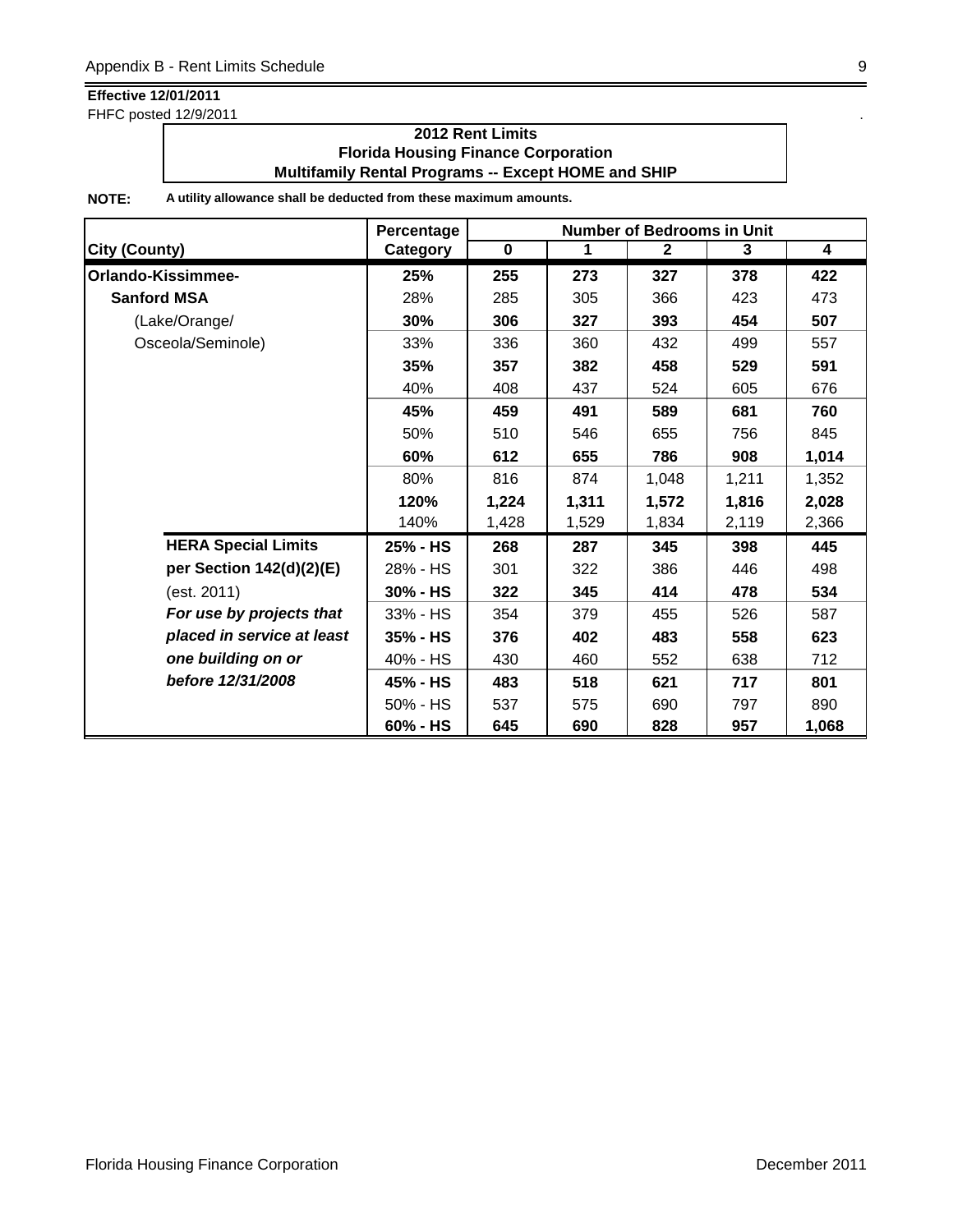FHFC posted 12/9/2011 .

### **2012 Rent Limits Florida Housing Finance Corporation Multifamily Rental Programs -- Except HOME and SHIP**

|                            | Percentage |             | <b>Number of Bedrooms in Unit</b> |              |       |       |  |
|----------------------------|------------|-------------|-----------------------------------|--------------|-------|-------|--|
| <b>City (County)</b>       | Category   | $\mathbf 0$ | 1                                 | $\mathbf{2}$ | 3     | 4     |  |
| Palm Bay-Melbourne-        | 25%        | 256         | 275                               | 330          | 380   | 425   |  |
| <b>Titusville MSA</b>      | 28%        | 287         | 308                               | 369          | 426   | 476   |  |
| (Brevard)                  | 30%        | 308         | 330                               | 396          | 457   | 510   |  |
|                            | 33%        | 339         | 363                               | 435          | 502   | 561   |  |
|                            | 35%        | 359         | 385                               | 462          | 533   | 595   |  |
|                            | 40%        | 411         | 440                               | 528          | 609   | 680   |  |
|                            | 45%        | 462         | 495                               | 594          | 685   | 765   |  |
|                            | 50%        | 513         | 550                               | 660          | 761   | 850   |  |
|                            | 60%        | 616         | 660                               | 792          | 914   | 1,020 |  |
|                            | 80%        | 822         | 880                               | 1,056        | 1,219 | 1,360 |  |
|                            | 120%       | 1,233       | 1,320                             | 1,584        | 1,828 | 2,040 |  |
|                            | 140%       | 1,438       | 1,540                             | 1,848        | 2,133 | 2,380 |  |
| <b>HERA Special Limits</b> | 25% - HS   | 275         | 295                               | 354          | 409   | 456   |  |
| per Section 142(d)(2)(E)   | 28% - HS   | 308         | 330                               | 396          | 458   | 511   |  |
| (est. 2011)                | 30% - HS   | 330         | 354                               | 425          | 490   | 547   |  |
| For use by projects that   | 33% - HS   | 363         | 389                               | 467          | 539   | 602   |  |
| placed in service at least | 35% - HS   | 385         | 413                               | 496          | 572   | 638   |  |
| one building on or         | 40% - HS   | 441         | 472                               | 567          | 654   | 730   |  |
| before 12/31/2008          | 45% - HS   | 496         | 531                               | 637          | 736   | 821   |  |
|                            | 50% - HS   | 551         | 590                               | 708          | 818   | 912   |  |
|                            | 60% - HS   | 661         | 708                               | 850          | 981   | 1,095 |  |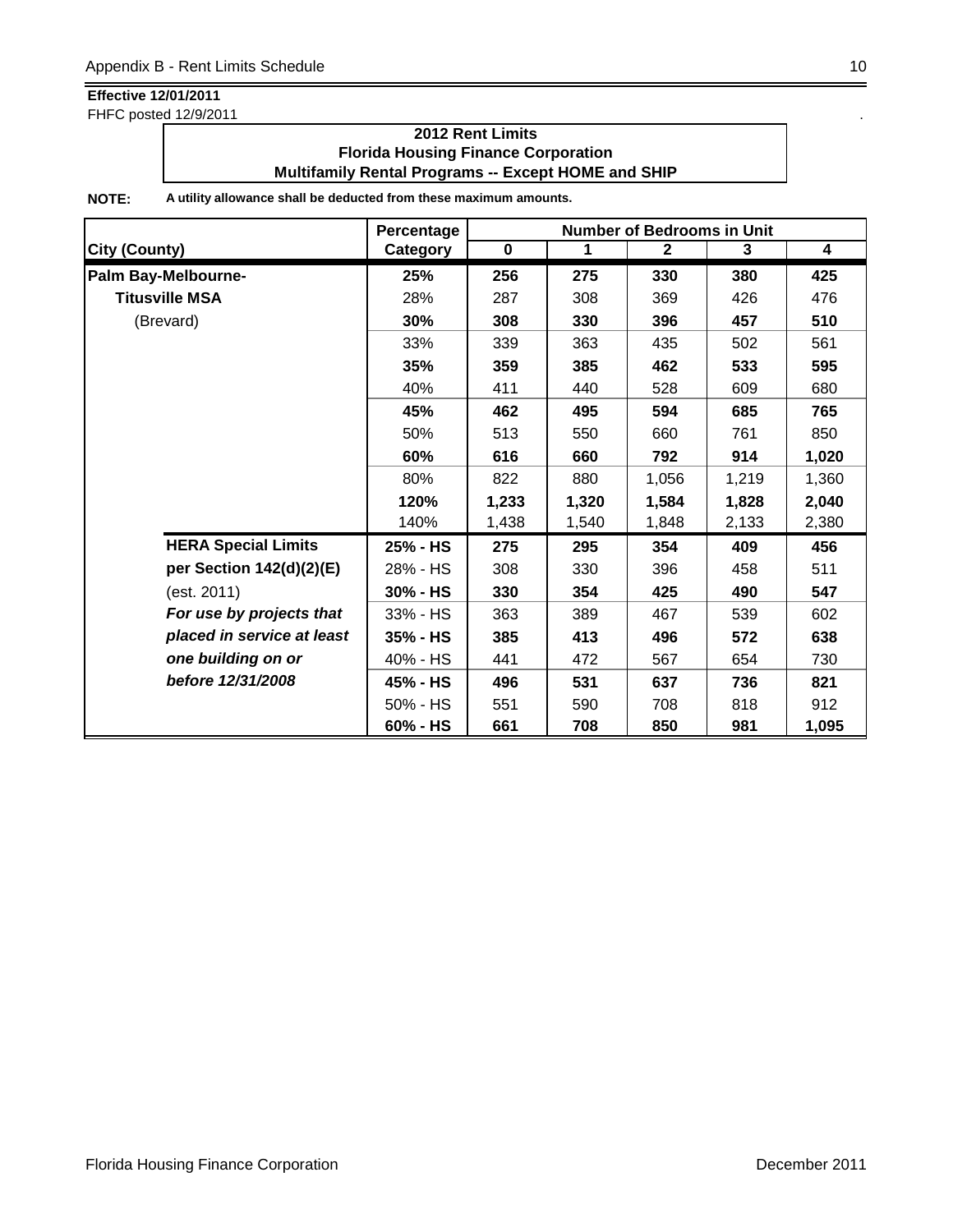FHFC posted 12/9/2011

### **2012 Rent Limits Florida Housing Finance Corporation Multifamily Rental Programs -- Except HOME and SHIP**

|                              | Percentage |       |       | <b>Number of Bedrooms in Unit</b> |       |       |
|------------------------------|------------|-------|-------|-----------------------------------|-------|-------|
| <b>City (County)</b>         | Category   | 0     | 1     | 2                                 | 3     | 4     |
| <b>Palm Coast MSA</b>        | 25%        | 252   | 270   | 324                               | 374   | 418   |
| (Flagler)                    | 28%        | 282   | 302   | 363                               | 419   | 468   |
|                              | 30%        | 303   | 324   | 389                               | 449   | 501   |
|                              | 33%        | 333   | 356   | 428                               | 494   | 551   |
|                              | 35%        | 353   | 378   | 454                               | 524   | 585   |
|                              | 40%        | 404   | 432   | 519                               | 599   | 669   |
|                              | 45%        | 454   | 486   | 583                               | 674   | 752   |
|                              | 50%        | 505   | 540   | 648                               | 749   | 836   |
|                              | 60%        | 606   | 648   | 778                               | 899   | 1,003 |
|                              | 80%        | 808   | 865   | 1,038                             | 1,199 | 1,338 |
|                              | 120%       | 1,212 | 1,297 | 1,557                             | 1,798 | 2,007 |
|                              | 140%       | 1,414 | 1,513 | 1,816                             | 2,098 | 2,341 |
| <b>HERA Special Limits</b>   | 25% - HS   | 258   | 277   | 332                               | 384   | 428   |
| per Section 142(d)(2)(E)     | 28% - HS   | 289   | 310   | 372                               | 430   | 480   |
| (est. 2011)                  | 30% - HS   | 310   | 332   | 399                               | 461   | 514   |
| For use by projects that     | 33% - HS   | 341   | 365   | 438                               | 507   | 565   |
| placed in service at least   | 35% - HS   | 362   | 388   | 465                               | 538   | 600   |
| one building on or           | 40% - HS   | 414   | 443   | 532                               | 615   | 686   |
| before 12/31/2008            | 45% - HS   | 465   | 498   | 598                               | 691   | 771   |
|                              | 50% - HS   | 517   | 554   | 665                               | 768   | 857   |
|                              | 60% - HS   | 621   | 665   | 798                               | 922   | 1,029 |
| Panama City-Lynn Haven-      | 25%        | 255   | 273   | 328                               | 379   | 423   |
| <b>Panama City Beach MSA</b> | 28%        | 286   | 306   | 367                               | 424   | 473   |
| (Bay)                        | 30%        | 306   | 328   | 393                               | 454   | 507   |
|                              | 33%        | 337   | 361   | 433                               | 500   | 558   |
|                              | 35%        | 357   | 383   | 459                               | 530   | 592   |
|                              | 40%        | 409   | 438   | 525                               | 606   | 677   |
|                              | 45%        | 460   | 492   | 590                               | 682   | 761   |
|                              | 50%        | 511   | 547   | 656                               | 758   | 846   |
|                              | 60%        | 613   | 657   | 787                               | 909   | 1,015 |
|                              | 80%        | 818   | 876   | 1,050                             | 1,213 | 1,354 |
|                              | 120%       | 1,227 | 1,314 | 1,575                             | 1,819 | 2,031 |
|                              | 140%       | 1,431 | 1,533 | 1,837                             | 2,122 | 2,369 |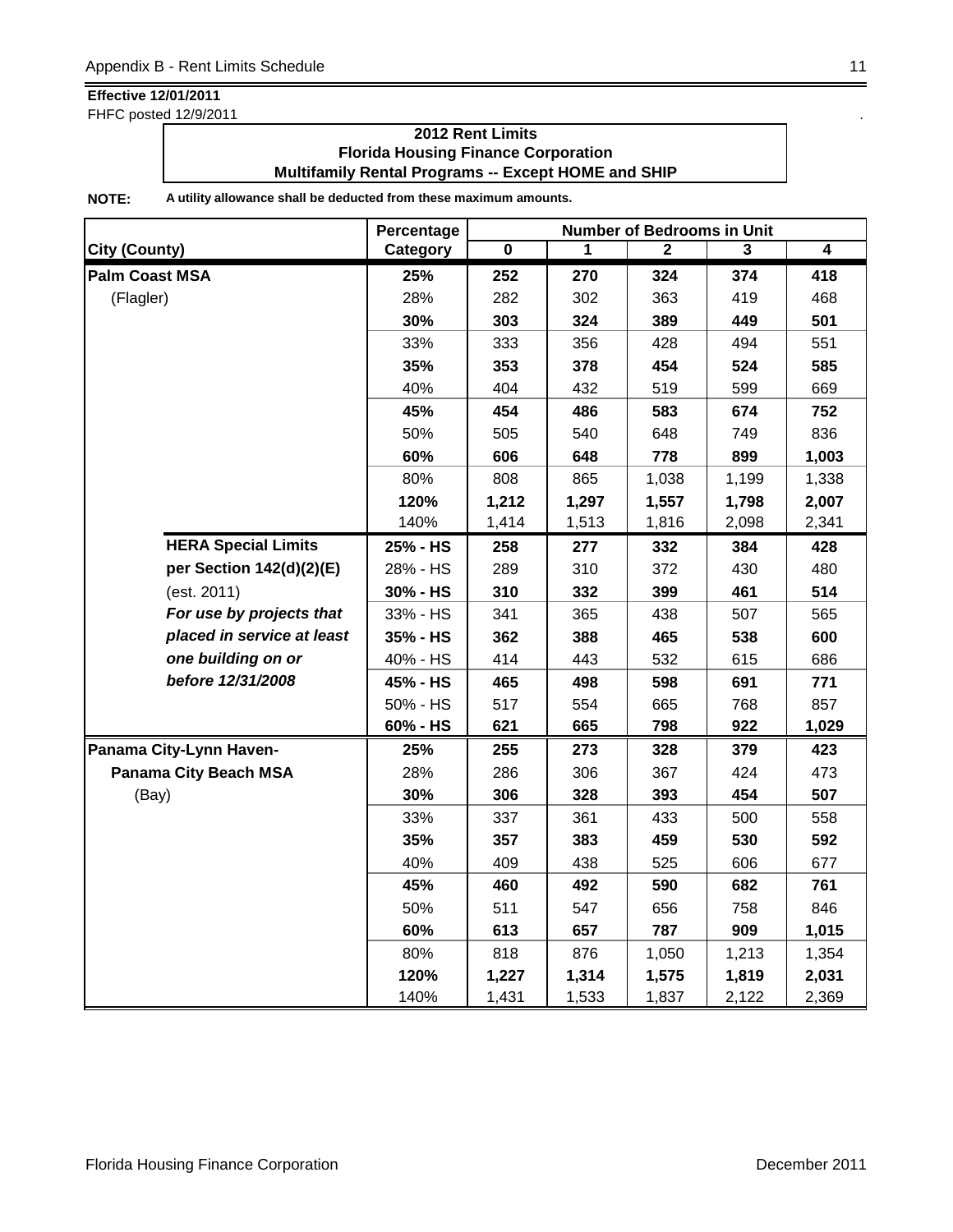FHFC posted 12/9/2011

### **2012 Rent Limits Florida Housing Finance Corporation Multifamily Rental Programs -- Except HOME and SHIP**

|                              | Percentage | Number of Bedrooms in Unit |       |              |                         |                |  |
|------------------------------|------------|----------------------------|-------|--------------|-------------------------|----------------|--|
| <b>City (County)</b>         | Category   | 0                          | 1     | $\mathbf{2}$ | $\overline{\mathbf{3}}$ | $\overline{4}$ |  |
| <b>Pensacola-Ferry Pass-</b> | 25%        | 259                        | 277   | 333          | 385                     | 429            |  |
| <b>Brent MSA</b>             | 28%        | 290                        | 311   | 373          | 431                     | 480            |  |
| (Escambia/Santa Rosa)        | 30%        | 311                        | 333   | 399          | 462                     | 515            |  |
|                              | 33%        | 342                        | 366   | 439          | 508                     | 566            |  |
|                              | 35%        | 363                        | 388   | 466          | 539                     | 601            |  |
|                              | 40%        | 415                        | 444   | 533          | 616                     | 687            |  |
|                              | 45%        | 466                        | 500   | 599          | 693                     | 772            |  |
|                              | 50%        | 518                        | 555   | 666          | 770                     | 858            |  |
|                              | 60%        | 622                        | 666   | 799          | 924                     | 1,030          |  |
|                              | 80%        | 830                        | 889   | 1,066        | 1,232                   | 1,374          |  |
|                              | 120%       | 1,245                      | 1,333 | 1,599        | 1,848                   | 2,061          |  |
|                              | 140%       | 1,452                      | 1,555 | 1,865        | 2,156                   | 2,404          |  |
| <b>Port Saint Lucie MSA</b>  | 25%        | 249                        | 267   | 320          | 370                     | 413            |  |
| (Martin/Saint Lucie)         | 28%        | 279                        | 299   | 359          | 415                     | 463            |  |
|                              | 30%        | 299                        | 320   | 384          | 444                     | 496            |  |
|                              | 33%        | 329                        | 352   | 423          | 489                     | 546            |  |
|                              | 35%        | 349                        | 374   | 448          | 518                     | 579            |  |
|                              | 40%        | 399                        | 427   | 513          | 593                     | 662            |  |
|                              | 45%        | 448                        | 480   | 577          | 667                     | 744            |  |
|                              | 50%        | 498                        | 534   | 641          | 741                     | 827            |  |
|                              | 60%        | 598                        | 641   | 769          | 889                     | 993            |  |
|                              | 80%        | 798                        | 855   | 1,026        | 1,186                   | 1,324          |  |
|                              | 120%       | 1,197                      | 1,282 | 1,539        | 1,779                   | 1,986          |  |
|                              | 140%       | 1,396                      | 1,496 | 1,795        | 2,075                   | 2,317          |  |
| <b>HERA Special Limits</b>   | 25% - HS   | 261                        | 280   | 336          | 388                     | 433            |  |
| per Section 142(d)(2)(E)     | 28% - HS   | 293                        | 314   | 377          | 435                     | 485            |  |
| (est. 2010)                  | 30% - HS   | 314                        | 336   | 404          | 466                     | 520            |  |
| For use by projects that     | 33% - HS   | 345                        | 370   | 444          | 513                     | 572            |  |
| placed in service at least   | 35% - HS   | 366                        | 392   | 471          | 544                     | 607            |  |
| one building on or           | 40% - HS   | 419                        | 449   | 539          | 622                     | 694            |  |
| before 12/31/2008            | 45% - HS   | 471                        | 505   | 606          | 699                     | 780            |  |
|                              | 50% - HS   | 523                        | 561   | 673          | 777                     | 867            |  |
|                              | 60% - HS   | 628                        | 673   | 808          | 933                     | 1,041          |  |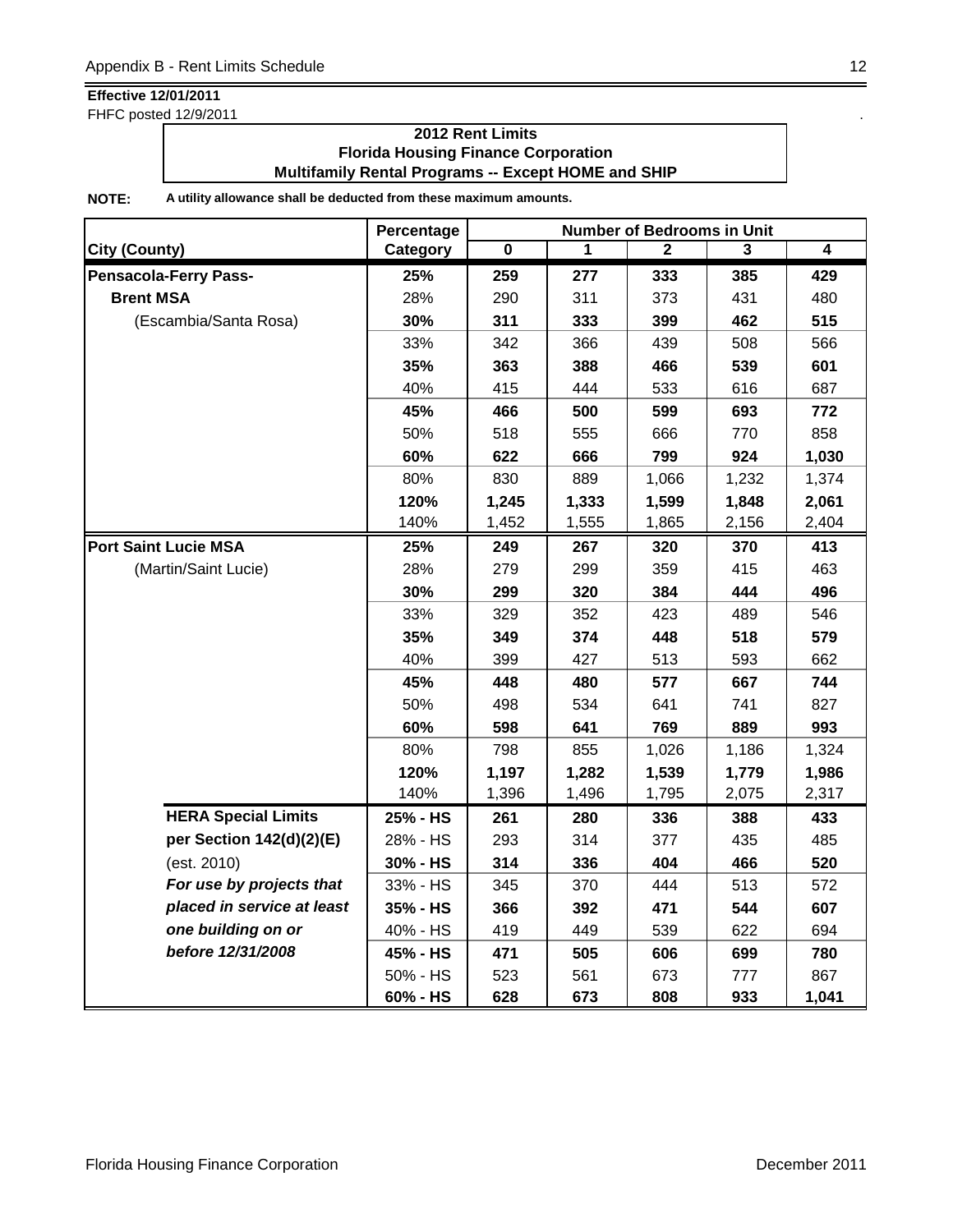FHFC posted 12/9/2011 .

### **2012 Rent Limits Florida Housing Finance Corporation Multifamily Rental Programs -- Except HOME and SHIP**

|                                 | Percentage | <b>Number of Bedrooms in Unit</b> |       |       |       |                |  |
|---------------------------------|------------|-----------------------------------|-------|-------|-------|----------------|--|
| <b>City (County)</b>            | Category   | $\overline{\mathbf{0}}$           | 1     | 2     | 3     | $\overline{4}$ |  |
| <b>Punta Gorda MSA</b>          | 25%        | 244                               | 261   | 314   | 362   | 405            |  |
| (Charlotte)                     | 28%        | 273                               | 293   | 352   | 406   | 453            |  |
|                                 | 30%        | 293                               | 314   | 377   | 435   | 486            |  |
|                                 | 33%        | 322                               | 345   | 414   | 478   | 534            |  |
|                                 | 35%        | 342                               | 366   | 440   | 507   | 567            |  |
|                                 | 40%        | 391                               | 419   | 503   | 580   | 648            |  |
|                                 | 45%        | 439                               | 471   | 565   | 653   | 729            |  |
|                                 | 50%        | 488                               | 523   | 628   | 725   | 810            |  |
|                                 | 60%        | 586                               | 628   | 754   | 870   | 972            |  |
|                                 | 80%        | 782                               | 838   | 1,006 | 1,161 | 1,296          |  |
|                                 | 120%       | 1,173                             | 1,257 | 1,509 | 1,741 | 1,944          |  |
|                                 | 140%       | 1,368                             | 1,466 | 1,760 | 2,031 | 2,268          |  |
| <b>Sebastian-Vero Beach MSA</b> | 25%        | 236                               | 253   | 303   | 350   | 391            |  |
| (Indian River)                  | 28%        | 264                               | 283   | 340   | 392   | 438            |  |
|                                 | 30%        | 283                               | 303   | 364   | 420   | 469            |  |
|                                 | 33%        | 311                               | 334   | 400   | 462   | 516            |  |
|                                 | 35%        | 330                               | 354   | 425   | 490   | 547            |  |
|                                 | 40%        | 378                               | 405   | 486   | 561   | 626            |  |
|                                 | 45%        | 425                               | 455   | 546   | 631   | 704            |  |
|                                 | 50%        | 472                               | 506   | 607   | 701   | 782            |  |
|                                 | 60%        | 567                               | 607   | 729   | 841   | 939            |  |
|                                 | 80%        | 756                               | 810   | 972   | 1,122 | 1,252          |  |
|                                 | 120%       | 1,134                             | 1,215 | 1,458 | 1,683 | 1,878          |  |
|                                 | 140%       | 1,323                             | 1,417 | 1,701 | 1,963 | 2,191          |  |
| <b>HERA Special Limits</b>      | 25% - HS   | 261                               | 279   | 335   | 387   | 432            |  |
| per Section 142(d)(2)(E)        | 28% - HS   | 292                               | 313   | 375   | 434   | 484            |  |
| (est. 2011)                     | 30% - HS   | 313                               | 335   | 402   | 465   | 519            |  |
| For use by projects that        | 33% - HS   | 344                               | 369   | 443   | 511   | 570            |  |
| placed in service at least      | 35% - HS   | 365                               | 391   | 469   | 542   | 605            |  |
| one building on or              | 40% - HS   | 418                               | 447   | 537   | 620   | 692            |  |
| before 12/31/2008               | 45% - HS   | 470                               | 503   | 604   | 697   | 778            |  |
|                                 | 50% - HS   | 522                               | 559   | 671   | 775   | 865            |  |
|                                 | 60% - HS   | 627                               | 671   | 805   | 930   | 1,038          |  |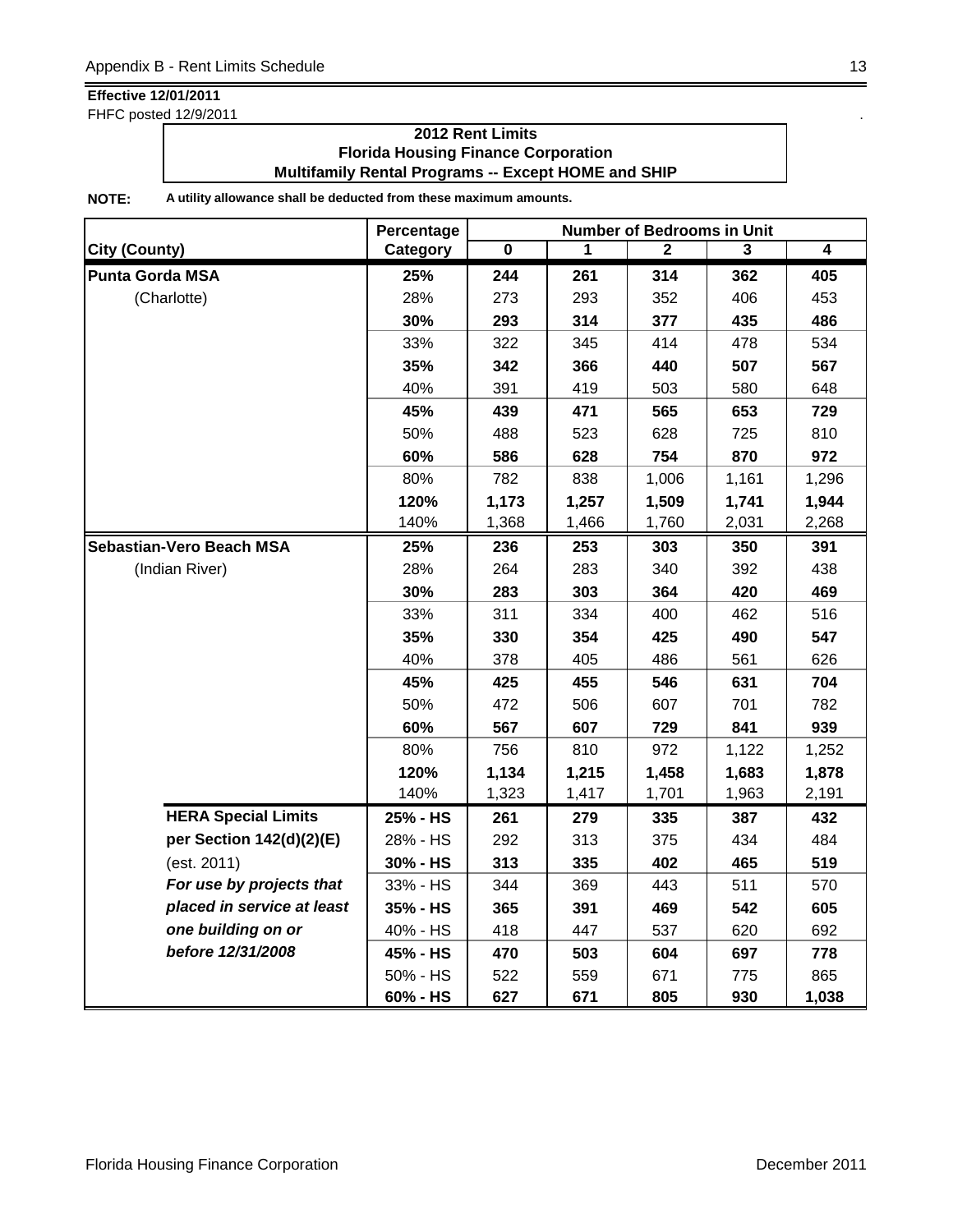FHFC posted 12/9/2011 .

### **2012 Rent Limits Florida Housing Finance Corporation Multifamily Rental Programs -- Except HOME and SHIP**

|                            | Percentage | <b>Number of Bedrooms in Unit</b> |       |              |       |                |  |
|----------------------------|------------|-----------------------------------|-------|--------------|-------|----------------|--|
| <b>City (County)</b>       | Category   | $\pmb{0}$                         | 1     | $\mathbf{2}$ | 3     | $\overline{4}$ |  |
| <b>Tallahassee MSA</b>     |            |                                   |       |              |       |                |  |
| <b>Tallahassee HMFA</b>    | 25%        | 281                               | 301   | 361          | 418   | 466            |  |
| (Gadsden/Leon/             | 28%        | 315                               | 338   | 405          | 468   | 522            |  |
| Jefferson)                 | 30%        | 338                               | 362   | 434          | 501   | 559            |  |
|                            | 33%        | 372                               | 398   | 477          | 551   | 615            |  |
|                            | 35%        | 394                               | 422   | 506          | 585   | 652            |  |
|                            | 40%        | 451                               | 483   | 579          | 669   | 746            |  |
|                            | 45%        | 507                               | 543   | 651          | 752   | 839            |  |
|                            | 50%        | 563                               | 603   | 723          | 836   | 932            |  |
|                            | 60%        | 676                               | 724   | 868          | 1,003 | 1,119          |  |
|                            | 80%        | 902                               | 966   | 1,158        | 1,338 | 1,492          |  |
|                            | 120%       | 1,353                             | 1,449 | 1,737        | 2,007 | 2,238          |  |
|                            | 140%       | 1,578                             | 1,690 | 2,026        | 2,341 | 2,611          |  |
| <b>Wakulla County HMFA</b> | 25%        | 274                               | 294   | 353          | 407   | 455            |  |
|                            | 28%        | 307                               | 329   | 395          | 456   | 509            |  |
|                            | 30%        | 329                               | 352   | 423          | 489   | 546            |  |
|                            | 33%        | 362                               | 388   | 466          | 538   | 600            |  |
|                            | 35%        | 384                               | 411   | 494          | 570   | 637            |  |
|                            | 40%        | 439                               | 470   | 565          | 652   | 728            |  |
|                            | 45%        | 493                               | 529   | 635          | 734   | 819            |  |
|                            | 50%        | 548                               | 588   | 706          | 815   | 910            |  |
|                            | 60%        | 658                               | 705   | 847          | 978   | 1,092          |  |
|                            | 80%        | 878                               | 941   | 1,130        | 1,305 | 1,456          |  |
|                            | 120%       | 1,317                             | 1,411 | 1,695        | 1,957 | 2,184          |  |
|                            | 140%       | 1,536                             | 1,646 | 1,977        | 2,283 | 2,548          |  |
| <b>HERA Special Limits</b> | 25% - HS   | 288                               | 309   | 371          | 429   | 478            |  |
| per Section 142(d)(2)(E)   | 28% - HS   | 323                               | 346   | 415          | 480   | 536            |  |
| (est. 2010)                | 30% - HS   | 346                               | 371   | 445          | 514   | 574            |  |
| For use by projects that   | 33% - HS   | 381                               | 408   | 490          | 566   | 631            |  |
| placed in service at least | 35% - HS   | 404                               | 433   | 519          | 600   | 670            |  |
| one building on or         | 40% - HS   | 462                               | 495   | 594          | 686   | 766            |  |
| before 12/31/2008          | 45% - HS   | 519                               | 556   | 668          | 772   | 861            |  |
|                            | 50% - HS   | 577                               | 618   | 742          | 858   | 957            |  |
|                            | 60% - HS   | 693                               | 742   | 891          | 1,029 | 1,149          |  |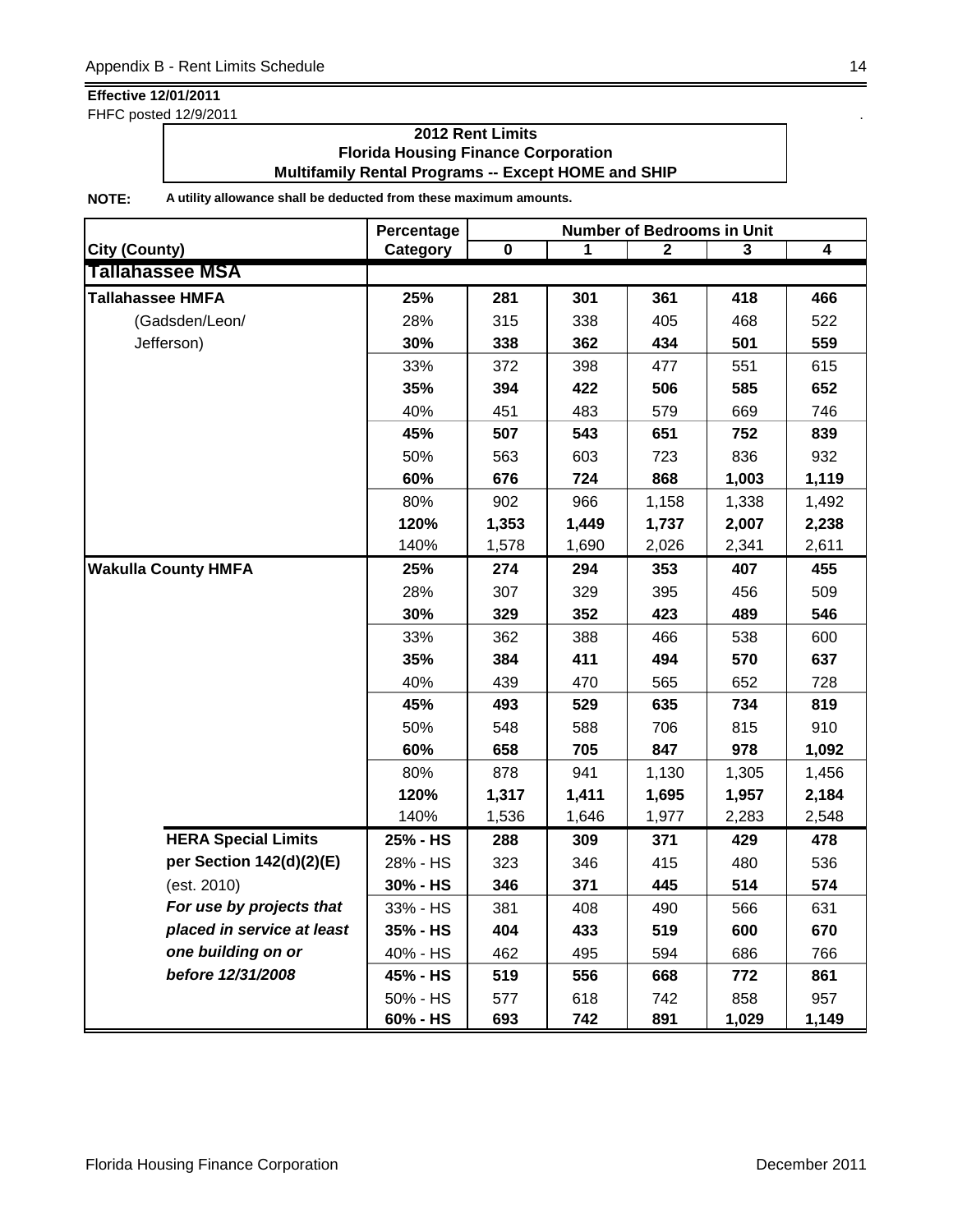FHFC posted 12/9/2011 .

### **2012 Rent Limits Florida Housing Finance Corporation Multifamily Rental Programs -- Except HOME and SHIP**

|                            | Percentage |             |             | <b>Number of Bedrooms in Unit</b> |       |                         |
|----------------------------|------------|-------------|-------------|-----------------------------------|-------|-------------------------|
| <b>City (County)</b>       | Category   | $\mathbf 0$ | $\mathbf 1$ | $\mathbf{2}$                      | 3     | $\overline{\mathbf{4}}$ |
| Tampa-St.Petersburg-       | 20%        | 197         | 211         | 254                               | 293   | 327                     |
| <b>Clearwater MSA</b>      | 25%        | 246         | 264         | 317                               | 366   | 409                     |
| (Hernando/Hillsborough/    | 28%        | 276         | 296         | 355                               | 410   | 458                     |
| Pasco/Pinellas)            | 30%        | 296         | 317         | 381                               | 440   | 491                     |
|                            | 33%        | 325         | 349         | 419                               | 484   | 540                     |
|                            | 35%        | 345         | 370         | 444                               | 513   | 573                     |
|                            | 40%        | 395         | 423         | 508                               | 587   | 655                     |
|                            | 45%        | 444         | 476         | 571                               | 660   | 736                     |
|                            | 50%        | 493         | 529         | 635                               | 733   | 818                     |
|                            | 60%        | 592         | 635         | 762                               | 880   | 982                     |
|                            | 80%        | 790         | 847         | 1,016                             | 1,174 | 1,310                   |
|                            | 120%       | 1,185       | 1,270       | 1,524                             | 1,761 | 1,965                   |
|                            | 140%       | 1,382       | 1,482       | 1,778                             | 2,054 | 2,292                   |
| <b>HERA Special Limits</b> | 20% - HS   | 208         | 223         | 267                               | 309   | 345                     |
| per Section 142(d)(2)(E)   | 25% - HS   | 260         | 278         | 334                               | 386   | 431                     |
| (est. 2011)                | 28% - HS   | 291         | 312         | 374                               | 432   | 483                     |
| For use by projects that   | 30% - HS   | 312         | 334         | 401                               | 463   | 517                     |
| placed in service at least | 33% - HS   | 343         | 367         | 441                               | 509   | 569                     |
| one building on or         | 35% - HS   | 364         | 390         | 468                               | 540   | 603                     |
| before 12/31/2008          | 40% - HS   | 416         | 446         | 535                               | 618   | 690                     |
|                            | 45% - HS   | 468         | 501         | 601                               | 695   | 776                     |
|                            | 50% - HS   | 520         | 557         | 668                               | 772   | 862                     |
|                            | 60% - HS   | 624         | 669         | 802                               | 927   | 1,035                   |
|                            | 80% - HS   | 832         | 892         | 1,070                             | 1,236 | 1,380                   |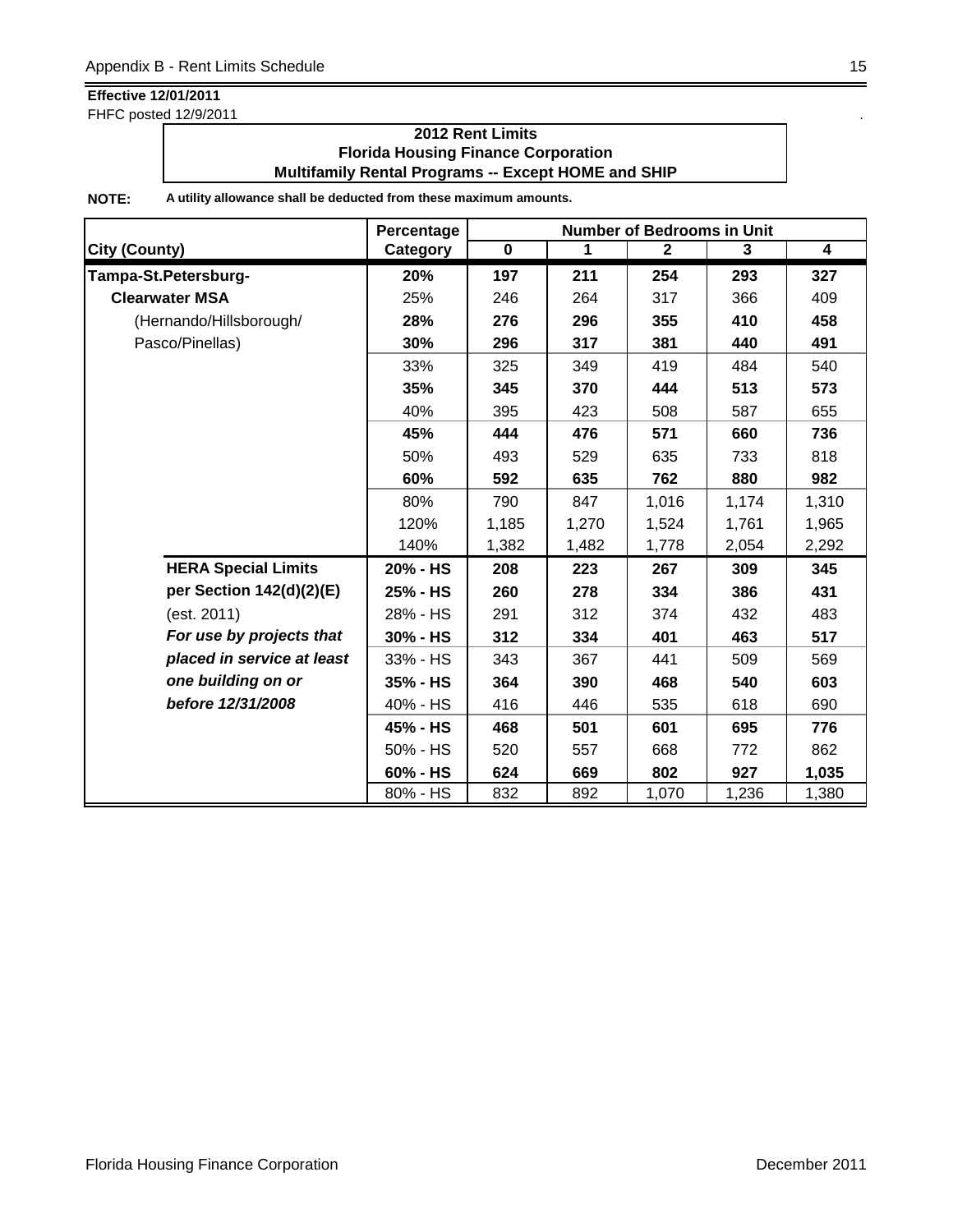FHFC posted 12/9/2011 .

### **2012 Rent Limits Florida Housing Finance Corporation Multifamily Rental Programs -- Except HOME and SHIP**

|                            | Percentage | <b>Number of Bedrooms in Unit</b> |       |              |                |                |  |
|----------------------------|------------|-----------------------------------|-------|--------------|----------------|----------------|--|
| <b>City (County)</b>       | Category   | $\overline{\mathbf{0}}$           | 1     | $\mathbf{2}$ | $\overline{3}$ | $\overline{4}$ |  |
| <b>Bradford County</b>     | 25%        | 223                               | 239   | 286          | 330            | 369            |  |
|                            | 28%        | 249                               | 267   | 321          | 370            | 413            |  |
|                            | 30%        | 267                               | 286   | 344          | 397            | 443            |  |
|                            | 33%        | 294                               | 315   | 378          | 436            | 487            |  |
|                            | 35%        | 312                               | 334   | 401          | 463            | 517            |  |
|                            | 40%        | 357                               | 382   | 459          | 529            | 591            |  |
|                            | 45%        | 401                               | 430   | 516          | 595            | 664            |  |
|                            | 50%        | 446                               | 478   | 573          | 661            | 738            |  |
|                            | 60%        | 535                               | 573   | 688          | 794            | 886            |  |
|                            | 80%        | 714                               | 765   | 918          | 1,059          | 1,182          |  |
|                            | 120%       | 1,071                             | 1,147 | 1,377        | 1,588          | 1,773          |  |
|                            | 140%       | 1,249                             | 1,338 | 1,606        | 1,853          | 2,068          |  |
| <b>HERA Special Limits</b> | 25% - HS   | 224                               | 240   | 288          | 332            | 371            |  |
| per Section 142(d)(2)(E)   | 28% - HS   | 251                               | 269   | 322          | 372            | 415            |  |
| (est. 2011)                | 30% - HS   | 269                               | 288   | 345          | 399            | 445            |  |
| For use by projects that   | 33% - HS   | 296                               | 317   | 380          | 439            | 490            |  |
| placed in service at least | 35% - HS   | 314                               | 336   | 403          | 465            | 519            |  |
| one building on or         | 40% - HS   | 359                               | 384   | 461          | 532            | 594            |  |
| before 12/31/2008          | 45% - HS   | 403                               | 432   | 518          | 599            | 668            |  |
|                            | 50% - HS   | 448                               | 480   | 576          | 665            | 742            |  |
|                            | 60% - HS   | 538                               | 576   | 691          | 798            | 891            |  |
| <b>USDA-Eligible</b>       | 25% - R    | 229                               | 245   | 295          | 340            | 380            |  |
| <b>Rural Addresses</b>     | 28% - R    | 256                               | 275   | 330          | 381            | 425            |  |
| per Section 42(i)(8)       | $30% - R$  | 275                               | 294   | 354          | 408            | 456            |  |
|                            | 33% - R    | 302                               | 324   | 389          | 449            | 501            |  |
|                            | $35% - R$  | 321                               | 343   | 413          | 476            | 532            |  |
|                            | 40% - R    | 367                               | 393   | 472          | 545            | 608            |  |
|                            | 45% - R    | 412                               | 442   | 531          | 613            | 684            |  |
|                            | $50% - R$  | 458                               | 491   | 590          | 681            | 760            |  |
|                            | $60% - R$  | 550                               | 589   | 708          | 817            | 912            |  |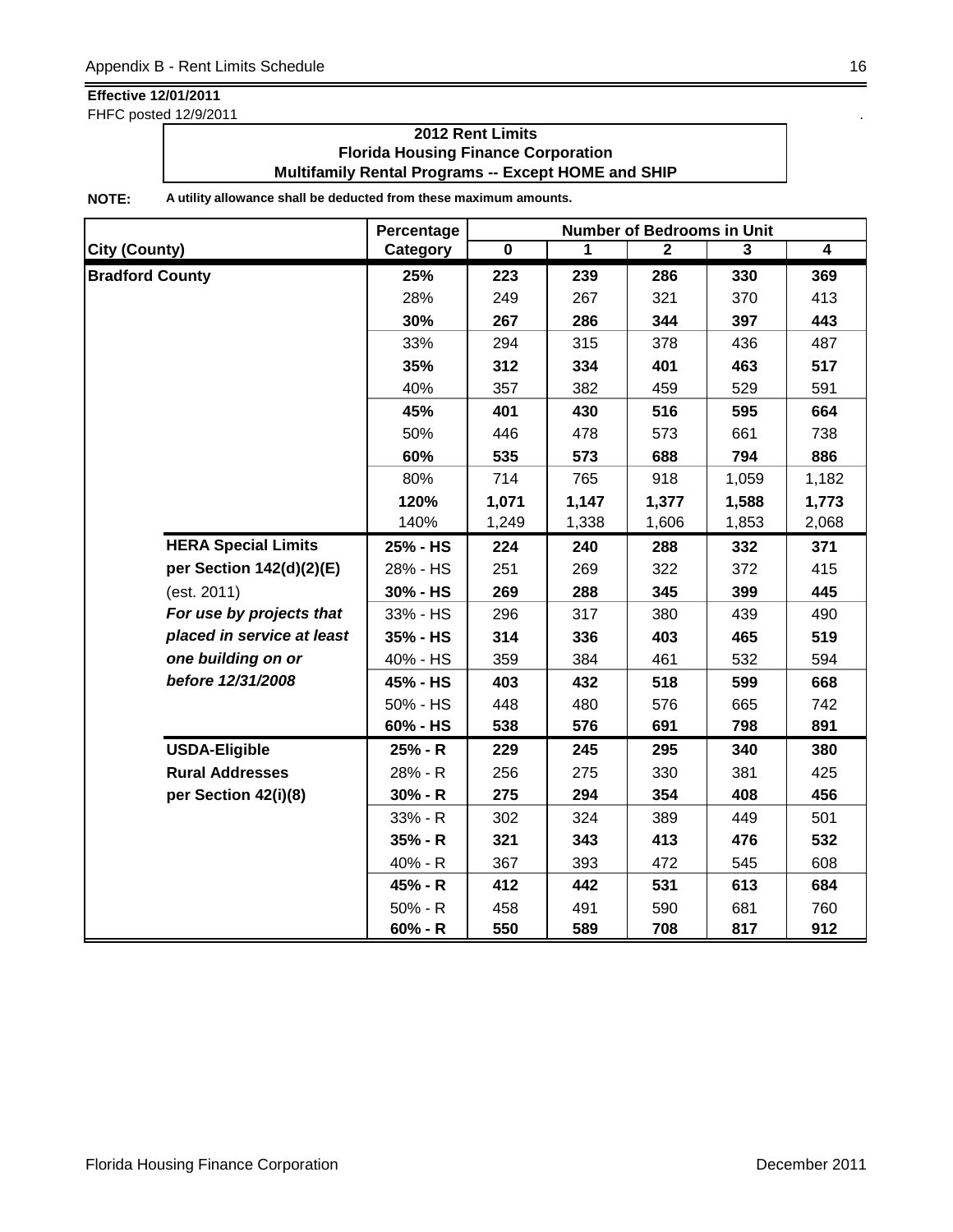FHFC posted 12/9/2011 .

### **2012 Rent Limits Florida Housing Finance Corporation Multifamily Rental Programs -- Except HOME and SHIP**

|                            | Percentage | <b>Number of Bedrooms in Unit</b> |       |              |       |                         |  |
|----------------------------|------------|-----------------------------------|-------|--------------|-------|-------------------------|--|
| <b>City (County)</b>       | Category   | $\overline{\mathbf{0}}$           | 1     | $\mathbf{2}$ | 3     | $\overline{\mathbf{4}}$ |  |
| <b>Calhoun County</b>      | 25%        | 201                               | 215   | 258          | 298   | 333                     |  |
|                            | 28%        | 225                               | 241   | 289          | 334   | 373                     |  |
|                            | 30%        | 241                               | 258   | 310          | 358   | 399                     |  |
|                            | 33%        | 265                               | 284   | 341          | 393   | 439                     |  |
|                            | 35%        | 281                               | 301   | 362          | 417   | 466                     |  |
|                            | 40%        | 322                               | 345   | 414          | 477   | 533                     |  |
|                            | 45%        | 362                               | 388   | 465          | 537   | 599                     |  |
|                            | 50%        | 402                               | 431   | 517          | 596   | 666                     |  |
|                            | 60%        | 483                               | 517   | 621          | 716   | 799                     |  |
|                            | 80%        | 644                               | 690   | 828          | 955   | 1,066                   |  |
|                            | 120%       | 966                               | 1,035 | 1,242        | 1,432 | 1,599                   |  |
|                            | 140%       | 1,127                             | 1,207 | 1,449        | 1,671 | 1,865                   |  |
| <b>HERA Special Limits</b> | 25% - HS   | 212                               | 227   | 273          | 315   | 351                     |  |
| per Section 142(d)(2)(E)   | 28% - HS   | 238                               | 254   | 305          | 353   | 394                     |  |
| (est. 2009)                | 30% - HS   | 255                               | 273   | 327          | 378   | 422                     |  |
| For use by projects that   | 33% - HS   | 280                               | 300   | 360          | 416   | 464                     |  |
| placed in service at least | 35% - HS   | 297                               | 318   | 382          | 441   | 492                     |  |
| one building on or         | 40% - HS   | 340                               | 364   | 437          | 504   | 563                     |  |
| before 12/31/2008          | 45% - HS   | 382                               | 409   | 491          | 567   | 633                     |  |
|                            | 50% - HS   | 425                               | 455   | 546          | 630   | 703                     |  |
|                            | 60% - HS   | 510                               | 546   | 655          | 756   | 844                     |  |
| <b>USDA-Eligible</b>       | 25% - R    | 229                               | 245   | 295          | 340   | 380                     |  |
| <b>Rural Addresses</b>     | 28% - R    | 256                               | 275   | 330          | 381   | 425                     |  |
| per Section 42(i)(8)       | $30% - R$  | 275                               | 294   | 354          | 408   | 456                     |  |
|                            | 33% - R    | 302                               | 324   | 389          | 449   | 501                     |  |
|                            | 35% - R    | 321                               | 343   | 413          | 476   | 532                     |  |
|                            | 40% - R    | 367                               | 393   | 472          | 545   | 608                     |  |
|                            | 45% - R    | 412                               | 442   | 531          | 613   | 684                     |  |
|                            | $50% - R$  | 458                               | 491   | 590          | 681   | 760                     |  |
|                            | $60% - R$  | 550                               | 589   | 708          | 817   | 912                     |  |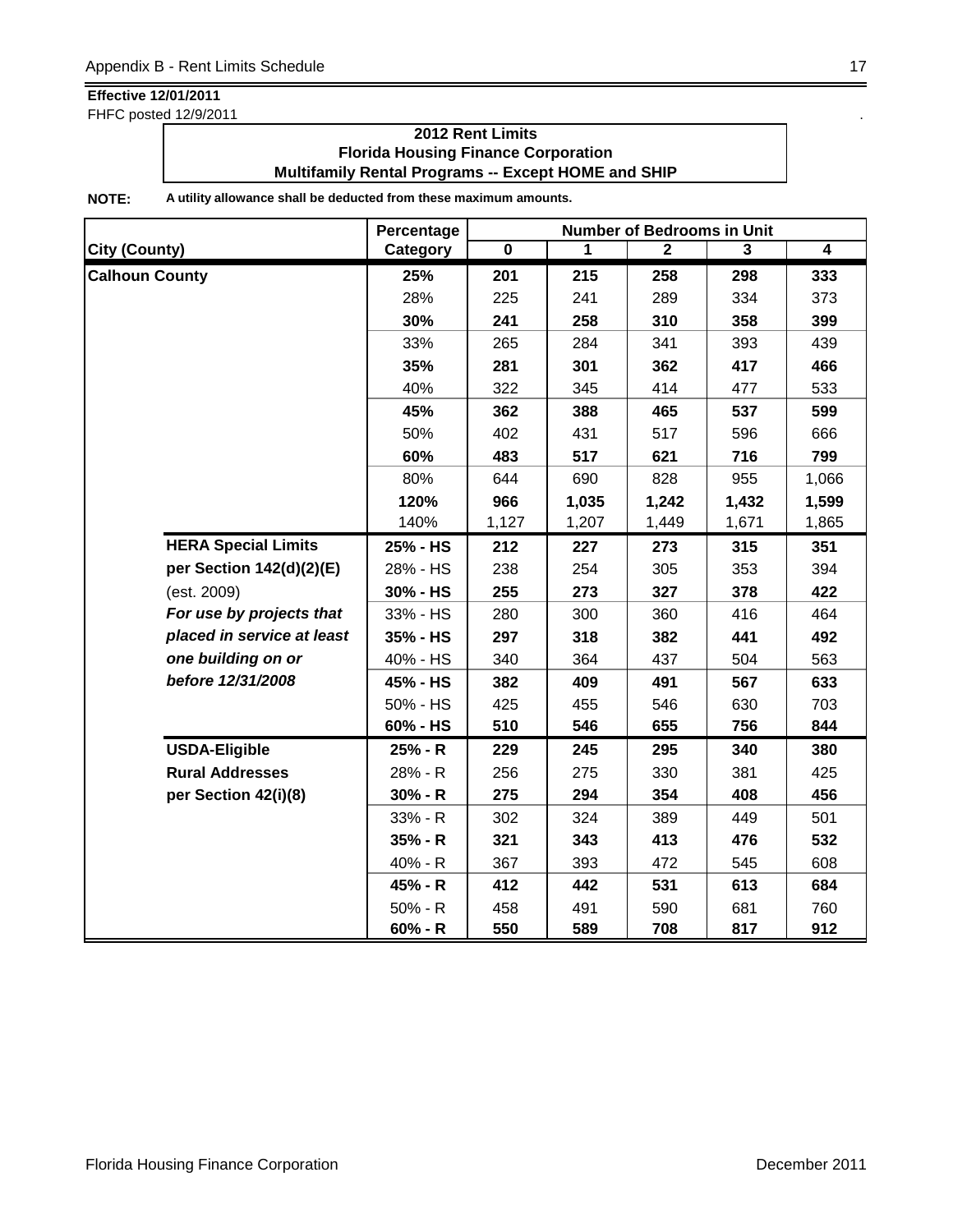FHFC posted 12/9/2011 .

### **2012 Rent Limits Florida Housing Finance Corporation Multifamily Rental Programs -- Except HOME and SHIP**

|                        | <b>Number of Bedrooms in Unit</b><br>Percentage |             |             |              |       |                         |
|------------------------|-------------------------------------------------|-------------|-------------|--------------|-------|-------------------------|
| <b>City (County)</b>   | Category                                        | $\mathbf 0$ | $\mathbf 1$ | $\mathbf{2}$ | 3     | $\overline{\mathbf{4}}$ |
| <b>Citrus County</b>   | 25%                                             | 210         | 225         | 270          | 312   | 348                     |
|                        | 28%                                             | 235         | 252         | 303          | 350   | 390                     |
|                        | 30%                                             | 252         | 270         | 324          | 375   | 418                     |
|                        | 33%                                             | 278         | 297         | 357          | 412   | 460                     |
|                        | 35%                                             | 294         | 315         | 378          | 437   | 488                     |
|                        | 40%                                             | 337         | 361         | 433          | 500   | 558                     |
|                        | 45%                                             | 379         | 406         | 487          | 563   | 627                     |
|                        | 50%                                             | 421         | 451         | 541          | 625   | 697                     |
|                        | 60%                                             | 505         | 541         | 649          | 750   | 837                     |
|                        | 80%                                             | 674         | 722         | 866          | 1,001 | 1,116                   |
|                        | 120%                                            | 1,011       | 1,083       | 1,299        | 1,501 | 1,674                   |
|                        | 140%                                            | 1,179       | 1,263       | 1,515        | 1,751 | 1,953                   |
| <b>USDA-Eligible</b>   | 25% - R                                         | 229         | 245         | 295          | 340   | 380                     |
| <b>Rural Addresses</b> | 28% - R                                         | 256         | 275         | 330          | 381   | 425                     |
| per Section 42(i)(8)   | $30% - R$                                       | 275         | 294         | 354          | 408   | 456                     |
|                        | $33% - R$                                       | 302         | 324         | 389          | 449   | 501                     |
|                        | $35% - R$                                       | 321         | 343         | 413          | 476   | 532                     |
|                        | 40% - R                                         | 367         | 393         | 472          | 545   | 608                     |
|                        | 45% - R                                         | 412         | 442         | 531          | 613   | 684                     |
|                        | $50\% - R$                                      | 458         | 491         | 590          | 681   | 760                     |
|                        | $60% - R$                                       | 550         | 589         | 708          | 817   | 912                     |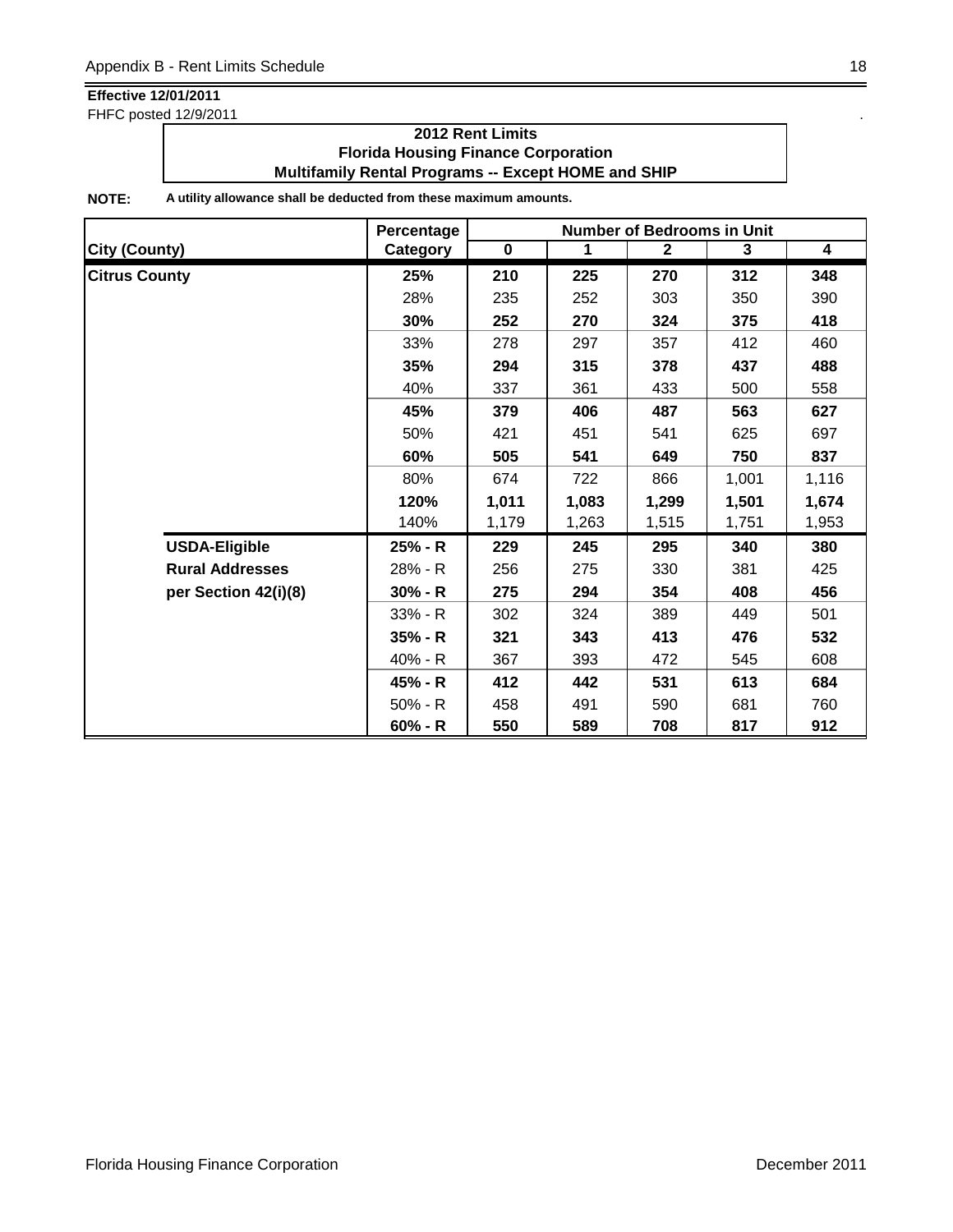FHFC posted 12/9/2011

### **2012 Rent Limits Florida Housing Finance Corporation Multifamily Rental Programs -- Except HOME and SHIP**

|                            | Percentage | <b>Number of Bedrooms in Unit</b> |       |              |                |                |  |
|----------------------------|------------|-----------------------------------|-------|--------------|----------------|----------------|--|
| <b>City (County)</b>       | Category   | $\overline{\mathbf{0}}$           | 1     | $\mathbf{2}$ | $\overline{3}$ | $\overline{4}$ |  |
| <b>Columbia County</b>     | 25%        | 215                               | 230   | 276          | 320            | 356            |  |
|                            | 28%        | 241                               | 258   | 310          | 358            | 399            |  |
|                            | 30%        | 258                               | 277   | 332          | 384            | 428            |  |
|                            | 33%        | 284                               | 304   | 365          | 422            | 471            |  |
|                            | 35%        | 301                               | 323   | 387          | 448            | 499            |  |
|                            | 40%        | 345                               | 369   | 443          | 512            | 571            |  |
|                            | 45%        | 388                               | 415   | 498          | 576            | 642            |  |
|                            | 50%        | 431                               | 461   | 553          | 640            | 713            |  |
|                            | 60%        | 517                               | 554   | 664          | 768            | 856            |  |
|                            | 80%        | 690                               | 739   | 886          | 1,024          | 1,142          |  |
|                            | 120%       | 1,035                             | 1,108 | 1,329        | 1,536          | 1,713          |  |
|                            | 140%       | 1,207                             | 1,293 | 1,550        | 1,792          | 1,998          |  |
| <b>HERA Special Limits</b> | 25% - HS   | 216                               | 232   | 278          | 321            | 359            |  |
| per Section 142(d)(2)(E)   | 28% - HS   | 242                               | 260   | 312          | 360            | 402            |  |
| (est. 2009)                | 30% - HS   | 260                               | 278   | 334          | 386            | 431            |  |
| For use by projects that   | 33% - HS   | 286                               | 306   | 367          | 424            | 474            |  |
| placed in service at least | 35% - HS   | 303                               | 325   | 390          | 450            | 503            |  |
| one building on or         | 40% - HS   | 347                               | 371   | 446          | 515            | 575            |  |
| before 12/31/2008          | 45% - HS   | 390                               | 417   | 501          | 579            | 646            |  |
|                            | 50% - HS   | 433                               | 464   | 557          | 643            | 718            |  |
|                            | 60% - HS   | 520                               | 557   | 669          | 772            | 862            |  |
| <b>USDA-Eligible</b>       | 25% - R    | 229                               | 245   | 295          | 340            | 380            |  |
| <b>Rural Addresses</b>     | 28% - R    | 256                               | 275   | 330          | 381            | 425            |  |
| per Section 42(i)(8)       | $30% - R$  | 275                               | 294   | 354          | 408            | 456            |  |
|                            | 33% - R    | 302                               | 324   | 389          | 449            | 501            |  |
|                            | $35% - R$  | 321                               | 343   | 413          | 476            | 532            |  |
|                            | 40% - R    | 367                               | 393   | 472          | 545            | 608            |  |
|                            | 45% - R    | 412                               | 442   | 531          | 613            | 684            |  |
|                            | $50% - R$  | 458                               | 491   | 590          | 681            | 760            |  |
|                            | 60% - R    | 550                               | 589   | 708          | 817            | 912            |  |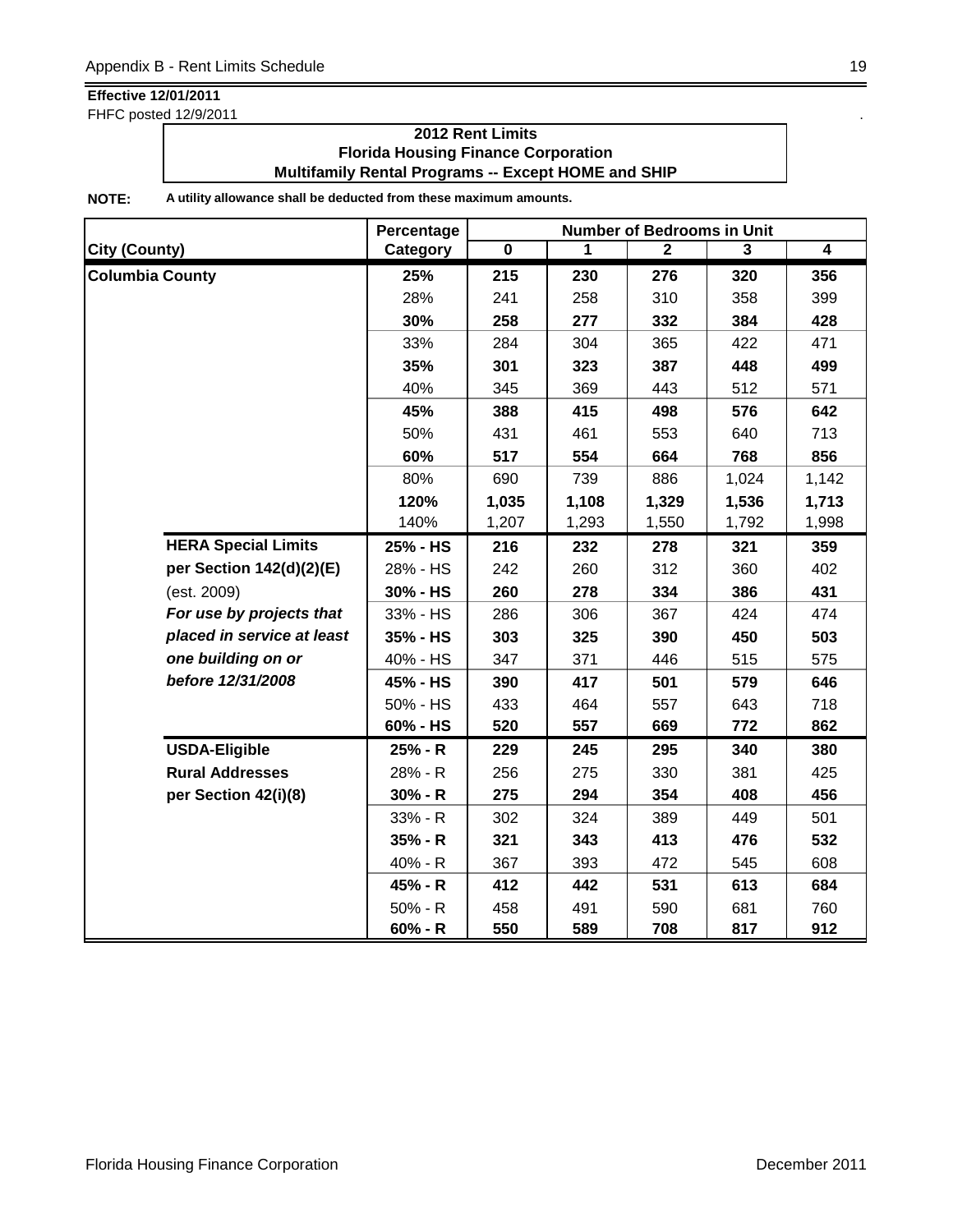FHFC posted 12/9/2011 .

### **2012 Rent Limits Florida Housing Finance Corporation Multifamily Rental Programs -- Except HOME and SHIP**

|                            | Percentage | <b>Number of Bedrooms in Unit</b> |       |              |       |                |  |
|----------------------------|------------|-----------------------------------|-------|--------------|-------|----------------|--|
| <b>City (County)</b>       | Category   | $\overline{\mathbf{0}}$           | 1     | $\mathbf{2}$ | 3     | $\overline{4}$ |  |
| <b>DeSoto County</b>       | 25%        | 201                               | 215   | 258          | 298   | 333            |  |
|                            | 28%        | 225                               | 241   | 289          | 334   | 373            |  |
|                            | 30%        | 241                               | 258   | 310          | 358   | 399            |  |
|                            | 33%        | 265                               | 284   | 341          | 393   | 439            |  |
|                            | 35%        | 281                               | 301   | 362          | 417   | 466            |  |
|                            | 40%        | 322                               | 345   | 414          | 477   | 533            |  |
|                            | 45%        | 362                               | 388   | 465          | 537   | 599            |  |
|                            | 50%        | 402                               | 431   | 517          | 596   | 666            |  |
|                            | 60%        | 483                               | 517   | 621          | 716   | 799            |  |
|                            | 80%        | 644                               | 690   | 828          | 955   | 1,066          |  |
|                            | 120%       | 966                               | 1,035 | 1,242        | 1,432 | 1,599          |  |
|                            | 140%       | 1,127                             | 1,207 | 1,449        | 1,671 | 1,865          |  |
| <b>HERA Special Limits</b> | 25% - HS   | 208                               | 223   | 268          | 310   | 346            |  |
| per Section 142(d)(2)(E)   | 28% - HS   | 233                               | 250   | 301          | 347   | 387            |  |
| (est. 2011)                | 30% - HS   | 250                               | 268   | 322          | 372   | 415            |  |
| For use by projects that   | 33% - HS   | 275                               | 295   | 354          | 409   | 457            |  |
| placed in service at least | 35% - HS   | 292                               | 313   | 376          | 434   | 484            |  |
| one building on or         | 40% - HS   | 334                               | 358   | 430          | 496   | 554            |  |
| before 12/31/2008          | 45% - HS   | 375                               | 402   | 483          | 558   | 623            |  |
|                            | 50% - HS   | 417                               | 447   | 537          | 620   | 692            |  |
|                            | 60% - HS   | 501                               | 537   | 645          | 744   | 831            |  |
| <b>USDA-Eligible</b>       | 25% - R    | 229                               | 245   | 295          | 340   | 380            |  |
| <b>Rural Addresses</b>     | 28% - R    | 256                               | 275   | 330          | 381   | 425            |  |
| per Section 42(i)(8)       | $30% - R$  | 275                               | 294   | 354          | 408   | 456            |  |
|                            | 33% - R    | 302                               | 324   | 389          | 449   | 501            |  |
|                            | 35% - R    | 321                               | 343   | 413          | 476   | 532            |  |
|                            | 40% - R    | 367                               | 393   | 472          | 545   | 608            |  |
|                            | 45% - R    | 412                               | 442   | 531          | 613   | 684            |  |
|                            | $50% - R$  | 458                               | 491   | 590          | 681   | 760            |  |
|                            | $60% - R$  | 550                               | 589   | 708          | 817   | 912            |  |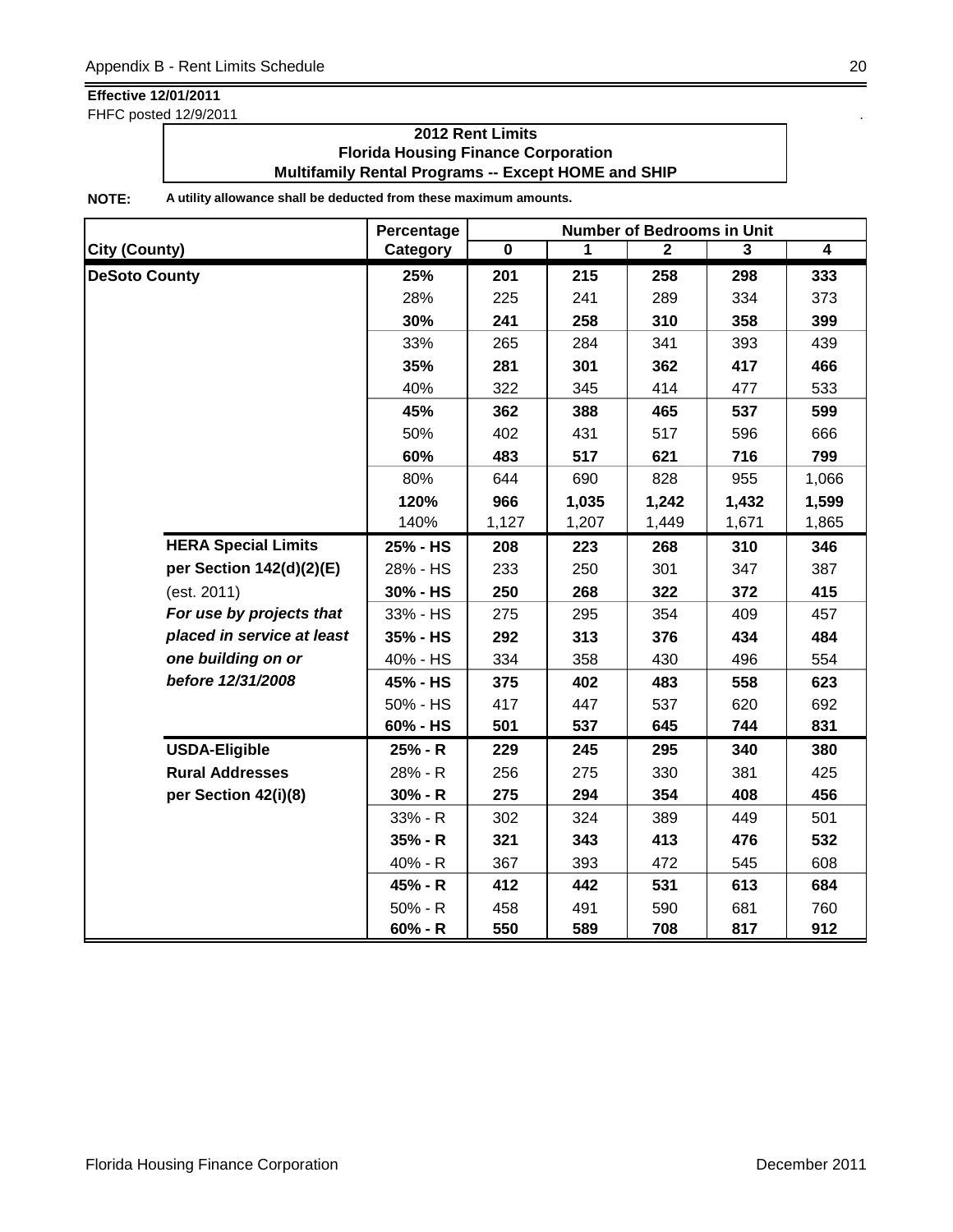FHFC posted 12/9/2011

### **2012 Rent Limits Florida Housing Finance Corporation Multifamily Rental Programs -- Except HOME and SHIP**

|                            | Percentage | <b>Number of Bedrooms in Unit</b> |       |                |       |                         |  |
|----------------------------|------------|-----------------------------------|-------|----------------|-------|-------------------------|--|
| <b>City (County)</b>       | Category   | $\overline{\mathbf{0}}$           | 1     | $\overline{2}$ | 3     | $\overline{\mathbf{4}}$ |  |
| <b>Dixie County</b>        | 25%        | 201                               | 215   | 258            | 298   | 333                     |  |
|                            | 28%        | 225                               | 241   | 289            | 334   | 373                     |  |
|                            | 30%        | 241                               | 258   | 310            | 358   | 399                     |  |
|                            | 33%        | 265                               | 284   | 341            | 393   | 439                     |  |
|                            | 35%        | 281                               | 301   | 362            | 417   | 466                     |  |
|                            | 40%        | 322                               | 345   | 414            | 477   | 533                     |  |
|                            | 45%        | 362                               | 388   | 465            | 537   | 599                     |  |
|                            | 50%        | 402                               | 431   | 517            | 596   | 666                     |  |
|                            | 60%        | 483                               | 517   | 621            | 716   | 799                     |  |
|                            | 80%        | 644                               | 690   | 828            | 955   | 1,066                   |  |
|                            | 120%       | 966                               | 1,035 | 1,242          | 1,432 | 1,599                   |  |
|                            | 140%       | 1,127                             | 1,207 | 1,449          | 1,671 | 1,865                   |  |
| <b>HERA Special Limits</b> | 25% - HS   | 208                               | 222   | 267            | 308   | 344                     |  |
| per Section 142(d)(2)(E)   | 28% - HS   | 233                               | 249   | 299            | 345   | 385                     |  |
| (est. 2009)                | 30% - HS   | 249                               | 267   | 321            | 370   | 413                     |  |
| For use by projects that   | 33% - HS   | 274                               | 294   | 353            | 407   | 454                     |  |
| placed in service at least | 35% - HS   | 291                               | 311   | 374            | 432   | 482                     |  |
| one building on or         | 40% - HS   | 333                               | 356   | 428            | 494   | 551                     |  |
| before 12/31/2008          | 45% - HS   | 374                               | 401   | 481            | 555   | 619                     |  |
|                            | 50% - HS   | 416                               | 445   | 535            | 617   | 688                     |  |
|                            | 60% - HS   | 499                               | 534   | 642            | 741   | 826                     |  |
| <b>USDA-Eligible</b>       | 25% - R    | 229                               | 245   | 295            | 340   | 380                     |  |
| <b>Rural Addresses</b>     | 28% - R    | 256                               | 275   | 330            | 381   | 425                     |  |
| per Section 42(i)(8)       | $30% - R$  | 275                               | 294   | 354            | 408   | 456                     |  |
|                            | 33% - R    | 302                               | 324   | 389            | 449   | 501                     |  |
|                            | $35% - R$  | 321                               | 343   | 413            | 476   | 532                     |  |
|                            | 40% - R    | 367                               | 393   | 472            | 545   | 608                     |  |
|                            | 45% - R    | 412                               | 442   | 531            | 613   | 684                     |  |
|                            | $50% - R$  | 458                               | 491   | 590            | 681   | 760                     |  |
|                            | $60% - R$  | 550                               | 589   | 708            | 817   | 912                     |  |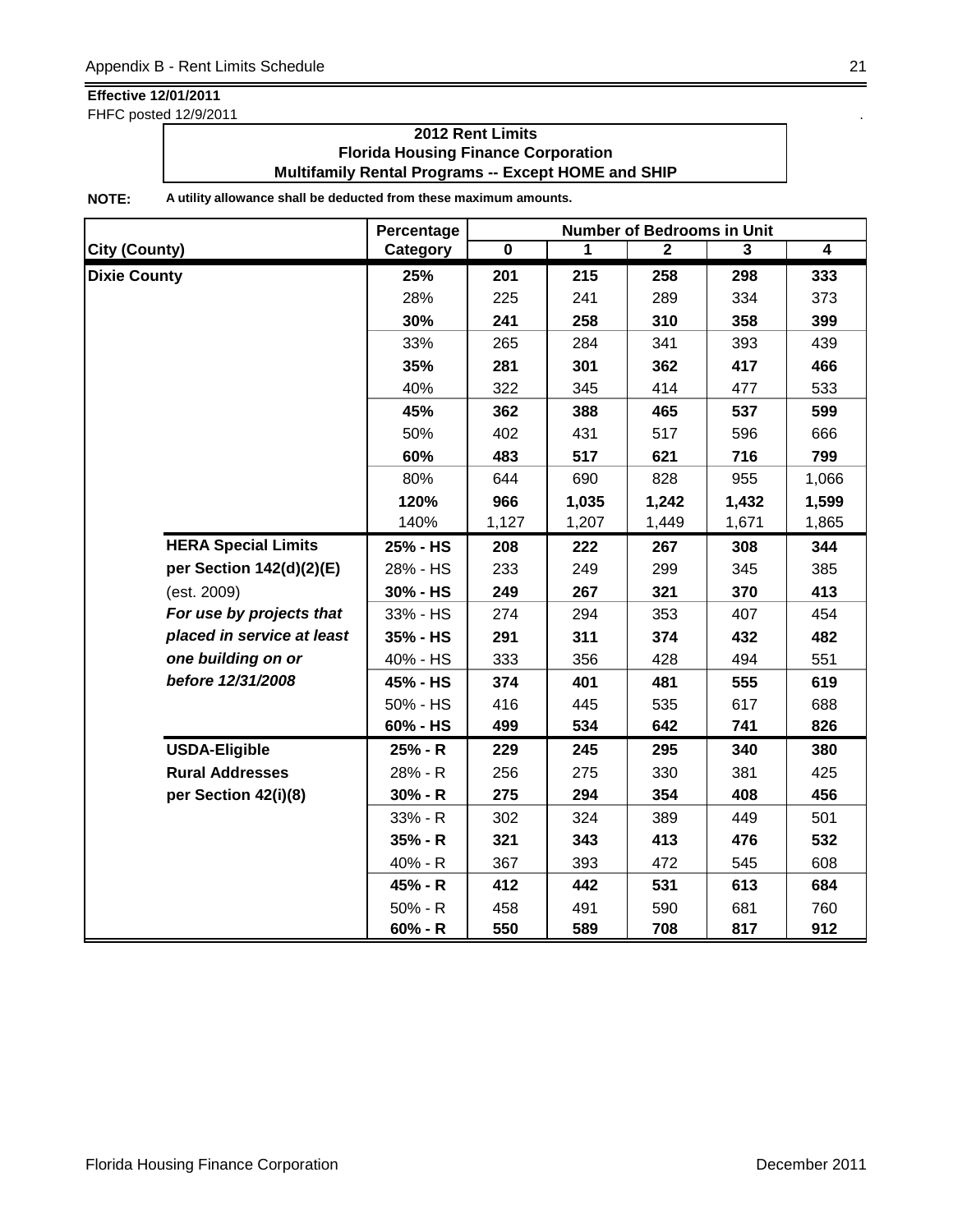FHFC posted 12/9/2011 .

### **2012 Rent Limits Florida Housing Finance Corporation Multifamily Rental Programs -- Except HOME and SHIP**

|                            | Percentage | <b>Number of Bedrooms in Unit</b> |       |                |                |                         |  |
|----------------------------|------------|-----------------------------------|-------|----------------|----------------|-------------------------|--|
| <b>City (County)</b>       | Category   | $\overline{\mathbf{0}}$           | 1     | $\overline{2}$ | $\overline{3}$ | $\overline{\mathbf{4}}$ |  |
| <b>Franklin County</b>     | 25%        | 213                               | 229   | 275            | 317            | 354                     |  |
|                            | 28%        | 239                               | 256   | 308            | 355            | 396                     |  |
|                            | 30%        | 256                               | 274   | 330            | 381            | 425                     |  |
|                            | 33%        | 282                               | 302   | 363            | 419            | 467                     |  |
|                            | 35%        | 299                               | 320   | 385            | 444            | 496                     |  |
|                            | 40%        | 342                               | 366   | 440            | 508            | 567                     |  |
|                            | 45%        | 384                               | 412   | 495            | 571            | 637                     |  |
|                            | 50%        | 427                               | 458   | 550            | 635            | 708                     |  |
|                            | 60%        | 513                               | 549   | 660            | 762            | 850                     |  |
|                            | 80%        | 684                               | 733   | 880            | 1,016          | 1,134                   |  |
|                            | 120%       | 1,026                             | 1,099 | 1,320          | 1,524          | 1,701                   |  |
|                            | 140%       | 1,197                             | 1,282 | 1,540          | 1,778          | 1,984                   |  |
| <b>HERA Special Limits</b> | 25% - HS   | 246                               | 264   | 317            | 366            | 409                     |  |
| per Section 142(d)(2)(E)   | 28% - HS   | 276                               | 296   | 355            | 410            | 458                     |  |
| (est. 2011)                | 30% - HS   | 296                               | 317   | 381            | 440            | 491                     |  |
| For use by projects that   | 33% - HS   | 325                               | 349   | 419            | 484            | 540                     |  |
| placed in service at least | 35% - HS   | 345                               | 370   | 444            | 513            | 573                     |  |
| one building on or         | 40% - HS   | 395                               | 423   | 508            | 587            | 655                     |  |
| before 12/31/2008          | 45% - HS   | 444                               | 476   | 571            | 660            | 736                     |  |
|                            | 50% - HS   | 493                               | 529   | 635            | 733            | 818                     |  |
|                            | 60% - HS   | 592                               | 635   | 762            | 880            | 982                     |  |
| <b>USDA-Eligible</b>       | 25% - R    | 229                               | 245   | 295            | 340            | 380                     |  |
| <b>Rural Addresses</b>     | 28% - R    | 256                               | 275   | 330            | 381            | 425                     |  |
| per Section 42(i)(8)       | $30% - R$  | 275                               | 294   | 354            | 408            | 456                     |  |
|                            | $33% - R$  | 302                               | 324   | 389            | 449            | 501                     |  |
|                            | $35% - R$  | 321                               | 343   | 413            | 476            | 532                     |  |
|                            | 40% - R    | 367                               | 393   | 472            | 545            | 608                     |  |
|                            | 45% - R    | 412                               | 442   | 531            | 613            | 684                     |  |
|                            | $50% - R$  | 458                               | 491   | 590            | 681            | 760                     |  |
|                            | $60% - R$  | 550                               | 589   | 708            | 817            | 912                     |  |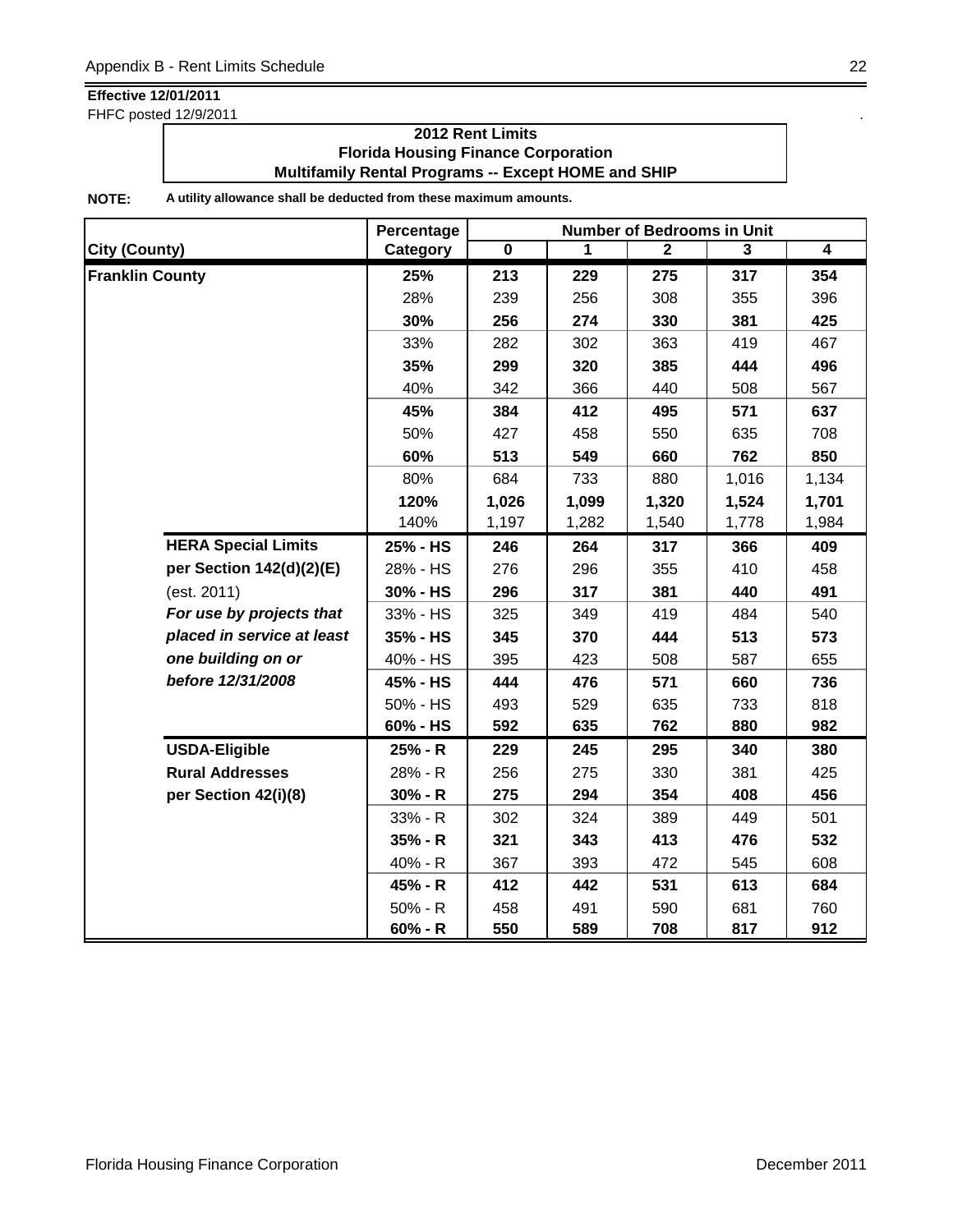FHFC posted 12/9/2011 .

### **2012 Rent Limits Florida Housing Finance Corporation Multifamily Rental Programs -- Except HOME and SHIP**

|                            | Percentage | <b>Number of Bedrooms in Unit</b> |       |              |                |                |  |
|----------------------------|------------|-----------------------------------|-------|--------------|----------------|----------------|--|
| <b>City (County)</b>       | Category   | $\overline{\mathbf{0}}$           | 1     | $\mathbf{2}$ | $\overline{3}$ | $\overline{4}$ |  |
| <b>Glades County</b>       | 25%        | 212                               | 227   | 273          | 315            | 351            |  |
|                            | 28%        | 238                               | 254   | 305          | 353            | 394            |  |
|                            | 30%        | 255                               | 273   | 327          | 378            | 422            |  |
|                            | 33%        | 280                               | 300   | 360          | 416            | 464            |  |
|                            | 35%        | 297                               | 318   | 382          | 441            | 492            |  |
|                            | 40%        | 340                               | 364   | 437          | 504            | 563            |  |
|                            | 45%        | 382                               | 409   | 491          | 567            | 633            |  |
|                            | 50%        | 425                               | 455   | 546          | 630            | 703            |  |
|                            | 60%        | 510                               | 546   | 655          | 756            | 844            |  |
|                            | 80%        | 680                               | 728   | 874          | 1,009          | 1,126          |  |
|                            | 120%       | 1,020                             | 1,092 | 1,311        | 1,513          | 1,689          |  |
|                            | 140%       | 1,190                             | 1,274 | 1,529        | 1,765          | 1,970          |  |
| <b>HERA Special Limits</b> | 25% - HS   | 213                               | 228   | 273          | 315            | 352            |  |
| per Section 142(d)(2)(E)   | 28% - HS   | 238                               | 255   | 306          | 353            | 394            |  |
| (est. 2011)                | 30% - HS   | 255                               | 273   | 328          | 379            | 423            |  |
| For use by projects that   | 33% - HS   | 281                               | 301   | 361          | 417            | 465            |  |
| placed in service at least | 35% - HS   | 298                               | 319   | 383          | 442            | 493            |  |
| one building on or         | 40% - HS   | 341                               | 365   | 438          | 505            | 564            |  |
| before 12/31/2008          | 45% - HS   | 383                               | 410   | 492          | 568            | 634            |  |
|                            | 50% - HS   | 426                               | 456   | 547          | 631            | 705            |  |
|                            | 60% - HS   | 511                               | 547   | 657          | 758            | 846            |  |
| <b>USDA-Eligible</b>       | 25% - R    | 229                               | 245   | 295          | 340            | 380            |  |
| <b>Rural Addresses</b>     | 28% - R    | 256                               | 275   | 330          | 381            | 425            |  |
| per Section 42(i)(8)       | $30% - R$  | 275                               | 294   | 354          | 408            | 456            |  |
|                            | 33% - R    | 302                               | 324   | 389          | 449            | 501            |  |
|                            | $35% - R$  | 321                               | 343   | 413          | 476            | 532            |  |
|                            | 40% - R    | 367                               | 393   | 472          | 545            | 608            |  |
|                            | 45% - R    | 412                               | 442   | 531          | 613            | 684            |  |
|                            | $50% - R$  | 458                               | 491   | 590          | 681            | 760            |  |
|                            | 60% - R    | 550                               | 589   | 708          | 817            | 912            |  |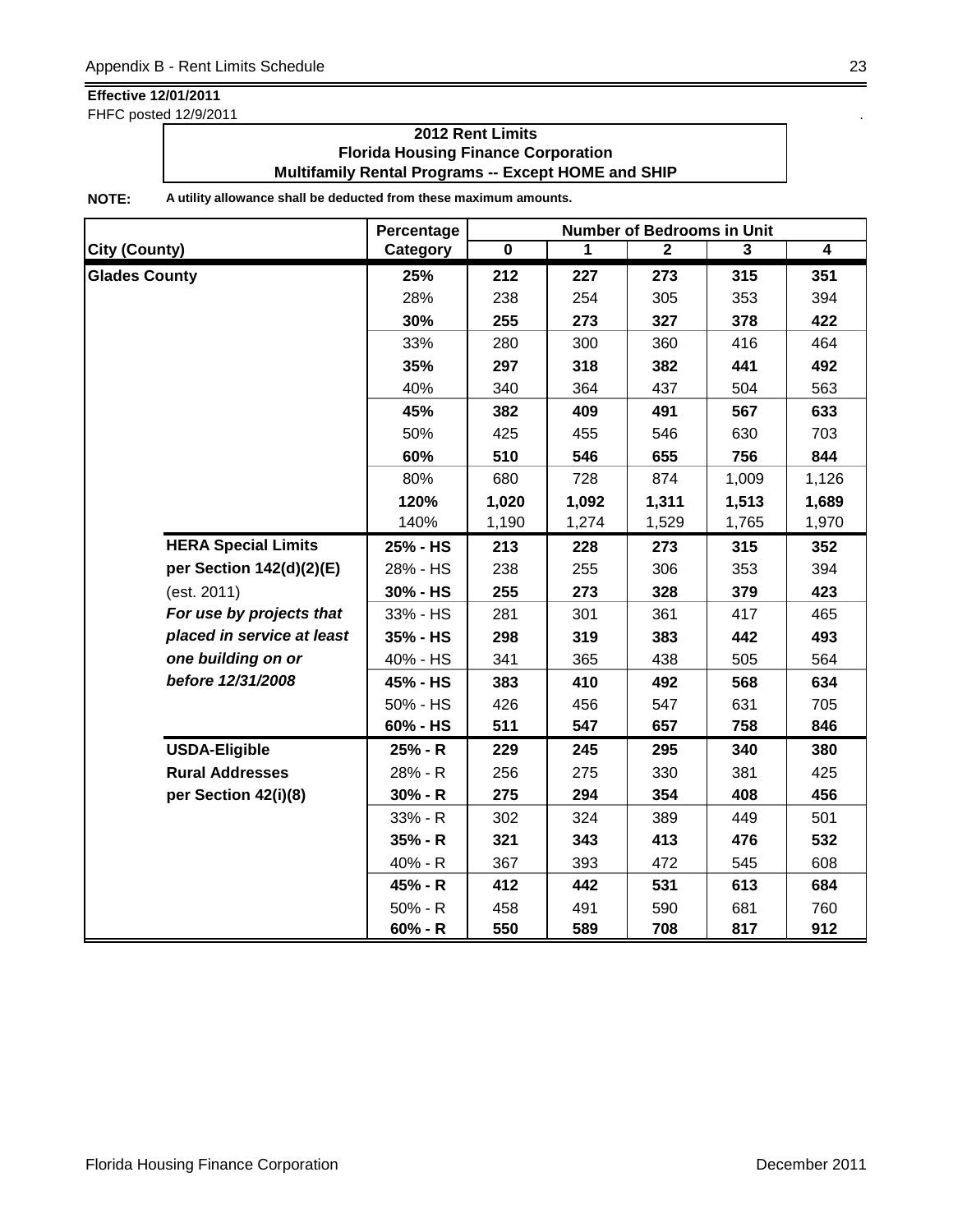FHFC posted 12/9/2011 .

### **2012 Rent Limits Florida Housing Finance Corporation Multifamily Rental Programs -- Except HOME and SHIP**

|                            | Percentage | <b>Number of Bedrooms in Unit</b> |       |                |       |                |  |
|----------------------------|------------|-----------------------------------|-------|----------------|-------|----------------|--|
| <b>City (County)</b>       | Category   | $\overline{\mathbf{0}}$           | 1     | $\overline{2}$ | 3     | $\overline{4}$ |  |
| <b>Gulf County</b>         | 25%        | 225                               | 241   | 290            | 335   | 373            |  |
|                            | 28%        | 252                               | 270   | 324            | 375   | 418            |  |
|                            | 30%        | 270                               | 289   | 348            | 402   | 448            |  |
|                            | 33%        | 297                               | 318   | 382            | 442   | 493            |  |
|                            | 35%        | 315                               | 338   | 406            | 469   | 523            |  |
|                            | 40%        | 361                               | 386   | 464            | 536   | 598            |  |
|                            | 45%        | 406                               | 434   | 522            | 603   | 672            |  |
|                            | 50%        | 451                               | 483   | 580            | 670   | 747            |  |
|                            | 60%        | 541                               | 579   | 696            | 804   | 897            |  |
|                            | 80%        | 722                               | 773   | 928            | 1,072 | 1,196          |  |
|                            | 120%       | 1,083                             | 1,159 | 1,392          | 1,608 | 1,794          |  |
|                            | 140%       | 1,263                             | 1,352 | 1,624          | 1,876 | 2,093          |  |
| <b>HERA Special Limits</b> | 25% - HS   | 226                               | 242   | 291            | 336   | 375            |  |
| per Section 142(d)(2)(E)   | 28% - HS   | 253                               | 271   | 326            | 376   | 420            |  |
| (est. 2009)                | 30% - HS   | 271                               | 291   | 349            | 403   | 450            |  |
| For use by projects that   | 33% - HS   | 298                               | 320   | 384            | 443   | 495            |  |
| placed in service at least | 35% - HS   | 316                               | 339   | 407            | 470   | 525            |  |
| one building on or         | 40% - HS   | 362                               | 388   | 466            | 538   | 600            |  |
| before 12/31/2008          | 45% - HS   | 407                               | 436   | 524            | 605   | 675            |  |
|                            | 50% - HS   | 452                               | 485   | 582            | 672   | 750            |  |
|                            | 60% - HS   | 543                               | 582   | 699            | 807   | 900            |  |
| <b>USDA-Eligible</b>       | 25% - R    | 229                               | 245   | 295            | 340   | 380            |  |
| <b>Rural Addresses</b>     | 28% - R    | 256                               | 275   | 330            | 381   | 425            |  |
| per Section 42(i)(8)       | $30% - R$  | 275                               | 294   | 354            | 408   | 456            |  |
|                            | $33% - R$  | 302                               | 324   | 389            | 449   | 501            |  |
|                            | $35% - R$  | 321                               | 343   | 413            | 476   | 532            |  |
|                            | 40% - R    | 367                               | 393   | 472            | 545   | 608            |  |
|                            | 45% - R    | 412                               | 442   | 531            | 613   | 684            |  |
|                            | $50% - R$  | 458                               | 491   | 590            | 681   | 760            |  |
|                            | $60% - R$  | 550                               | 589   | 708            | 817   | 912            |  |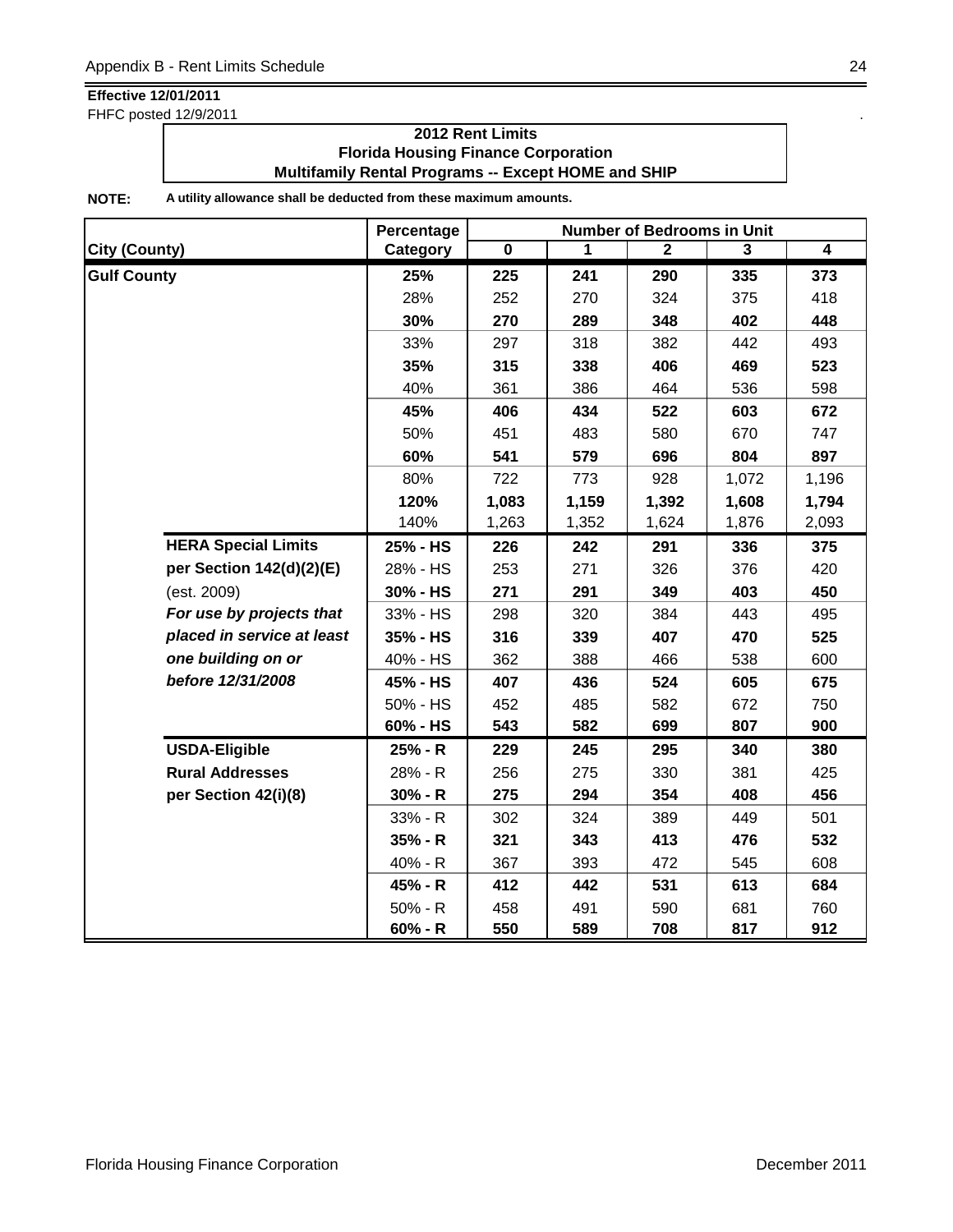FHFC posted 12/9/2011 .

### **2012 Rent Limits Florida Housing Finance Corporation Multifamily Rental Programs -- Except HOME and SHIP**

|                            | Percentage | <b>Number of Bedrooms in Unit</b> |       |              |       |                |  |
|----------------------------|------------|-----------------------------------|-------|--------------|-------|----------------|--|
| <b>City (County)</b>       | Category   | $\overline{\mathbf{0}}$           | 1     | $\mathbf{2}$ | 3     | $\overline{4}$ |  |
| <b>Hamilton County</b>     | 25%        | 201                               | 215   | 258          | 298   | 333            |  |
|                            | 28%        | 225                               | 241   | 289          | 334   | 373            |  |
|                            | 30%        | 241                               | 258   | 310          | 358   | 399            |  |
|                            | 33%        | 265                               | 284   | 341          | 393   | 439            |  |
|                            | 35%        | 281                               | 301   | 362          | 417   | 466            |  |
|                            | 40%        | 322                               | 345   | 414          | 477   | 533            |  |
|                            | 45%        | 362                               | 388   | 465          | 537   | 599            |  |
|                            | 50%        | 402                               | 431   | 517          | 596   | 666            |  |
|                            | 60%        | 483                               | 517   | 621          | 716   | 799            |  |
|                            | 80%        | 644                               | 690   | 828          | 955   | 1,066          |  |
|                            | 120%       | 966                               | 1,035 | 1,242        | 1,432 | 1,599          |  |
|                            | 140%       | 1,127                             | 1,207 | 1,449        | 1,671 | 1,865          |  |
| <b>HERA Special Limits</b> | 25% - HS   | 236                               | 253   | 303          | 351   | 391            |  |
| per Section 142(d)(2)(E)   | 28% - HS   | 264                               | 283   | 340          | 393   | 438            |  |
| (est. 2009)                | 30% - HS   | 283                               | 303   | 364          | 421   | 470            |  |
| For use by projects that   | 33% - HS   | 311                               | 334   | 400          | 463   | 517            |  |
| placed in service at least | 35% - HS   | 330                               | 354   | 425          | 491   | 548            |  |
| one building on or         | 40% - HS   | 378                               | 405   | 486          | 562   | 627            |  |
| before 12/31/2008          | 45% - HS   | 425                               | 455   | 546          | 632   | 705            |  |
|                            | 50% - HS   | 472                               | 506   | 607          | 702   | 783            |  |
|                            | 60% - HS   | 567                               | 607   | 729          | 843   | 940            |  |
| <b>USDA-Eligible</b>       | 25% - R    | 229                               | 245   | 295          | 340   | 380            |  |
| <b>Rural Addresses</b>     | 28% - R    | 256                               | 275   | 330          | 381   | 425            |  |
| per Section 42(i)(8)       | $30% - R$  | 275                               | 294   | 354          | 408   | 456            |  |
| For use by projects that   | $33% - R$  | 302                               | 324   | 389          | 449   | 501            |  |
| placed in service at least | $35% - R$  | 321                               | 343   | 413          | 476   | 532            |  |
| one building on or         | 40% - R    | 367                               | 393   | 472          | 545   | 608            |  |
| before 12/31/2008          | 45% - R    | 412                               | 442   | 531          | 613   | 684            |  |
|                            | $50% - R$  | 458                               | 491   | 590          | 681   | 760            |  |
|                            | $60% - R$  | 550                               | 589   | 708          | 817   | 912            |  |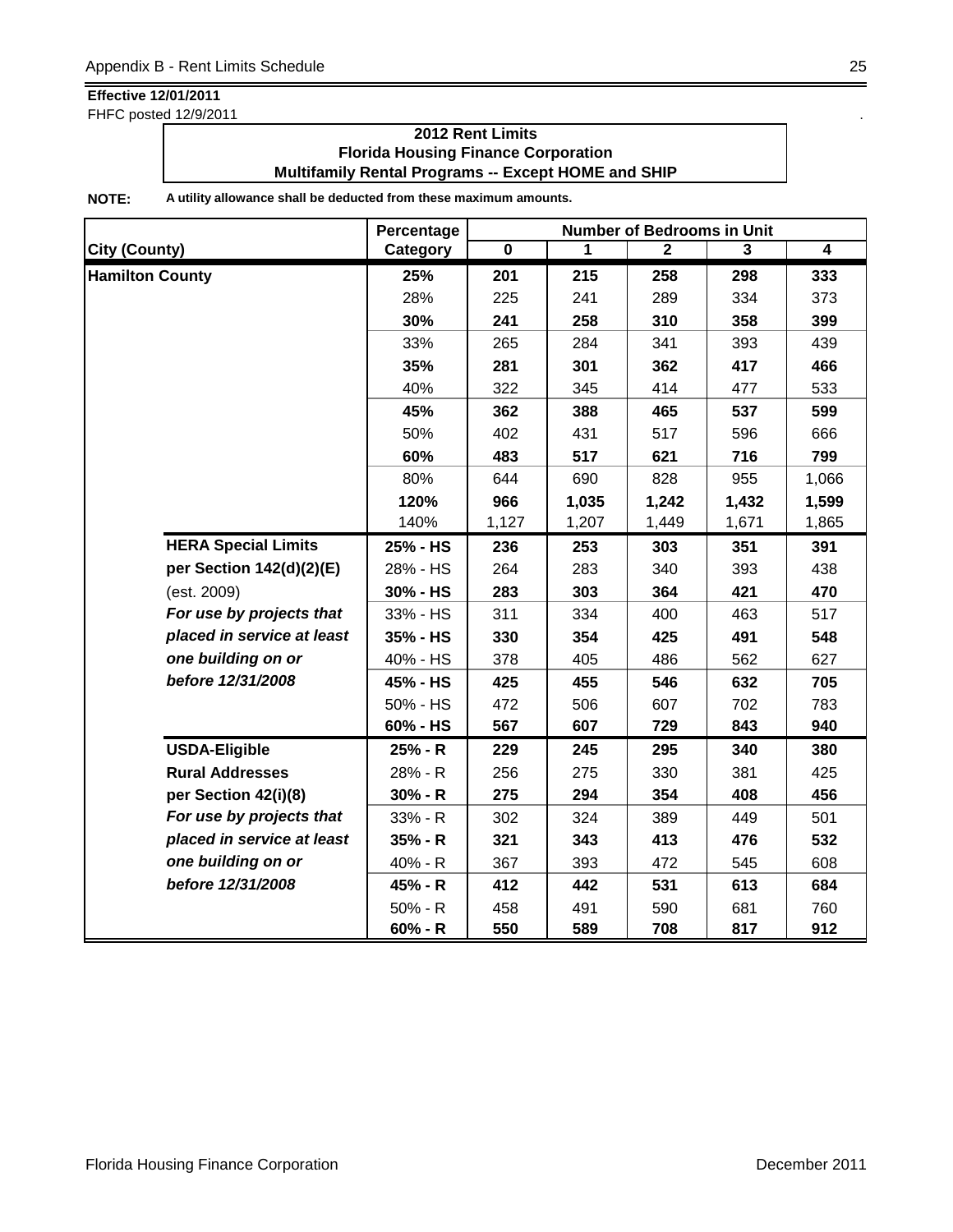FHFC posted 12/9/2011 .

### **2012 Rent Limits Florida Housing Finance Corporation Multifamily Rental Programs -- Except HOME and SHIP**

|                            | Percentage |                         |       | <b>Number of Bedrooms in Unit</b> |                |                |
|----------------------------|------------|-------------------------|-------|-----------------------------------|----------------|----------------|
| <b>City (County)</b>       | Category   | $\overline{\mathbf{0}}$ | 1     | $\mathbf{2}$                      | $\overline{3}$ | $\overline{4}$ |
| <b>Hardee County</b>       | 25%        | 203                     | 218   | 261                               | 302            | 337            |
|                            | 28%        | 228                     | 244   | 293                               | 338            | 378            |
|                            | 30%        | 244                     | 261   | 314                               | 363            | 405            |
|                            | 33%        | 268                     | 287   | 345                               | 399            | 445            |
|                            | 35%        | 285                     | 305   | 366                               | 423            | 472            |
|                            | 40%        | 326                     | 349   | 419                               | 484            | 540            |
|                            | 45%        | 366                     | 392   | 471                               | 544            | 607            |
|                            | 50%        | 407                     | 436   | 523                               | 605            | 675            |
|                            | 60%        | 489                     | 523   | 628                               | 726            | 810            |
|                            | 80%        | 652                     | 698   | 838                               | 968            | 1,080          |
|                            | 120%       | 978                     | 1,047 | 1,257                             | 1,452          | 1,620          |
|                            | 140%       | 1,141                   | 1,221 | 1,466                             | 1,694          | 1,890          |
| <b>HERA Special Limits</b> | 25% - HS   | 229                     | 245   | 295                               | 340            | 380            |
| per Section 142(d)(2)(E)   | 28% - HS   | 256                     | 275   | 330                               | 381            | 425            |
| (est. 2009)                | 30% - HS   | 275                     | 295   | 354                               | 408            | 456            |
| For use by projects that   | 33% - HS   | 302                     | 324   | 389                               | 449            | 501            |
| placed in service at least | 35% - HS   | 321                     | 344   | 413                               | 476            | 532            |
| one building on or         | 40% - HS   | 367                     | 393   | 472                               | 545            | 608            |
| before 12/31/2008          | 45% - HS   | 412                     | 442   | 531                               | 613            | 684            |
|                            | 50% - HS   | 458                     | 491   | 590                               | 681            | 760            |
|                            | 60% - HS   | 550                     | 590   | 708                               | 817            | 912            |
| <b>USDA-Eligible</b>       | 25% - R    | 229                     | 245   | 295                               | 340            | 380            |
| <b>Rural Addresses</b>     | 28% - R    | 256                     | 275   | 330                               | 381            | 425            |
| per Section 42(i)(8)       | $30% - R$  | 275                     | 294   | 354                               | 408            | 456            |
|                            | 33% - R    | 302                     | 324   | 389                               | 449            | 501            |
|                            | $35% - R$  | 321                     | 343   | 413                               | 476            | 532            |
|                            | 40% - R    | 367                     | 393   | 472                               | 545            | 608            |
|                            | 45% - R    | 412                     | 442   | 531                               | 613            | 684            |
|                            | $50% - R$  | 458                     | 491   | 590                               | 681            | 760            |
|                            | $60% - R$  | 550                     | 589   | 708                               | 817            | 912            |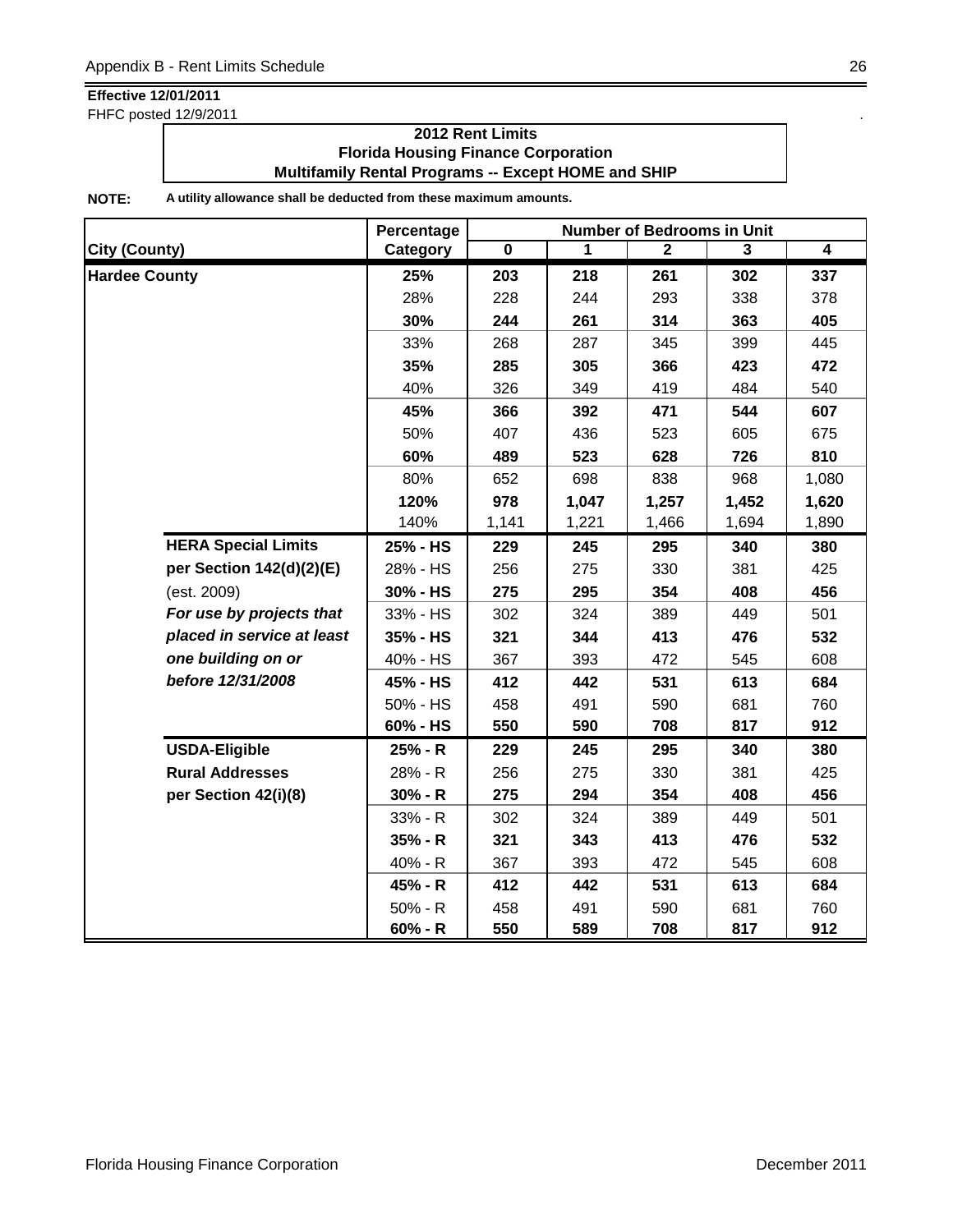FHFC posted 12/9/2011 .

### **2012 Rent Limits Florida Housing Finance Corporation Multifamily Rental Programs -- Except HOME and SHIP**

|                        | Percentage |             | <b>Number of Bedrooms in Unit</b> |              |       |                         |  |
|------------------------|------------|-------------|-----------------------------------|--------------|-------|-------------------------|--|
| <b>City (County)</b>   | Category   | $\mathbf 0$ | 1                                 | $\mathbf{2}$ | 3     | $\overline{\mathbf{4}}$ |  |
| <b>Hendry County</b>   | 25%        | 208         | 222                               | 267          | 308   | 344                     |  |
|                        | 28%        | 233         | 249                               | 299          | 345   | 385                     |  |
|                        | 30%        | 249         | 267                               | 321          | 370   | 413                     |  |
|                        | 33%        | 274         | 294                               | 353          | 407   | 454                     |  |
|                        | 35%        | 291         | 311                               | 374          | 432   | 482                     |  |
|                        | 40%        | 333         | 356                               | 428          | 494   | 551                     |  |
|                        | 45%        | 374         | 401                               | 481          | 555   | 619                     |  |
|                        | 50%        | 416         | 445                               | 535          | 617   | 688                     |  |
|                        | 60%        | 499         | 534                               | 642          | 741   | 826                     |  |
|                        | 80%        | 666         | 713                               | 856          | 988   | 1,102                   |  |
|                        | 120%       | 999         | 1,069                             | 1,284        | 1,482 | 1,653                   |  |
|                        | 140%       | 1,165       | 1,247                             | 1,498        | 1,729 | 1,928                   |  |
| <b>USDA-Eligible</b>   | 25% - R    | 229         | 245                               | 295          | 340   | 380                     |  |
| <b>Rural Addresses</b> | 28% - R    | 256         | 275                               | 330          | 381   | 425                     |  |
| per Section 42(i)(8)   | $30% - R$  | 275         | 294                               | 354          | 408   | 456                     |  |
|                        | 33% - R    | 302         | 324                               | 389          | 449   | 501                     |  |
|                        | $35% - R$  | 321         | 343                               | 413          | 476   | 532                     |  |
|                        | 40% - R    | 367         | 393                               | 472          | 545   | 608                     |  |
|                        | 45% - R    | 412         | 442                               | 531          | 613   | 684                     |  |
|                        | $50% - R$  | 458         | 491                               | 590          | 681   | 760                     |  |
|                        | $60% - R$  | 550         | 589                               | 708          | 817   | 912                     |  |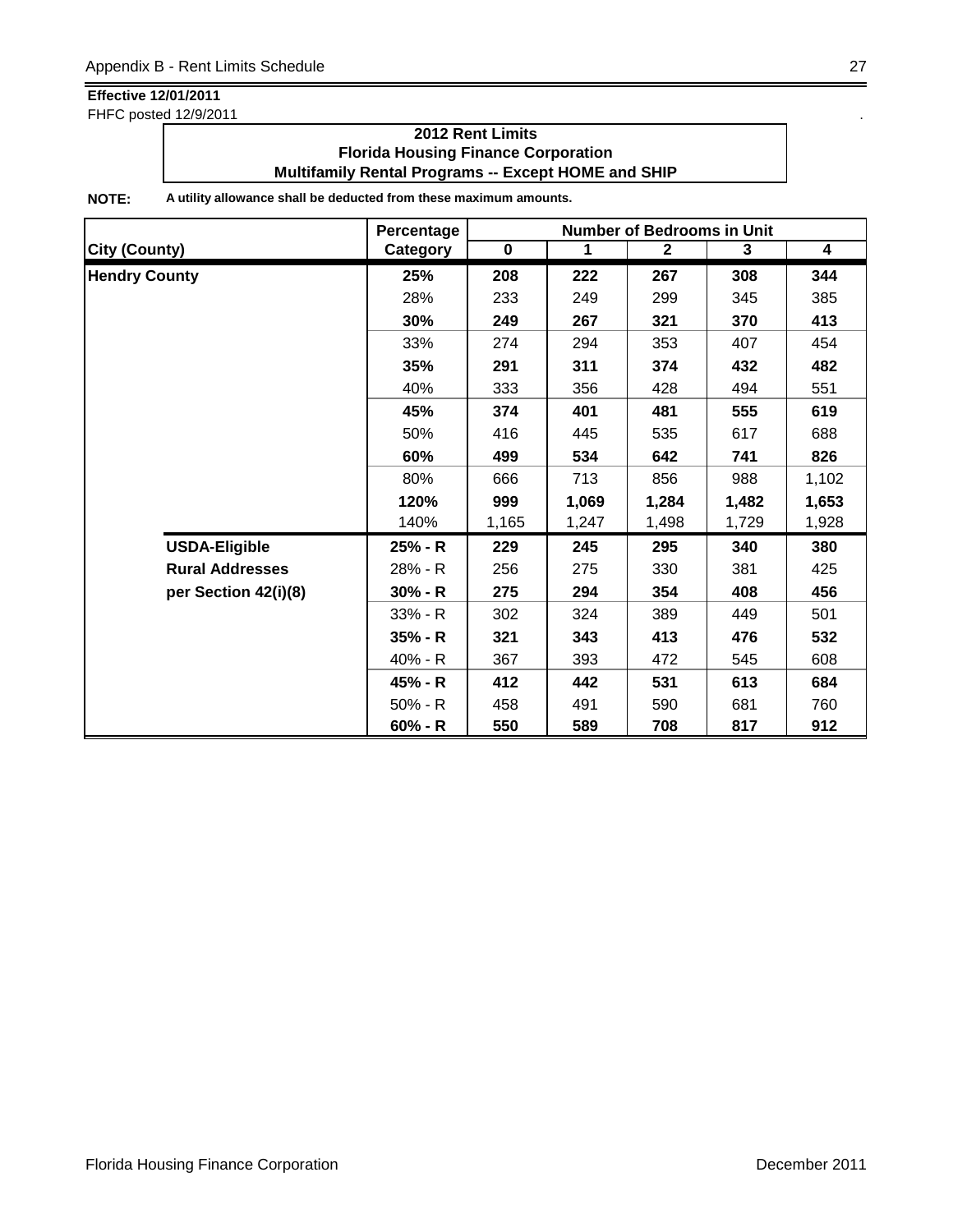FHFC posted 12/9/2011

### **2012 Rent Limits Florida Housing Finance Corporation Multifamily Rental Programs -- Except HOME and SHIP**

|                            | Percentage |             |       | <b>Number of Bedrooms in Unit</b> |       |                |
|----------------------------|------------|-------------|-------|-----------------------------------|-------|----------------|
| <b>City (County)</b>       | Category   | $\mathbf 0$ | 1     | $\overline{2}$                    | 3     | $\overline{4}$ |
| <b>Highlands County</b>    | 25%        | 201         | 215   | 258                               | 298   | 333            |
|                            | 28%        | 225         | 241   | 289                               | 334   | 373            |
|                            | 30%        | 241         | 258   | 310                               | 358   | 399            |
|                            | 33%        | 265         | 284   | 341                               | 393   | 439            |
|                            | 35%        | 281         | 301   | 362                               | 417   | 466            |
|                            | 40%        | 322         | 345   | 414                               | 477   | 533            |
|                            | 45%        | 362         | 388   | 465                               | 537   | 599            |
|                            | 50%        | 402         | 431   | 517                               | 596   | 666            |
|                            | 60%        | 483         | 517   | 621                               | 716   | 799            |
|                            | 80%        | 644         | 690   | 828                               | 955   | 1,066          |
|                            | 120%       | 966         | 1,035 | 1,242                             | 1,432 | 1,599          |
|                            | 140%       | 1,127       | 1,207 | 1,449                             | 1,671 | 1,865          |
| <b>HERA Special Limits</b> | 25% - HS   | 214         | 229   | 275                               | 318   | 355            |
| per Section 142(d)(2)(E)   | 28% - HS   | 240         | 257   | 308                               | 357   | 398            |
| (est. 2009)                | 30% - HS   | 257         | 275   | 330                               | 382   | 426            |
| For use by projects that   | 33% - HS   | 282         | 303   | 363                               | 420   | 469            |
| placed in service at least | 35% - HS   | 300         | 321   | 385                               | 446   | 497            |
| one building on or         | 40% - HS   | 343         | 367   | 441                               | 510   | 569            |
| before 12/31/2008          | 45% - HS   | 385         | 413   | 496                               | 573   | 640            |
|                            | 50% - HS   | 428         | 459   | 551                               | 637   | 711            |
|                            | 60% - HS   | 514         | 551   | 661                               | 765   | 853            |
| <b>USDA-Eligible</b>       | 25% - R    | 229         | 245   | 295                               | 340   | 380            |
| <b>Rural Addresses</b>     | 28% - R    | 256         | 275   | 330                               | 381   | 425            |
| per Section 42(i)(8)       | $30% - R$  | 275         | 294   | 354                               | 408   | 456            |
|                            | 33% - R    | 302         | 324   | 389                               | 449   | 501            |
|                            | $35% - R$  | 321         | 343   | 413                               | 476   | 532            |
|                            | 40% - R    | 367         | 393   | 472                               | 545   | 608            |
|                            | 45% - R    | 412         | 442   | 531                               | 613   | 684            |
|                            | 50% - R    | 458         | 491   | 590                               | 681   | 760            |
|                            | $60% - R$  | 550         | 589   | 708                               | 817   | 912            |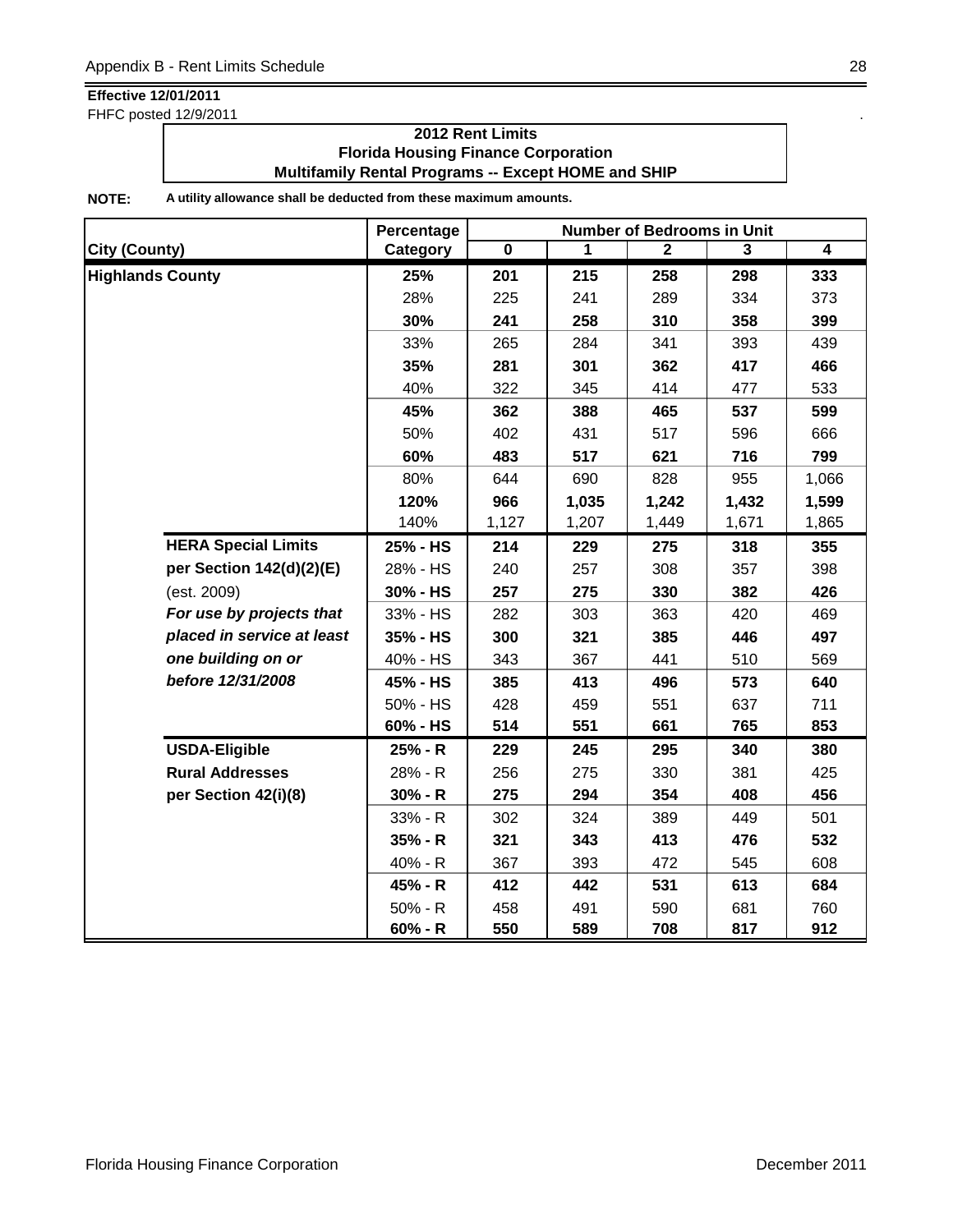FHFC posted 12/9/2011

### **2012 Rent Limits Florida Housing Finance Corporation Multifamily Rental Programs -- Except HOME and SHIP**

|                            | Percentage | <b>Number of Bedrooms in Unit</b> |       |              |                |                |  |
|----------------------------|------------|-----------------------------------|-------|--------------|----------------|----------------|--|
| <b>City (County)</b>       | Category   | $\overline{\mathbf{0}}$           | 1     | $\mathbf{2}$ | $\overline{3}$ | $\overline{4}$ |  |
| <b>Holmes County</b>       | 25%        | 201                               | 215   | 258          | 298            | 333            |  |
|                            | 28%        | 225                               | 241   | 289          | 334            | 373            |  |
|                            | 30%        | 241                               | 258   | 310          | 358            | 399            |  |
|                            | 33%        | 265                               | 284   | 341          | 393            | 439            |  |
|                            | 35%        | 281                               | 301   | 362          | 417            | 466            |  |
|                            | 40%        | 322                               | 345   | 414          | 477            | 533            |  |
|                            | 45%        | 362                               | 388   | 465          | 537            | 599            |  |
|                            | 50%        | 402                               | 431   | 517          | 596            | 666            |  |
|                            | 60%        | 483                               | 517   | 621          | 716            | 799            |  |
|                            | 80%        | 644                               | 690   | 828          | 955            | 1,066          |  |
|                            | 120%       | 966                               | 1,035 | 1,242        | 1,432          | 1,599          |  |
|                            | 140%       | 1,127                             | 1,207 | 1,449        | 1,671          | 1,865          |  |
| <b>HERA Special Limits</b> | 25% - HS   | 208                               | 223   | 268          | 310            | 346            |  |
| per Section 142(d)(2)(E)   | 28% - HS   | 233                               | 250   | 301          | 347            | 387            |  |
| (est. 2009)                | 30% - HS   | 250                               | 268   | 322          | 372            | 415            |  |
| For use by projects that   | 33% - HS   | 275                               | 295   | 354          | 409            | 457            |  |
| placed in service at least | 35% - HS   | 292                               | 313   | 376          | 434            | 484            |  |
| one building on or         | 40% - HS   | 334                               | 358   | 430          | 496            | 554            |  |
| before 12/31/2008          | 45% - HS   | 375                               | 402   | 483          | 558            | 623            |  |
|                            | 50% - HS   | 417                               | 447   | 537          | 620            | 692            |  |
|                            | 60% - HS   | 501                               | 537   | 645          | 744            | 831            |  |
| <b>USDA-Eligible</b>       | 25% - R    | 229                               | 245   | 295          | 340            | 380            |  |
| <b>Rural Addresses</b>     | 28% - R    | 256                               | 275   | 330          | 381            | 425            |  |
| per Section 42(i)(8)       | $30% - R$  | 275                               | 294   | 354          | 408            | 456            |  |
|                            | 33% - R    | 302                               | 324   | 389          | 449            | 501            |  |
|                            | $35% - R$  | 321                               | 343   | 413          | 476            | 532            |  |
|                            | 40% - R    | 367                               | 393   | 472          | 545            | 608            |  |
|                            | 45% - R    | 412                               | 442   | 531          | 613            | 684            |  |
|                            | $50% - R$  | 458                               | 491   | 590          | 681            | 760            |  |
|                            | $60% - R$  | 550                               | 589   | 708          | 817            | 912            |  |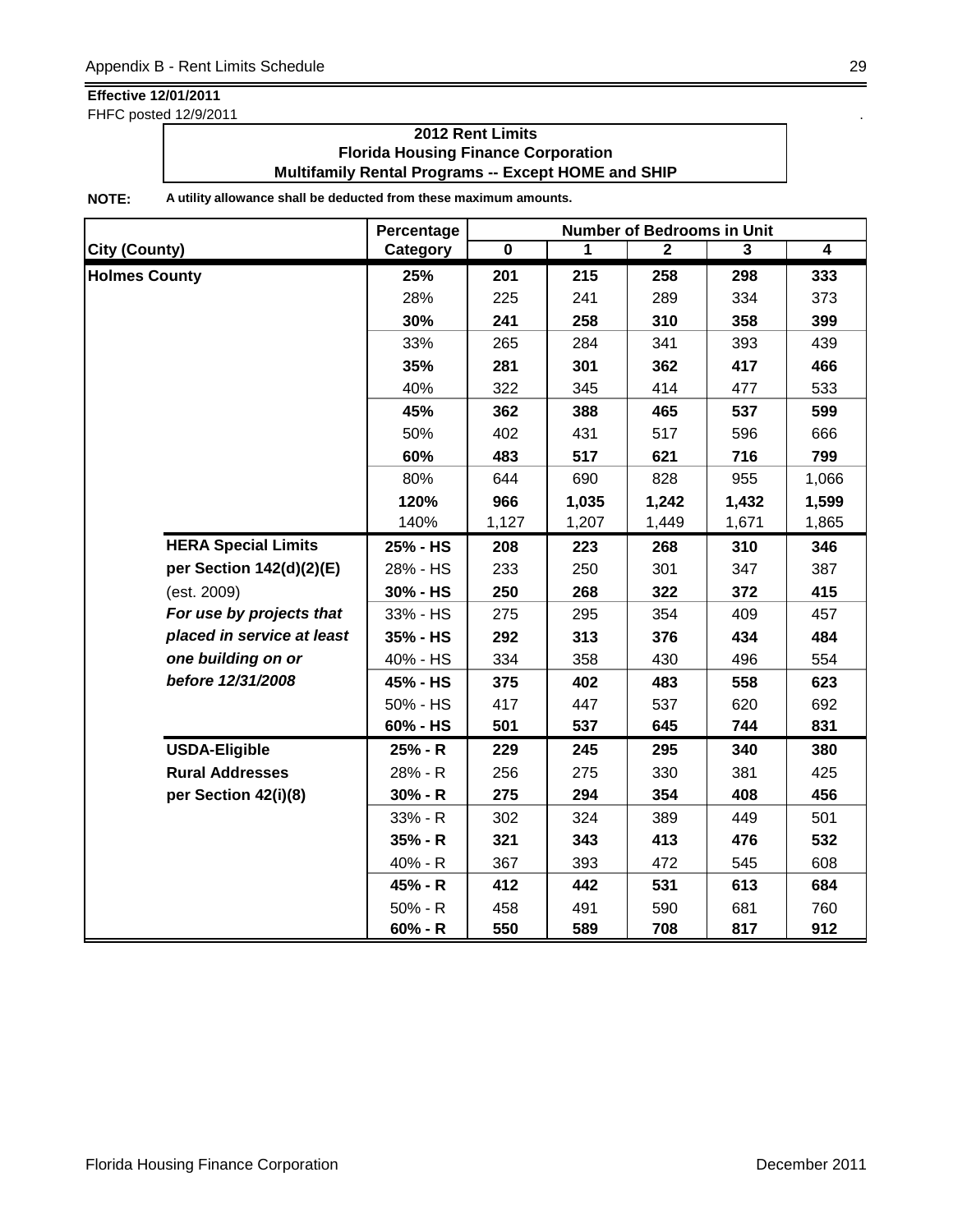FHFC posted 12/9/2011 .

### **2012 Rent Limits Florida Housing Finance Corporation Multifamily Rental Programs -- Except HOME and SHIP**

|                        | Percentage |           |             | <b>Number of Bedrooms in Unit</b> |       |                         |
|------------------------|------------|-----------|-------------|-----------------------------------|-------|-------------------------|
| <b>City (County)</b>   | Category   | $\pmb{0}$ | $\mathbf 1$ | $\mathbf{2}$                      | 3     | $\overline{\mathbf{4}}$ |
| <b>Jackson County</b>  | 25%        | 215       | 230         | 276                               | 319   | 356                     |
|                        | 28%        | 240       | 257         | 309                               | 357   | 399                     |
|                        | 30%        | 258       | 276         | 331                               | 383   | 427                     |
|                        | 33%        | 283       | 304         | 364                               | 421   | 470                     |
|                        | 35%        | 301       | 322         | 386                               | 447   | 498                     |
|                        | 40%        | 344       | 368         | 442                               | 511   | 570                     |
|                        | 45%        | 387       | 414         | 497                               | 574   | 641                     |
|                        | 50%        | 430       | 460         | 552                               | 638   | 712                     |
|                        | 60%        | 516       | 552         | 663                               | 766   | 855                     |
|                        | 80%        | 688       | 737         | 884                               | 1,022 | 1,140                   |
|                        | 120%       | 1,032     | 1,105       | 1,326                             | 1,533 | 1,710                   |
|                        | 140%       | 1,204     | 1,289       | 1,547                             | 1,788 | 1,995                   |
| <b>USDA-Eligible</b>   | 25% - R    | 229       | 245         | 295                               | 340   | 380                     |
| <b>Rural Addresses</b> | 28% - R    | 256       | 275         | 330                               | 381   | 425                     |
| per Section 42(i)(8)   | $30% - R$  | 275       | 294         | 354                               | 408   | 456                     |
|                        | $33% - R$  | 302       | 324         | 389                               | 449   | 501                     |
|                        | $35% - R$  | 321       | 343         | 413                               | 476   | 532                     |
|                        | $40% - R$  | 367       | 393         | 472                               | 545   | 608                     |
|                        | 45% - R    | 412       | 442         | 531                               | 613   | 684                     |
|                        | $50% - R$  | 458       | 491         | 590                               | 681   | 760                     |
|                        | 60% - R    | 550       | 589         | 708                               | 817   | 912                     |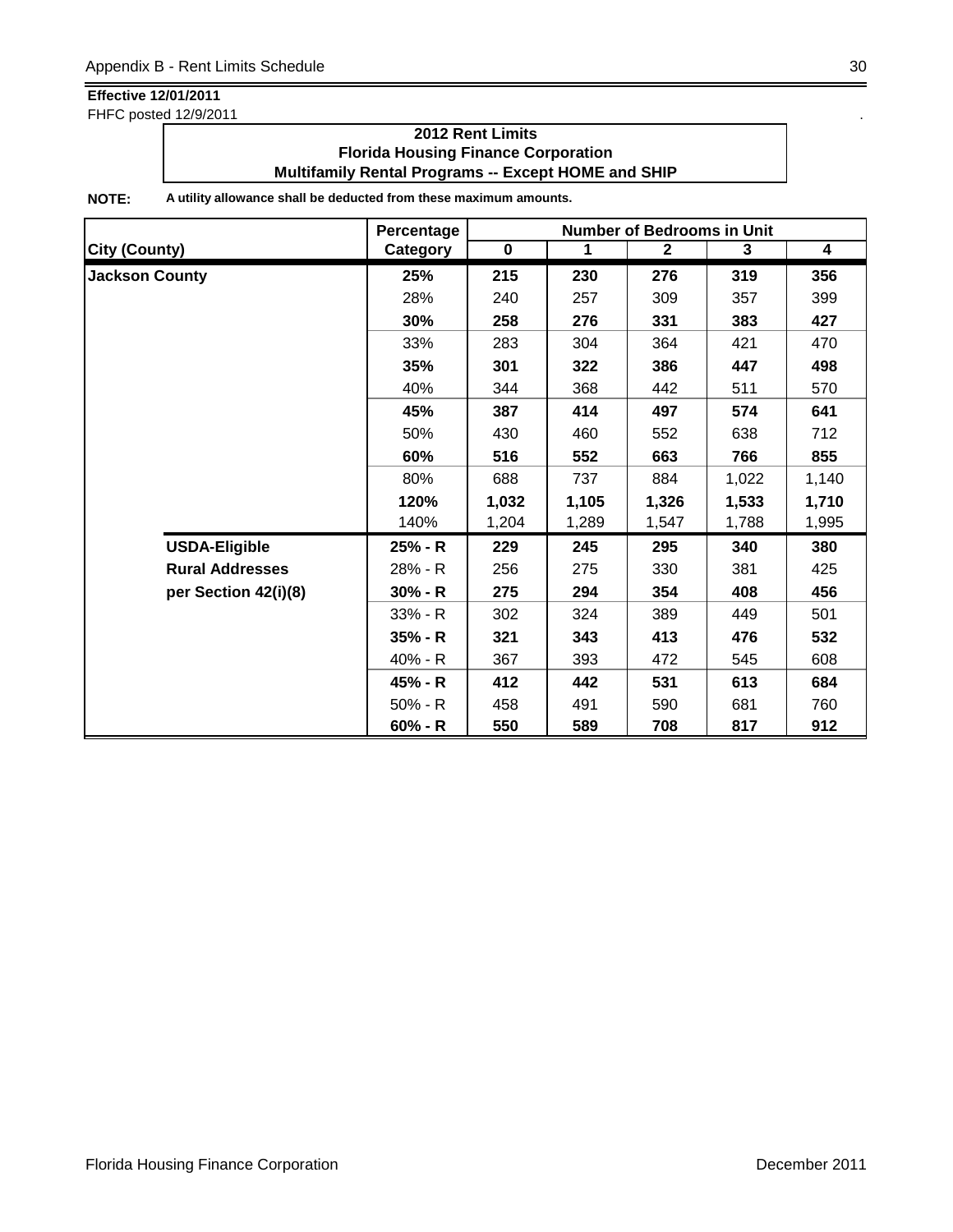FHFC posted 12/9/2011

### **2012 Rent Limits Florida Housing Finance Corporation Multifamily Rental Programs -- Except HOME and SHIP**

|                            | Percentage | <b>Number of Bedrooms in Unit</b> |       |              |       |                |  |
|----------------------------|------------|-----------------------------------|-------|--------------|-------|----------------|--|
| <b>City (County)</b>       | Category   | $\overline{\mathbf{0}}$           | 1     | $\mathbf{2}$ | 3     | $\overline{4}$ |  |
| <b>Lafayette County</b>    | 25%        | 227                               | 243   | 292          | 337   | 376            |  |
|                            | 28%        | 254                               | 273   | 327          | 378   | 422            |  |
|                            | 30%        | 273                               | 292   | 351          | 405   | 452            |  |
|                            | 33%        | 300                               | 321   | 386          | 445   | 497            |  |
|                            | 35%        | 318                               | 341   | 409          | 472   | 527            |  |
|                            | 40%        | 364                               | 390   | 468          | 540   | 603            |  |
|                            | 45%        | 409                               | 438   | 526          | 607   | 678            |  |
|                            | 50%        | 455                               | 487   | 585          | 675   | 753            |  |
|                            | 60%        | 546                               | 585   | 702          | 810   | 904            |  |
|                            | 80%        | 728                               | 780   | 936          | 1,080 | 1,206          |  |
|                            | 120%       | 1,092                             | 1,170 | 1,404        | 1,620 | 1,809          |  |
|                            | 140%       | 1,274                             | 1,365 | 1,638        | 1,890 | 2,110          |  |
| <b>HERA Special Limits</b> | 25% - HS   | 236                               | 253   | 303          | 351   | 391            |  |
| per Section 142(d)(2)(E)   | 28% - HS   | 264                               | 283   | 340          | 393   | 438            |  |
| (est. 2011)                | 30% - HS   | 283                               | 303   | 364          | 421   | 470            |  |
| For use by projects that   | 33% - HS   | 311                               | 334   | 400          | 463   | 517            |  |
| placed in service at least | 35% - HS   | 330                               | 354   | 425          | 491   | 548            |  |
| one building on or         | 40% - HS   | 378                               | 405   | 486          | 562   | 627            |  |
| before 12/31/2008          | 45% - HS   | 425                               | 455   | 546          | 632   | 705            |  |
|                            | 50% - HS   | 472                               | 506   | 607          | 702   | 783            |  |
|                            | 60% - HS   | 567                               | 607   | 729          | 843   | 940            |  |
| <b>USDA-Eligible</b>       | 25% - R    | 229                               | 245   | 295          | 340   | 380            |  |
| <b>Rural Addresses</b>     | 28% - R    | 256                               | 275   | 330          | 381   | 425            |  |
| per Section 42(i)(8)       | $30% - R$  | 275                               | 294   | 354          | 408   | 456            |  |
|                            | $33% - R$  | 302                               | 324   | 389          | 449   | 501            |  |
|                            | $35% - R$  | 321                               | 343   | 413          | 476   | 532            |  |
|                            | 40% - R    | 367                               | 393   | 472          | 545   | 608            |  |
|                            | 45% - R    | 412                               | 442   | 531          | 613   | 684            |  |
|                            | $50% - R$  | 458                               | 491   | 590          | 681   | 760            |  |
|                            | $60% - R$  | 550                               | 589   | 708          | 817   | 912            |  |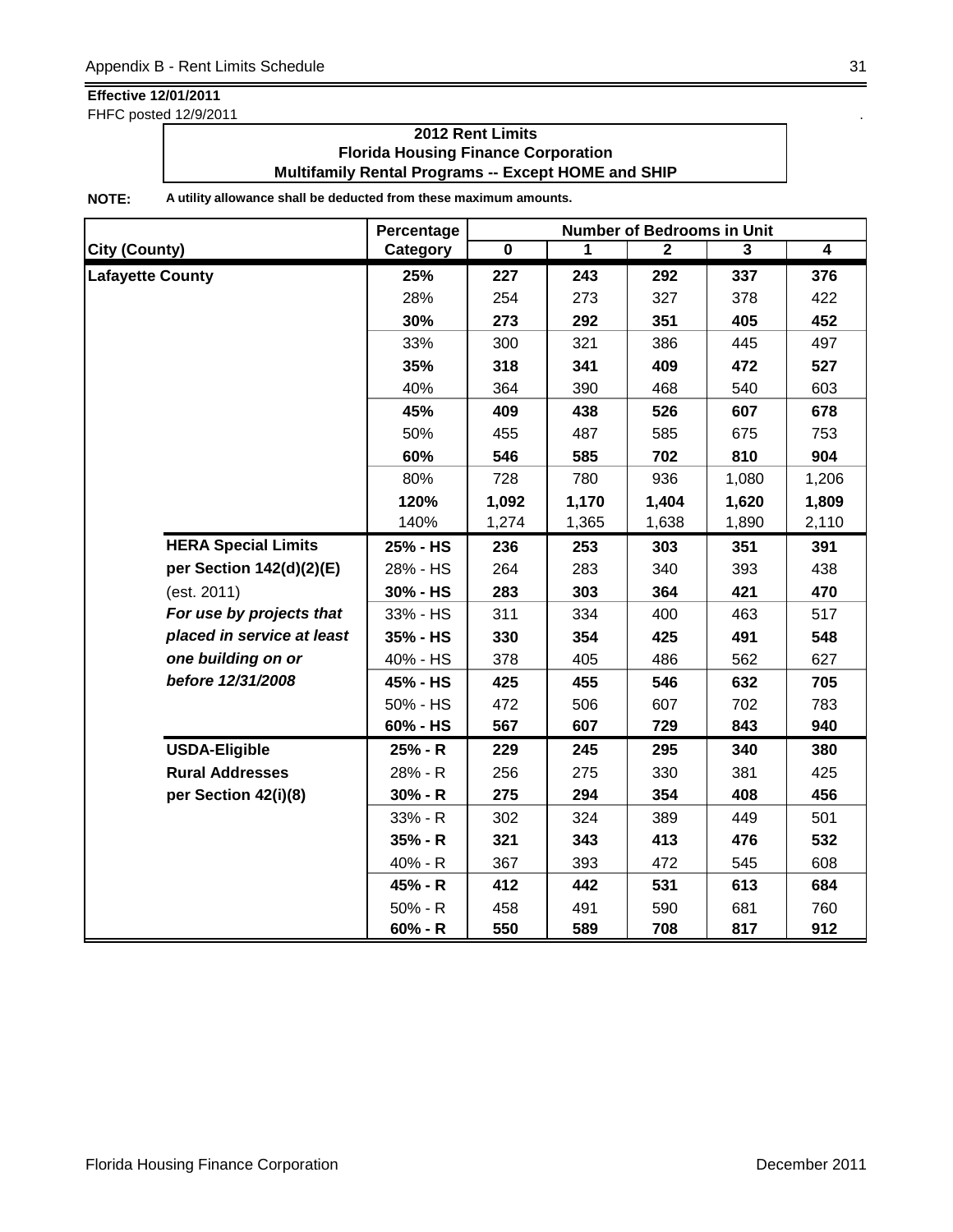FHFC posted 12/9/2011

### **2012 Rent Limits Florida Housing Finance Corporation Multifamily Rental Programs -- Except HOME and SHIP**

|                            | Percentage | <b>Number of Bedrooms in Unit</b> |       |              |       |                |  |
|----------------------------|------------|-----------------------------------|-------|--------------|-------|----------------|--|
| <b>City (County)</b>       | Category   | $\overline{\mathbf{0}}$           | 1     | $\mathbf{2}$ | 3     | $\overline{4}$ |  |
| <b>Levy County</b>         | 25%        | 201                               | 215   | 258          | 298   | 333            |  |
|                            | 28%        | 225                               | 241   | 289          | 334   | 373            |  |
|                            | 30%        | 241                               | 258   | 310          | 358   | 399            |  |
|                            | 33%        | 265                               | 284   | 341          | 393   | 439            |  |
|                            | 35%        | 281                               | 301   | 362          | 417   | 466            |  |
|                            | 40%        | 322                               | 345   | 414          | 477   | 533            |  |
|                            | 45%        | 362                               | 388   | 465          | 537   | 599            |  |
|                            | 50%        | 402                               | 431   | 517          | 596   | 666            |  |
|                            | 60%        | 483                               | 517   | 621          | 716   | 799            |  |
|                            | 80%        | 644                               | 690   | 828          | 955   | 1,066          |  |
|                            | 120%       | 966                               | 1,035 | 1,242        | 1,432 | 1,599          |  |
|                            | 140%       | 1,127                             | 1,207 | 1,449        | 1,671 | 1,865          |  |
| <b>HERA Special Limits</b> | 25% - HS   | 225                               | 241   | 290          | 335   | 373            |  |
| per Section 142(d)(2)(E)   | 28% - HS   | 252                               | 270   | 324          | 375   | 418            |  |
| (est. 2009)                | 30% - HS   | 270                               | 289   | 348          | 402   | 448            |  |
| For use by projects that   | 33% - HS   | 297                               | 318   | 382          | 442   | 493            |  |
| placed in service at least | 35% - HS   | 315                               | 338   | 406          | 469   | 523            |  |
| one building on or         | 40% - HS   | 361                               | 386   | 464          | 536   | 598            |  |
| before 12/31/2008          | 45% - HS   | 406                               | 434   | 522          | 603   | 672            |  |
|                            | 50% - HS   | 451                               | 483   | 580          | 670   | 747            |  |
|                            | 60% - HS   | 541                               | 579   | 696          | 804   | 897            |  |
| <b>USDA-Eligible</b>       | 25% - R    | 229                               | 245   | 295          | 340   | 380            |  |
| <b>Rural Addresses</b>     | 28% - R    | 256                               | 275   | 330          | 381   | 425            |  |
| per Section 42(i)(8)       | $30% - R$  | 275                               | 294   | 354          | 408   | 456            |  |
|                            | $33% - R$  | 302                               | 324   | 389          | 449   | 501            |  |
|                            | $35% - R$  | 321                               | 343   | 413          | 476   | 532            |  |
|                            | 40% - R    | 367                               | 393   | 472          | 545   | 608            |  |
|                            | 45% - R    | 412                               | 442   | 531          | 613   | 684            |  |
|                            | $50% - R$  | 458                               | 491   | 590          | 681   | 760            |  |
|                            | $60% - R$  | 550                               | 589   | 708          | 817   | 912            |  |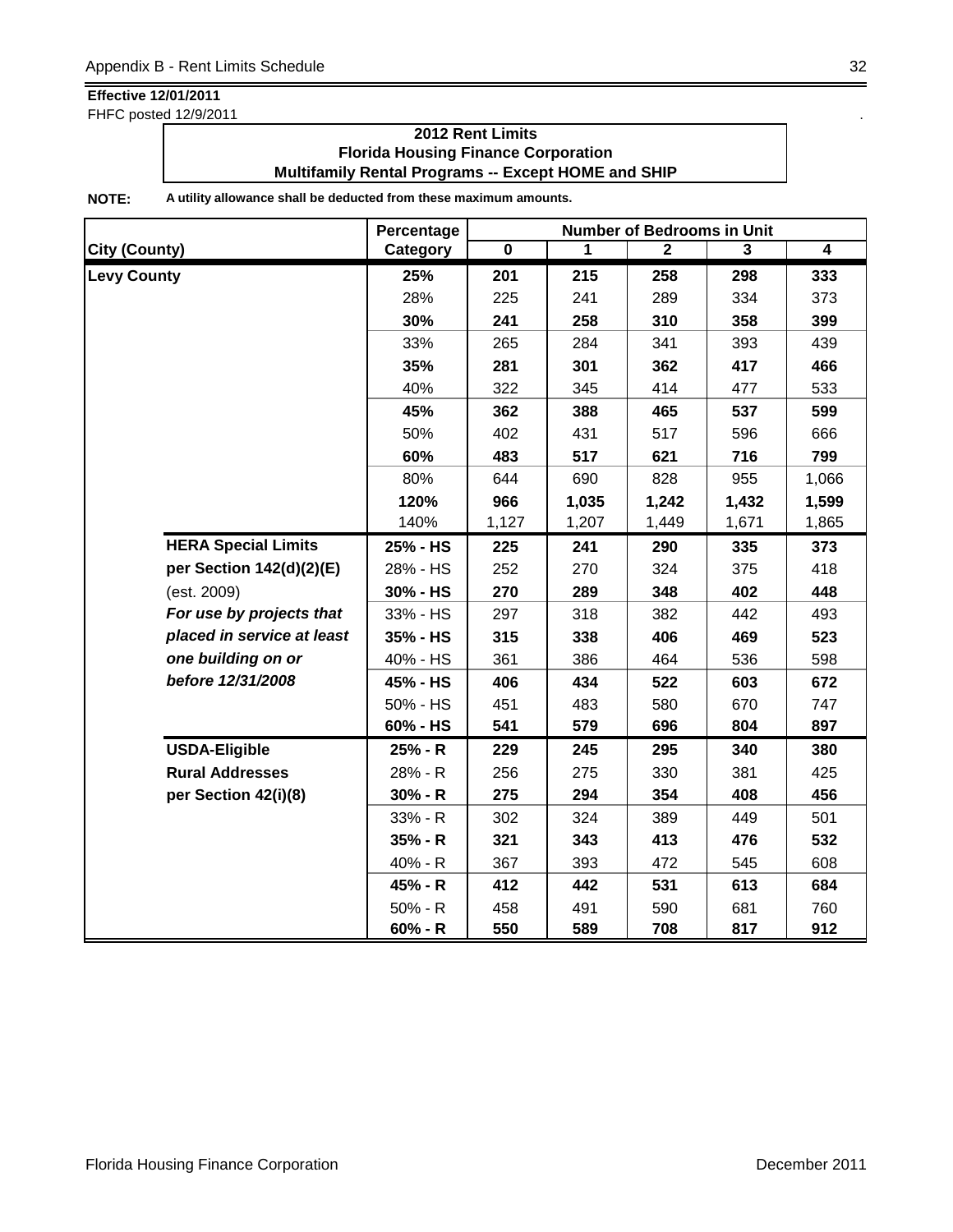FHFC posted 12/9/2011 .

### **2012 Rent Limits Florida Housing Finance Corporation Multifamily Rental Programs -- Except HOME and SHIP**

|                            | Percentage | <b>Number of Bedrooms in Unit</b> |       |              |                |                |  |
|----------------------------|------------|-----------------------------------|-------|--------------|----------------|----------------|--|
| <b>City (County)</b>       | Category   | $\overline{\mathbf{0}}$           | 1     | $\mathbf{2}$ | $\overline{3}$ | $\overline{4}$ |  |
| <b>Liberty County</b>      | 25%        | 227                               | 243   | 292          | 337            | 376            |  |
|                            | 28%        | 254                               | 273   | 327          | 378            | 422            |  |
|                            | 30%        | 273                               | 292   | 351          | 405            | 452            |  |
|                            | 33%        | 300                               | 321   | 386          | 445            | 497            |  |
|                            | 35%        | 318                               | 341   | 409          | 472            | 527            |  |
|                            | 40%        | 364                               | 390   | 468          | 540            | 603            |  |
|                            | 45%        | 409                               | 438   | 526          | 607            | 678            |  |
|                            | 50%        | 455                               | 487   | 585          | 675            | 753            |  |
|                            | 60%        | 546                               | 585   | 702          | 810            | 904            |  |
|                            | 80%        | 728                               | 780   | 936          | 1,080          | 1,206          |  |
|                            | 120%       | 1,092                             | 1,170 | 1,404        | 1,620          | 1,809          |  |
|                            | 140%       | 1,274                             | 1,365 | 1,638        | 1,890          | 2,110          |  |
| <b>HERA Special Limits</b> | 25% - HS   | 253                               | 271   | 326          | 376            | 420            |  |
| per Section 142(d)(2)(E)   | 28% - HS   | 284                               | 304   | 365          | 421            | 470            |  |
| (est. 2011)                | 30% - HS   | 304                               | 326   | 391          | 451            | 504            |  |
| For use by projects that   | 33% - HS   | 334                               | 358   | 430          | 497            | 554            |  |
| placed in service at least | 35% - HS   | 355                               | 380   | 456          | 527            | 588            |  |
| one building on or         | 40% - HS   | 406                               | 435   | 522          | 602            | 672            |  |
| before 12/31/2008          | 45% - HS   | 456                               | 489   | 587          | 677            | 756            |  |
|                            | 50% - HS   | 507                               | 543   | 652          | 753            | 840            |  |
|                            | 60% - HS   | 609                               | 652   | 783          | 903            | 1,008          |  |
| <b>USDA-Eligible</b>       | 25% - R    | 229                               | 245   | 295          | 340            | 380            |  |
| <b>Rural Addresses</b>     | 28% - R    | 256                               | 275   | 330          | 381            | 425            |  |
| per Section 42(i)(8)       | $30% - R$  | 275                               | 294   | 354          | 408            | 456            |  |
|                            | 33% - R    | 302                               | 324   | 389          | 449            | 501            |  |
|                            | $35% - R$  | 321                               | 343   | 413          | 476            | 532            |  |
|                            | 40% - R    | 367                               | 393   | 472          | 545            | 608            |  |
|                            | 45% - R    | 412                               | 442   | 531          | 613            | 684            |  |
|                            | 50% - R    | 458                               | 491   | 590          | 681            | 760            |  |
|                            | $60% - R$  | 550                               | 589   | 708          | 817            | 912            |  |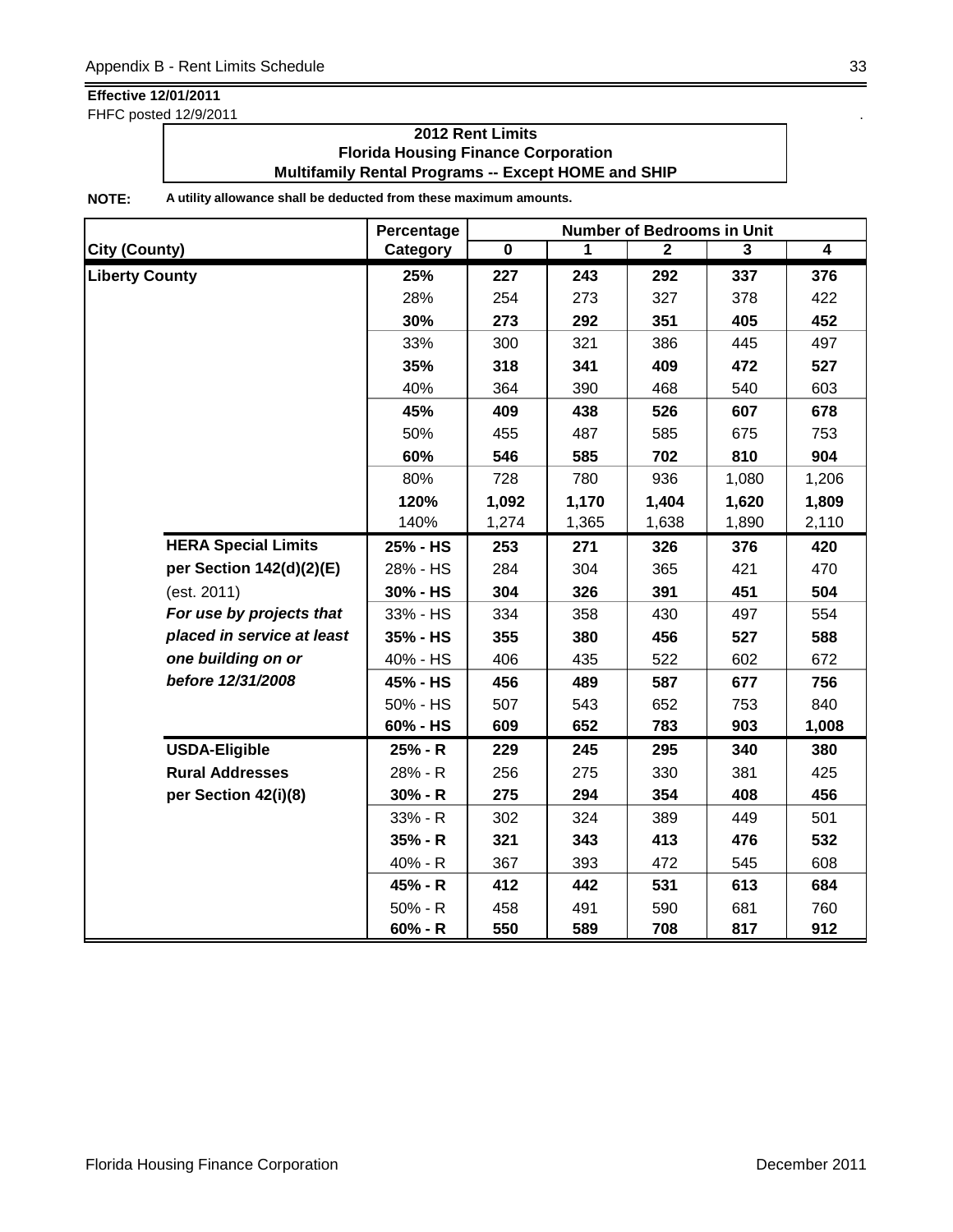FHFC posted 12/9/2011 .

### **2012 Rent Limits Florida Housing Finance Corporation Multifamily Rental Programs -- Except HOME and SHIP**

|                            | Percentage | <b>Number of Bedrooms in Unit</b> |       |              |                |                |  |
|----------------------------|------------|-----------------------------------|-------|--------------|----------------|----------------|--|
| <b>City (County)</b>       | Category   | $\overline{\mathbf{0}}$           | 1     | $\mathbf{2}$ | $\overline{3}$ | $\overline{4}$ |  |
| <b>Madison County</b>      | 25%        | 201                               | 215   | 258          | 298            | 333            |  |
|                            | 28%        | 225                               | 241   | 289          | 334            | 373            |  |
|                            | 30%        | 241                               | 258   | 310          | 358            | 399            |  |
|                            | 33%        | 265                               | 284   | 341          | 393            | 439            |  |
|                            | 35%        | 281                               | 301   | 362          | 417            | 466            |  |
|                            | 40%        | 322                               | 345   | 414          | 477            | 533            |  |
|                            | 45%        | 362                               | 388   | 465          | 537            | 599            |  |
|                            | 50%        | 402                               | 431   | 517          | 596            | 666            |  |
|                            | 60%        | 483                               | 517   | 621          | 716            | 799            |  |
|                            | 80%        | 644                               | 690   | 828          | 955            | 1,066          |  |
|                            | 120%       | 966                               | 1,035 | 1,242        | 1,432          | 1,599          |  |
|                            | 140%       | 1,127                             | 1,207 | 1,449        | 1,671          | 1,865          |  |
| <b>HERA Special Limits</b> | 25% - HS   | 222                               | 238   | 286          | 330            | 368            |  |
| per Section 142(d)(2)(E)   | 28% - HS   | 249                               | 267   | 320          | 369            | 413            |  |
| (est. 2011)                | 30% - HS   | 267                               | 286   | 343          | 396            | 442            |  |
| For use by projects that   | 33% - HS   | 293                               | 314   | 377          | 436            | 486            |  |
| placed in service at least | 35% - HS   | 311                               | 333   | 400          | 462            | 516            |  |
| one building on or         | 40% - HS   | 356                               | 381   | 458          | 528            | 590            |  |
| before 12/31/2008          | 45% - HS   | 400                               | 429   | 515          | 594            | 663            |  |
|                            | 50% - HS   | 445                               | 476   | 572          | 660            | 737            |  |
|                            | 60% - HS   | 534                               | 572   | 687          | 792            | 885            |  |
| <b>USDA-Eligible</b>       | 25% - R    | 229                               | 245   | 295          | 340            | 380            |  |
| <b>Rural Addresses</b>     | 28% - R    | 256                               | 275   | 330          | 381            | 425            |  |
| per Section 42(i)(8)       | $30% - R$  | 275                               | 294   | 354          | 408            | 456            |  |
|                            | 33% - R    | 302                               | 324   | 389          | 449            | 501            |  |
|                            | $35% - R$  | 321                               | 343   | 413          | 476            | 532            |  |
|                            | 40% - R    | 367                               | 393   | 472          | 545            | 608            |  |
|                            | 45% - R    | 412                               | 442   | 531          | 613            | 684            |  |
|                            | $50% - R$  | 458                               | 491   | 590          | 681            | 760            |  |
|                            | $60% - R$  | 550                               | 589   | 708          | 817            | 912            |  |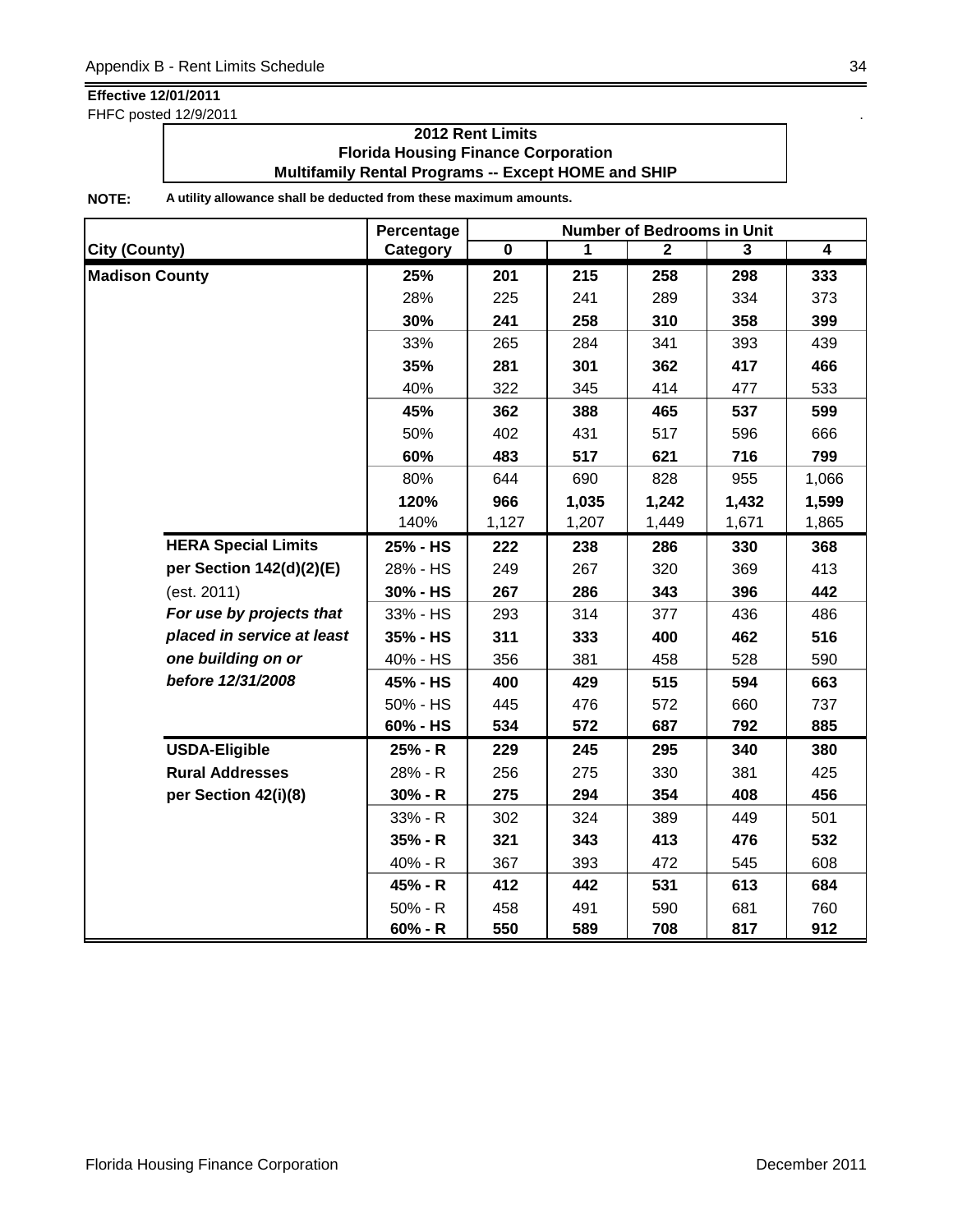FHFC posted 12/9/2011 .

### **2012 Rent Limits Florida Housing Finance Corporation Multifamily Rental Programs -- Except HOME and SHIP**

|                          | Percentage | <b>Number of Bedrooms in Unit</b> |       |              |       |       |  |
|--------------------------|------------|-----------------------------------|-------|--------------|-------|-------|--|
| <b>City (County)</b>     | Category   | $\overline{\mathbf{0}}$           | 1     | $\mathbf{2}$ | 3     | 4     |  |
| <b>Monroe County</b>     | 25%        | 361                               | 387   | 465          | 537   | 599   |  |
|                          | 28%        | 405                               | 434   | 520          | 601   | 671   |  |
|                          | 30%        | 434                               | 465   | 558          | 644   | 719   |  |
|                          | 33%        | 477                               | 511   | 613          | 709   | 791   |  |
|                          | 35%        | 506                               | 542   | 651          | 752   | 839   |  |
|                          | 40%        | 579                               | 620   | 744          | 859   | 959   |  |
|                          | 45%        | 651                               | 697   | 837          | 966   | 1,078 |  |
|                          | 50%        | 723                               | 775   | 930          | 1,074 | 1,198 |  |
|                          | 60%        | 868                               | 930   | 1,116        | 1,289 | 1,438 |  |
|                          | 80%        | 1,158                             | 1,240 | 1,488        | 1,719 | 1,918 |  |
|                          | 120%       | 1,737                             | 1,860 | 2,232        | 2,578 | 2,877 |  |
|                          | 140%       | 2,026                             | 2,170 | 2,604        | 3,008 | 3,356 |  |
|                          | 150%       | 2,171                             | 2,325 | 2,790        | 3,223 | 3,596 |  |
| <b>Okeechobee County</b> | 25%        | 208                               | 222   | 267          | 308   | 344   |  |
|                          | 28%        | 233                               | 249   | 299          | 345   | 385   |  |
|                          | 30%        | 249                               | 267   | 321          | 370   | 413   |  |
|                          | 33%        | 274                               | 294   | 353          | 407   | 454   |  |
|                          | 35%        | 291                               | 311   | 374          | 432   | 482   |  |
|                          | 40%        | 333                               | 356   | 428          | 494   | 551   |  |
|                          | 45%        | 374                               | 401   | 481          | 555   | 619   |  |
|                          | 50%        | 416                               | 445   | 535          | 617   | 688   |  |
|                          | 60%        | 499                               | 534   | 642          | 741   | 826   |  |
|                          | 80%        | 666                               | 713   | 856          | 988   | 1,102 |  |
|                          | 120%       | 999                               | 1,069 | 1,284        | 1,482 | 1,653 |  |
|                          | 140%       | 1,165                             | 1,247 | 1,498        | 1,729 | 1,928 |  |
| <b>USDA-Eligible</b>     | 25% - R    | 229                               | 245   | 295          | 340   | 380   |  |
| <b>Rural Addresses</b>   | 28% - R    | 256                               | 275   | 330          | 381   | 425   |  |
| per Section 42(i)(8)     | $30% - R$  | 275                               | 294   | 354          | 408   | 456   |  |
|                          | 33% - R    | 302                               | 324   | 389          | 449   | 501   |  |
|                          | 35% - R    | 321                               | 343   | 413          | 476   | 532   |  |
|                          | 40% - R    | 367                               | 393   | 472          | 545   | 608   |  |
|                          | 45% - R    | 412                               | 442   | 531          | 613   | 684   |  |
|                          | $50% - R$  | 458                               | 491   | 590          | 681   | 760   |  |
|                          | 60% - R    | 550                               | 589   | 708          | 817   | 912   |  |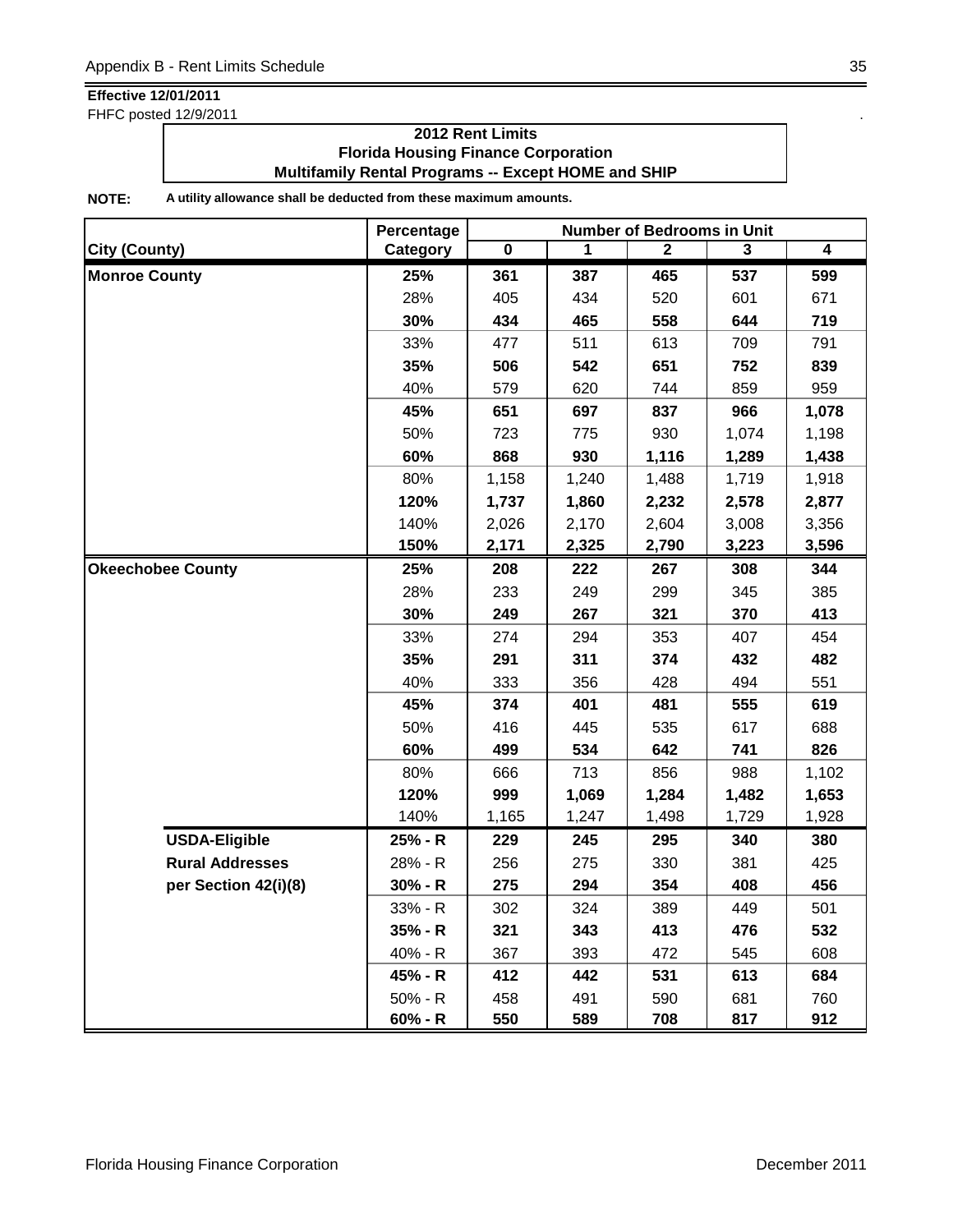FHFC posted 12/9/2011 .

### **2012 Rent Limits Florida Housing Finance Corporation Multifamily Rental Programs -- Except HOME and SHIP**

|                            | Percentage | <b>Number of Bedrooms in Unit</b> |       |                |       |                |  |  |
|----------------------------|------------|-----------------------------------|-------|----------------|-------|----------------|--|--|
| <b>City (County)</b>       | Category   | $\overline{\mathbf{0}}$           | 1     | $\overline{2}$ | 3     | $\overline{4}$ |  |  |
| <b>Putnam County</b>       | 25%        | 201                               | 215   | 258            | 298   | 333            |  |  |
|                            | 28%        | 225                               | 241   | 289            | 334   | 373            |  |  |
|                            | 30%        | 241                               | 258   | 310            | 358   | 399            |  |  |
|                            | 33%        | 265                               | 284   | 341            | 393   | 439            |  |  |
|                            | 35%        | 281                               | 301   | 362            | 417   | 466            |  |  |
|                            | 40%        | 322                               | 345   | 414            | 477   | 533            |  |  |
|                            | 45%        | 362                               | 388   | 465            | 537   | 599            |  |  |
|                            | 50%        | 402                               | 431   | 517            | 596   | 666            |  |  |
|                            | 60%        | 483                               | 517   | 621            | 716   | 799            |  |  |
|                            | 80%        | 644                               | 690   | 828            | 955   | 1,066          |  |  |
|                            | 120%       | 966                               | 1,035 | 1,242          | 1,432 | 1,599          |  |  |
|                            | 140%       | 1,127                             | 1,207 | 1,449          | 1,671 | 1,865          |  |  |
| <b>HERA Special Limits</b> | 25% - HS   | 210                               | 225   | 270            | 312   | 348            |  |  |
| per Section 142(d)(2)(E)   | 28% - HS   | 235                               | 252   | 302            | 349   | 389            |  |  |
| (est. 2010)                | 30% - HS   | 252                               | 270   | 324            | 374   | 417            |  |  |
| For use by projects that   | 33% - HS   | 277                               | 297   | 356            | 412   | 459            |  |  |
| placed in service at least | 35% - HS   | 294                               | 315   | 378            | 437   | 487            |  |  |
| one building on or         | 40% - HS   | 336                               | 360   | 432            | 499   | 557            |  |  |
| before 12/31/2008          | 45% - HS   | 378                               | 405   | 486            | 561   | 626            |  |  |
|                            | 50% - HS   | 420                               | 450   | 540            | 624   | 696            |  |  |
|                            | 60% - HS   | 504                               | 540   | 648            | 749   | 835            |  |  |
| <b>USDA-Eligible</b>       | 25% - R    | 229                               | 245   | 295            | 340   | 380            |  |  |
| <b>Rural Addresses</b>     | 28% - R    | 256                               | 275   | 330            | 381   | 425            |  |  |
| per Section 42(i)(8)       | $30% - R$  | 275                               | 294   | 354            | 408   | 456            |  |  |
|                            | 33% - R    | 302                               | 324   | 389            | 449   | 501            |  |  |
|                            | $35% - R$  | 321                               | 343   | 413            | 476   | 532            |  |  |
|                            | 40% - R    | 367                               | 393   | 472            | 545   | 608            |  |  |
|                            | 45% - R    | 412                               | 442   | 531            | 613   | 684            |  |  |
|                            | $50% - R$  | 458                               | 491   | 590            | 681   | 760            |  |  |
|                            | $60% - R$  | 550                               | 589   | 708            | 817   | 912            |  |  |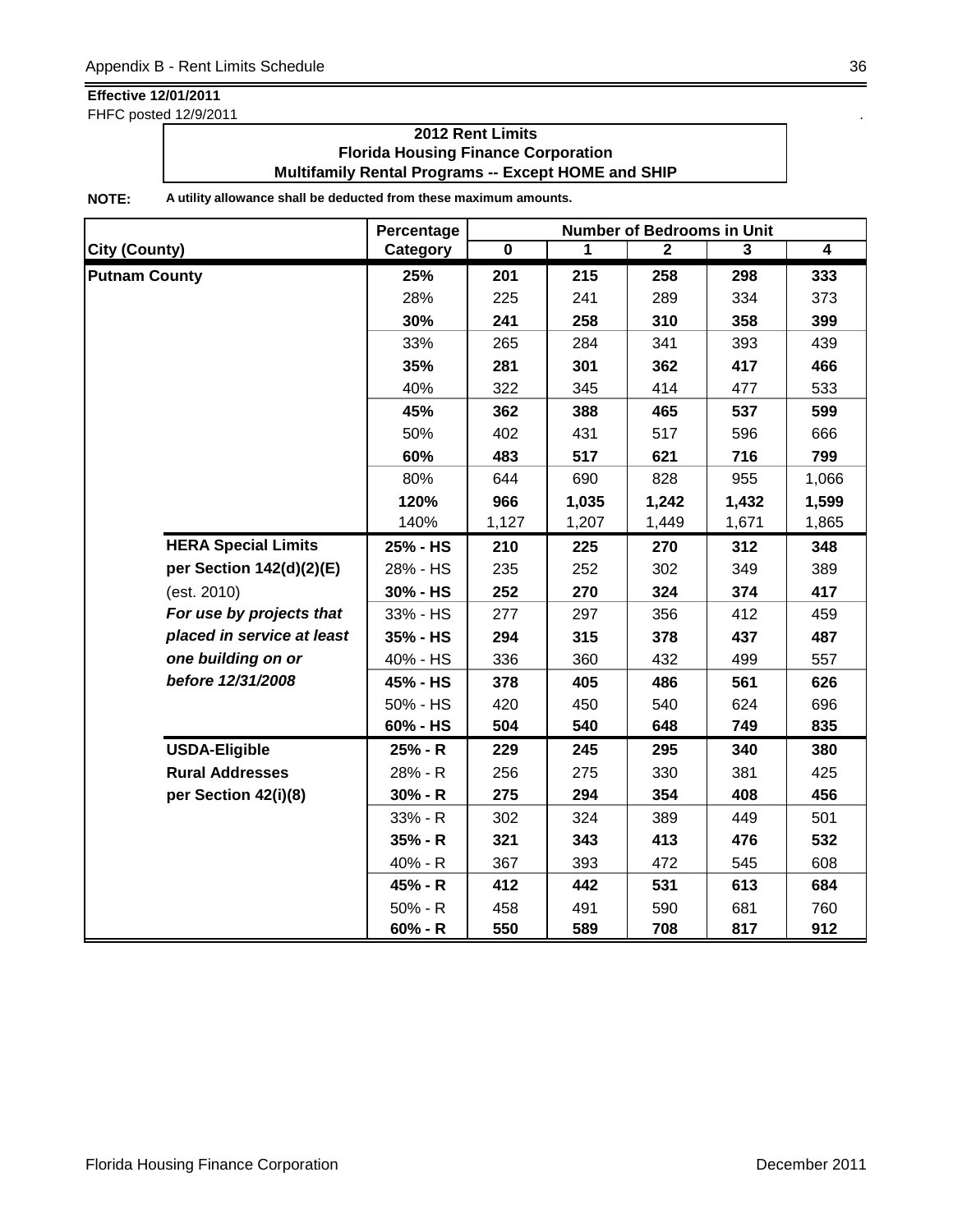FHFC posted 12/9/2011 .

### **2012 Rent Limits Florida Housing Finance Corporation Multifamily Rental Programs -- Except HOME and SHIP**

|                        | Percentage | <b>Number of Bedrooms in Unit</b> |             |              |       |                         |
|------------------------|------------|-----------------------------------|-------------|--------------|-------|-------------------------|
| <b>City (County)</b>   | Category   | $\mathbf 0$                       | $\mathbf 1$ | $\mathbf{2}$ | 3     | $\overline{\mathbf{4}}$ |
| <b>Sumter County</b>   | 25%        | 221                               | 236         | 284          | 328   | 366                     |
|                        | 28%        | 247                               | 265         | 318          | 367   | 410                     |
|                        | 30%        | 265                               | 284         | 341          | 394   | 439                     |
|                        | 33%        | 292                               | 312         | 375          | 433   | 483                     |
|                        | 35%        | 309                               | 331         | 398          | 459   | 512                     |
|                        | 40%        | 354                               | 379         | 455          | 525   | 586                     |
|                        | 45%        | 398                               | 426         | 511          | 591   | 659                     |
|                        | 50%        | 442                               | 473         | 568          | 656   | 732                     |
|                        | 60%        | 531                               | 568         | 682          | 788   | 879                     |
|                        | 80%        | 708                               | 758         | 910          | 1,051 | 1,172                   |
|                        | 120%       | 1,062                             | 1,137       | 1,365        | 1,576 | 1,758                   |
|                        | 140%       | 1,239                             | 1,326       | 1,592        | 1,839 | 2,051                   |
| <b>USDA-Eligible</b>   | 25% - R    | 229                               | 245         | 295          | 340   | 380                     |
| <b>Rural Addresses</b> | 28% - R    | 256                               | 275         | 330          | 381   | 425                     |
| per Section 42(i)(8)   | $30% - R$  | 275                               | 294         | 354          | 408   | 456                     |
|                        | $33% - R$  | 302                               | 324         | 389          | 449   | 501                     |
|                        | $35% - R$  | 321                               | 343         | 413          | 476   | 532                     |
|                        | 40% - R    | 367                               | 393         | 472          | 545   | 608                     |
|                        | 45% - R    | 412                               | 442         | 531          | 613   | 684                     |
|                        | $50% - R$  | 458                               | 491         | 590          | 681   | 760                     |
|                        | $60% - R$  | 550                               | 589         | 708          | 817   | 912                     |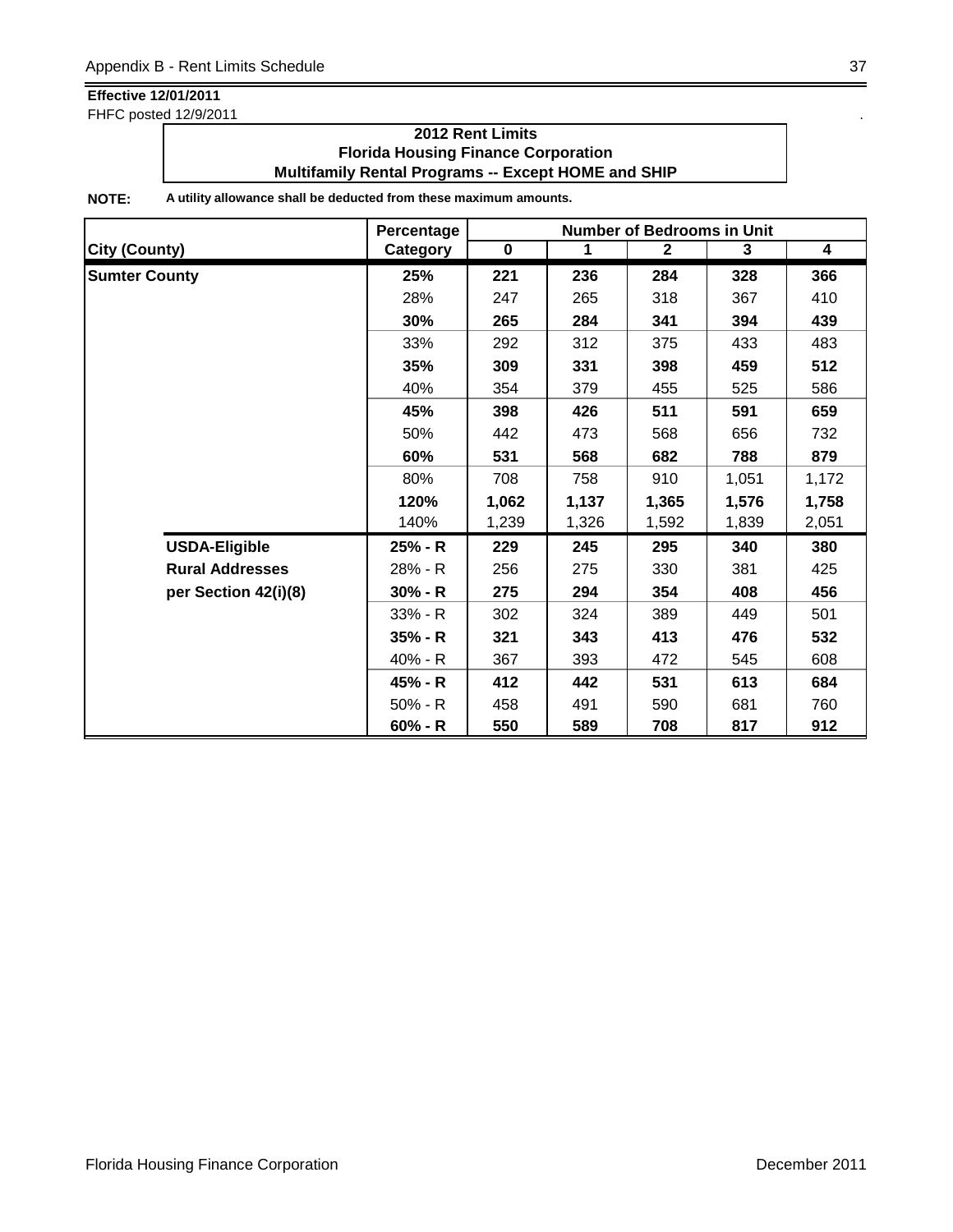FHFC posted 12/9/2011

### **2012 Rent Limits Florida Housing Finance Corporation Multifamily Rental Programs -- Except HOME and SHIP**

|                            | Percentage | <b>Number of Bedrooms in Unit</b> |       |              |       |                |
|----------------------------|------------|-----------------------------------|-------|--------------|-------|----------------|
| <b>City (County)</b>       | Category   | $\overline{\mathbf{0}}$           | 1     | $\mathbf{2}$ | 3     | $\overline{4}$ |
| <b>Suwannee County</b>     | 25%        | 202                               | 216   | 260          | 300   | 335            |
|                            | 28%        | 226                               | 242   | 291          | 336   | 375            |
|                            | 30%        | 243                               | 260   | 312          | 360   | 402            |
|                            | 33%        | 267                               | 286   | 343          | 396   | 442            |
|                            | 35%        | 283                               | 303   | 364          | 420   | 469            |
|                            | 40%        | 324                               | 347   | 416          | 480   | 536            |
|                            | 45%        | 364                               | 390   | 468          | 540   | 603            |
|                            | 50%        | 405                               | 433   | 520          | 600   | 670            |
|                            | 60%        | 486                               | 520   | 624          | 720   | 804            |
|                            | 80%        | 648                               | 694   | 832          | 961   | 1,072          |
|                            | 120%       | 972                               | 1,041 | 1,248        | 1,441 | 1,608          |
|                            | 140%       | 1,134                             | 1,214 | 1,456        | 1,681 | 1,876          |
| <b>HERA Special Limits</b> | 25% - HS   | 214                               | 229   | 275          | 318   | 355            |
| per Section 142(d)(2)(E)   | 28% - HS   | 240                               | 257   | 308          | 357   | 398            |
| (est. 2009)                | 30% - HS   | 257                               | 275   | 330          | 382   | 426            |
| For use by projects that   | 33% - HS   | 282                               | 303   | 363          | 420   | 469            |
| placed in service at least | 35% - HS   | 300                               | 321   | 385          | 446   | 497            |
| one building on or         | 40% - HS   | 343                               | 367   | 441          | 510   | 569            |
| before 12/31/2008          | 45% - HS   | 385                               | 413   | 496          | 573   | 640            |
|                            | 50% - HS   | 428                               | 459   | 551          | 637   | 711            |
|                            | 60% - HS   | 514                               | 551   | 661          | 765   | 853            |
| <b>USDA-Eligible</b>       | 25% - R    | 229                               | 245   | 295          | 340   | 380            |
| <b>Rural Addresses</b>     | 28% - R    | 256                               | 275   | 330          | 381   | 425            |
| per Section 42(i)(8)       | $30% - R$  | 275                               | 294   | 354          | 408   | 456            |
|                            | $33% - R$  | 302                               | 324   | 389          | 449   | 501            |
|                            | $35% - R$  | 321                               | 343   | 413          | 476   | 532            |
|                            | 40% - R    | 367                               | 393   | 472          | 545   | 608            |
|                            | 45% - R    | 412                               | 442   | 531          | 613   | 684            |
|                            | $50% - R$  | 458                               | 491   | 590          | 681   | 760            |
|                            | $60% - R$  | 550                               | 589   | 708          | 817   | 912            |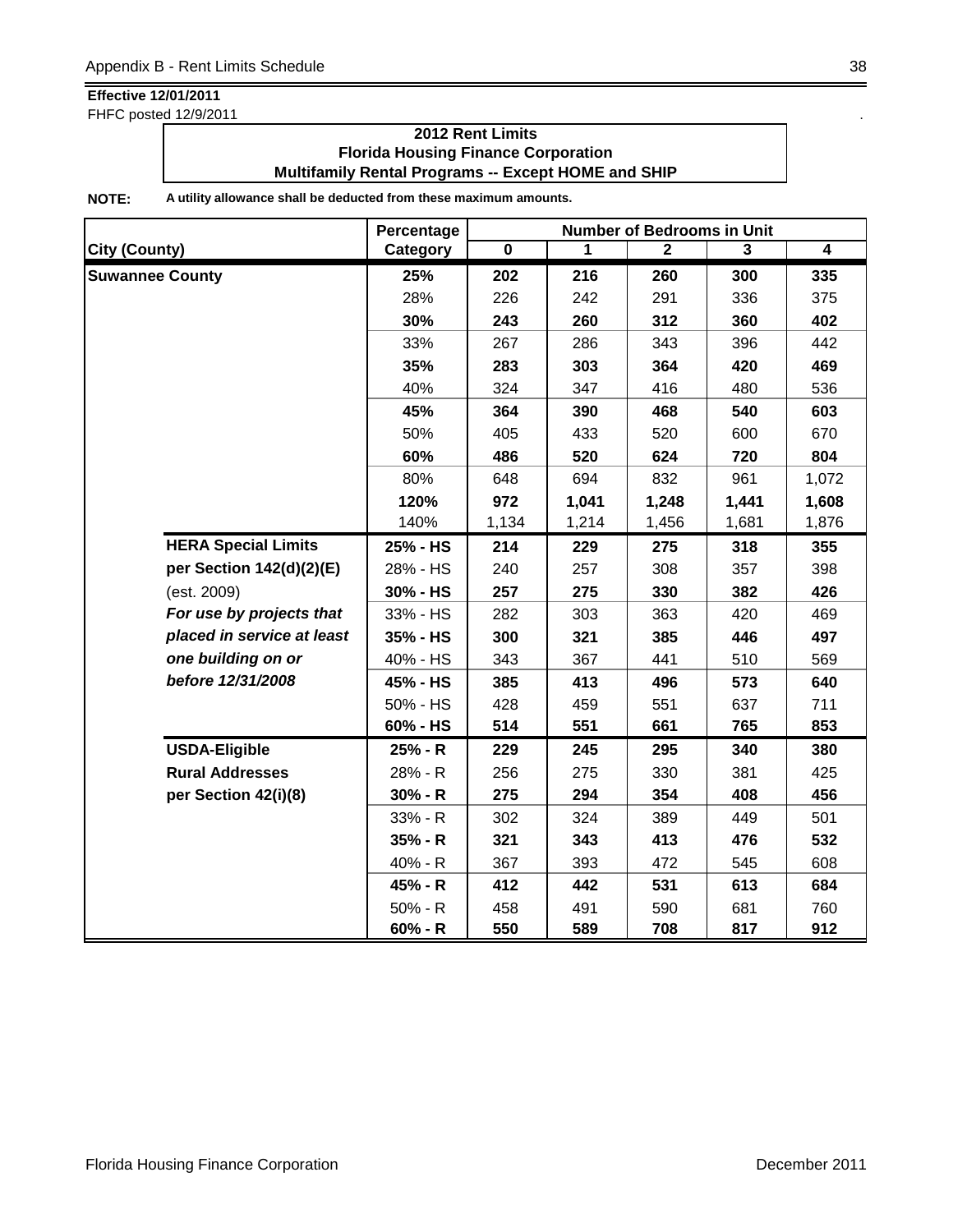FHFC posted 12/9/2011 .

### **2012 Rent Limits Florida Housing Finance Corporation Multifamily Rental Programs -- Except HOME and SHIP**

|                            | Percentage | <b>Number of Bedrooms in Unit</b> |       |              |       |                |
|----------------------------|------------|-----------------------------------|-------|--------------|-------|----------------|
| <b>City (County)</b>       | Category   | $\overline{\mathbf{0}}$           | 1     | $\mathbf{2}$ | 3     | $\overline{4}$ |
| <b>Taylor County</b>       | 25%        | 210                               | 225   | 270          | 312   | 348            |
|                            | 28%        | 235                               | 252   | 303          | 350   | 390            |
|                            | 30%        | 252                               | 270   | 324          | 375   | 418            |
|                            | 33%        | 278                               | 297   | 357          | 412   | 460            |
|                            | 35%        | 294                               | 315   | 378          | 437   | 488            |
|                            | 40%        | 337                               | 361   | 433          | 500   | 558            |
|                            | 45%        | 379                               | 406   | 487          | 563   | 627            |
|                            | 50%        | 421                               | 451   | 541          | 625   | 697            |
|                            | 60%        | 505                               | 541   | 649          | 750   | 837            |
|                            | 80%        | 674                               | 722   | 866          | 1,001 | 1,116          |
|                            | 120%       | 1,011                             | 1,083 | 1,299        | 1,501 | 1,674          |
|                            | 140%       | 1,179                             | 1,263 | 1,515        | 1,751 | 1,953          |
| <b>HERA Special Limits</b> | 25% - HS   | 220                               | 236   | 283          | 327   | 365            |
| per Section 142(d)(2)(E)   | 28% - HS   | 247                               | 264   | 317          | 367   | 409            |
| (est. 2009)                | 30% - HS   | 264                               | 283   | 340          | 393   | 438            |
| For use by projects that   | 33% - HS   | 291                               | 312   | 374          | 432   | 482            |
| placed in service at least | 35% - HS   | 308                               | 331   | 397          | 458   | 511            |
| one building on or         | 40% - HS   | 353                               | 378   | 454          | 524   | 585            |
| before 12/31/2008          | 45% - HS   | 397                               | 425   | 510          | 590   | 658            |
|                            | 50% - HS   | 441                               | 473   | 567          | 655   | 731            |
|                            | 60% - HS   | 529                               | 567   | 681          | 786   | 877            |
| <b>USDA-Eligible</b>       | 25% - R    | 229                               | 245   | 295          | 340   | 380            |
| <b>Rural Addresses</b>     | 28% - R    | 256                               | 275   | 330          | 381   | 425            |
| per Section 42(i)(8)       | $30% - R$  | 275                               | 294   | 354          | 408   | 456            |
|                            | 33% - R    | 302                               | 324   | 389          | 449   | 501            |
|                            | 35% - R    | 321                               | 343   | 413          | 476   | 532            |
|                            | 40% - R    | 367                               | 393   | 472          | 545   | 608            |
|                            | 45% - R    | 412                               | 442   | 531          | 613   | 684            |
|                            | $50% - R$  | 458                               | 491   | 590          | 681   | 760            |
|                            | 60% - R    | 550                               | 589   | 708          | 817   | 912            |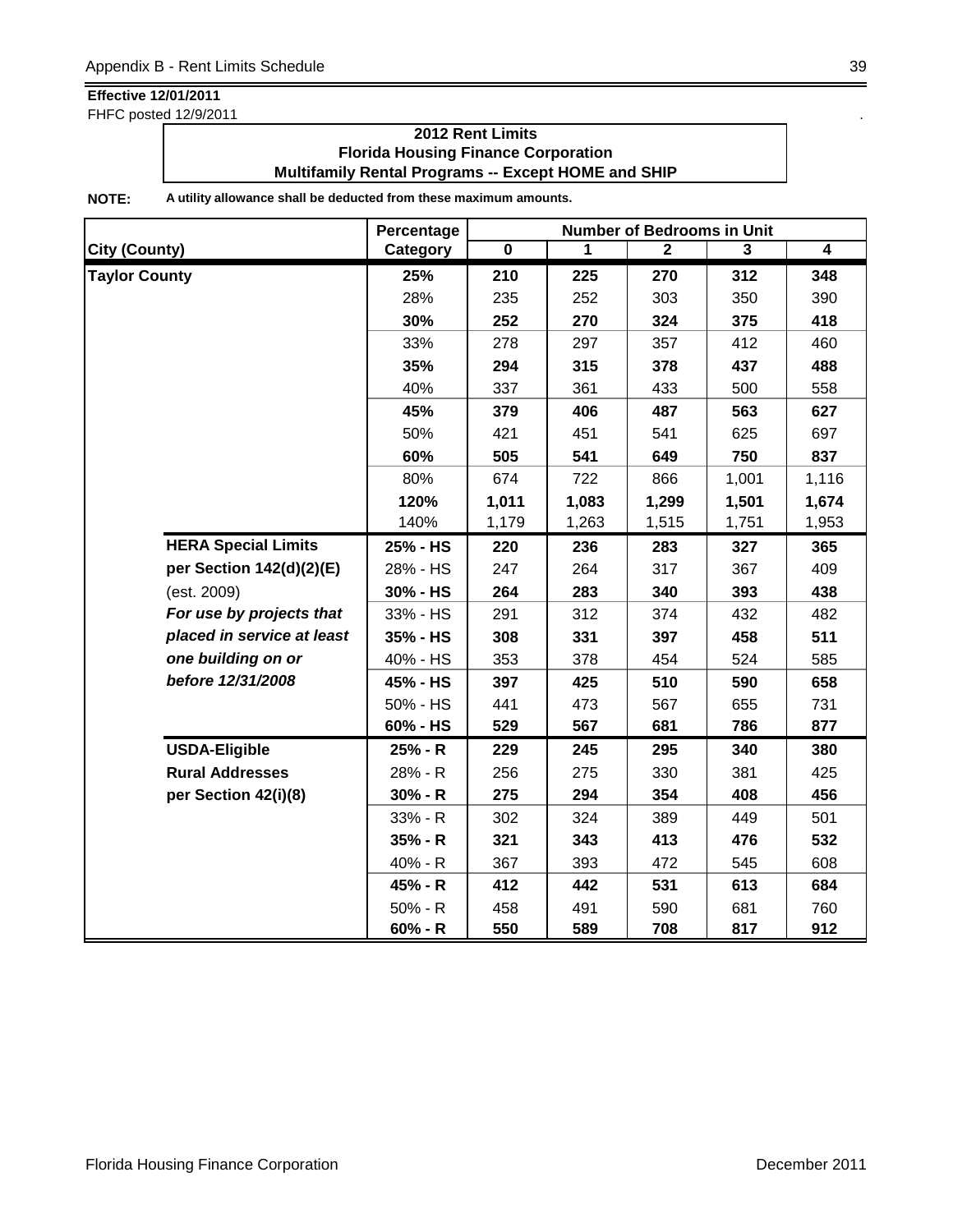FHFC posted 12/9/2011 .

### **2012 Rent Limits Florida Housing Finance Corporation Multifamily Rental Programs -- Except HOME and SHIP**

|                        | Percentage | <b>Number of Bedrooms in Unit</b> |              |              |       |                         |
|------------------------|------------|-----------------------------------|--------------|--------------|-------|-------------------------|
| <b>City (County)</b>   | Category   | $\mathbf 0$                       | $\mathbf{1}$ | $\mathbf{2}$ | 3     | $\overline{\mathbf{4}}$ |
| <b>Union County</b>    | 25%        | 235                               | 252          | 303          | 350   | 390                     |
|                        | 28%        | 263                               | 282          | 339          | 392   | 437                     |
|                        | 30%        | 282                               | 303          | 363          | 420   | 468                     |
|                        | 33%        | 311                               | 333          | 400          | 462   | 515                     |
|                        | 35%        | 329                               | 353          | 424          | 490   | 546                     |
|                        | 40%        | 377                               | 404          | 485          | 560   | 625                     |
|                        | 45%        | 424                               | 454          | 545          | 630   | 703                     |
|                        | 50%        | 471                               | 505          | 606          | 700   | 781                     |
|                        | 60%        | 565                               | 606          | 727          | 840   | 937                     |
|                        | 80%        | 754                               | 808          | 970          | 1,120 | 1,250                   |
|                        | 120%       | 1,131                             | 1,212        | 1,455        | 1,680 | 1,875                   |
|                        | 140%       | 1,319                             | 1,414        | 1,697        | 1,960 | 2,187                   |
| <b>USDA-Eligible</b>   | 25% - R    | 229                               | 245          | 295          | 340   | 380                     |
| <b>Rural Addresses</b> | 28% - R    | 256                               | 275          | 330          | 381   | 425                     |
| per Section 42(i)(8)   | $30% - R$  | 275                               | 294          | 354          | 408   | 456                     |
|                        | $33% - R$  | 302                               | 324          | 389          | 449   | 501                     |
|                        | $35% - R$  | 321                               | 343          | 413          | 476   | 532                     |
|                        | 40% - R    | 367                               | 393          | 472          | 545   | 608                     |
|                        | 45% - R    | 412                               | 442          | 531          | 613   | 684                     |
|                        | $50% - R$  | 458                               | 491          | 590          | 681   | 760                     |
|                        | $60% - R$  | 550                               | 589          | 708          | 817   | 912                     |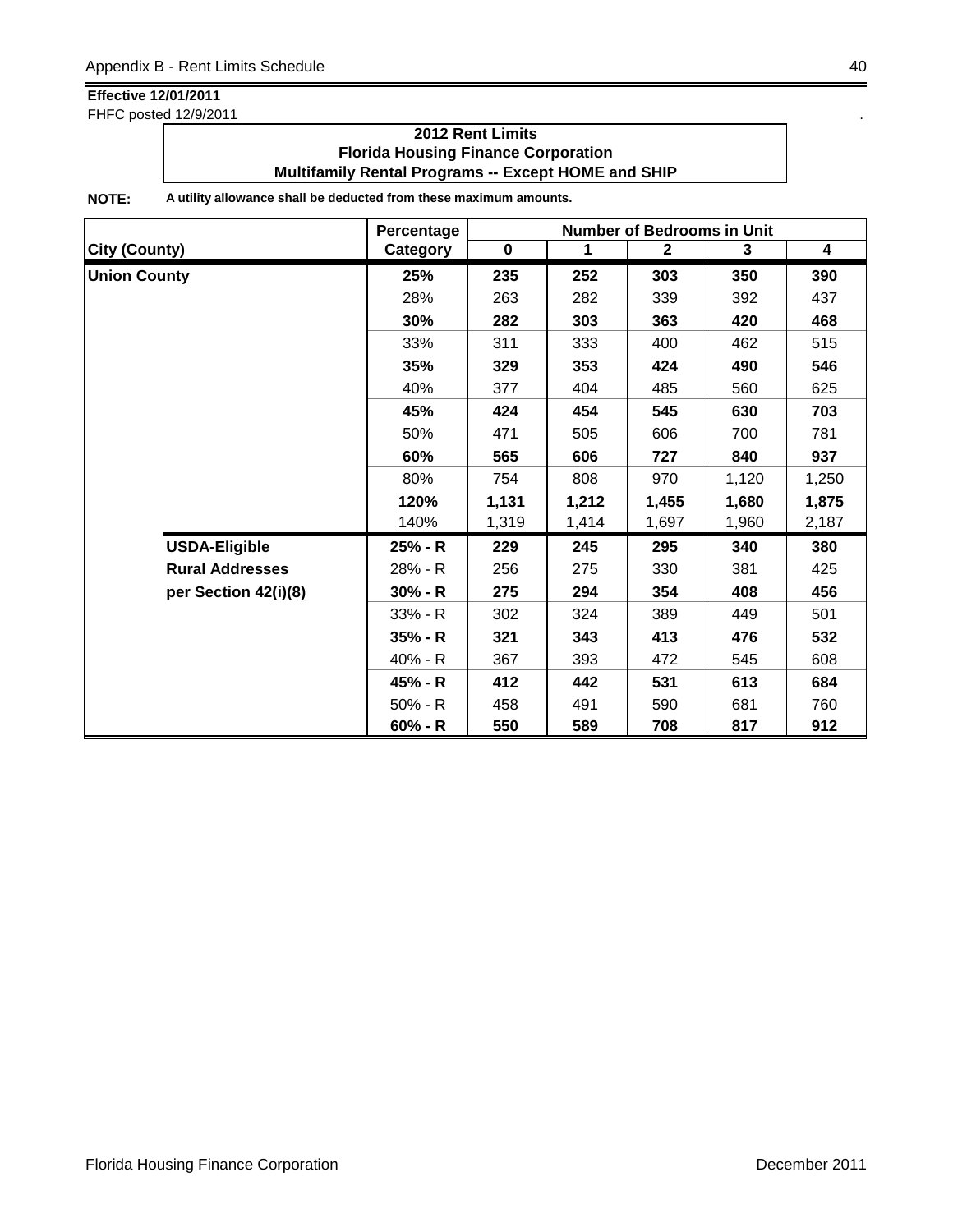FHFC posted 12/9/2011 .

### **2012 Rent Limits Florida Housing Finance Corporation Multifamily Rental Programs -- Except HOME and SHIP**

|                            | Percentage | <b>Number of Bedrooms in Unit</b> |       |              |       |                         |
|----------------------------|------------|-----------------------------------|-------|--------------|-------|-------------------------|
| <b>City (County)</b>       | Category   | $\mathbf 0$                       | 1     | $\mathbf{2}$ | 3     | $\overline{\mathbf{4}}$ |
| <b>Walton County</b>       | 25%        | 245                               | 263   | 315          | 364   | 406                     |
|                            | 28%        | 275                               | 294   | 353          | 408   | 455                     |
|                            | 30%        | 294                               | 315   | 378          | 437   | 488                     |
|                            | 33%        | 324                               | 347   | 416          | 481   | 537                     |
|                            | 35%        | 343                               | 368   | 441          | 510   | 569                     |
|                            | 40%        | 393                               | 421   | 505          | 583   | 651                     |
|                            | 45%        | 442                               | 473   | 568          | 656   | 732                     |
|                            | 50%        | 491                               | 526   | 631          | 729   | 813                     |
|                            | 60%        | 589                               | 631   | 757          | 875   | 976                     |
|                            | 80%        | 786                               | 842   | 1,010        | 1,167 | 1,302                   |
|                            | 120%       | 1,179                             | 1,263 | 1,515        | 1,750 | 1,953                   |
|                            | 140%       | 1,375                             | 1,473 | 1,767        | 2,042 | 2,278                   |
| <b>HERA Special Limits</b> | 25% - HS   | 260                               | 278   | 333          | 385   | 430                     |
| per Section 142(d)(2)(E)   | 28% - HS   | 291                               | 311   | 373          | 431   | 481                     |
| (est. 2010)                | 30% - HS   | 312                               | 334   | 400          | 462   | 516                     |
| For use by projects that   | 33% - HS   | 343                               | 367   | 440          | 509   | 567                     |
| placed in service at least | 35% - HS   | 364                               | 389   | 467          | 539   | 602                     |
| one building on or         | 40% - HS   | 416                               | 445   | 534          | 617   | 688                     |
| before 12/31/2008          | 45% - HS   | 468                               | 501   | 600          | 694   | 774                     |
|                            | 50% - HS   | 520                               | 556   | 667          | 771   | 860                     |
|                            | 60% - HS   | 624                               | 668   | 801          | 925   | 1,032                   |